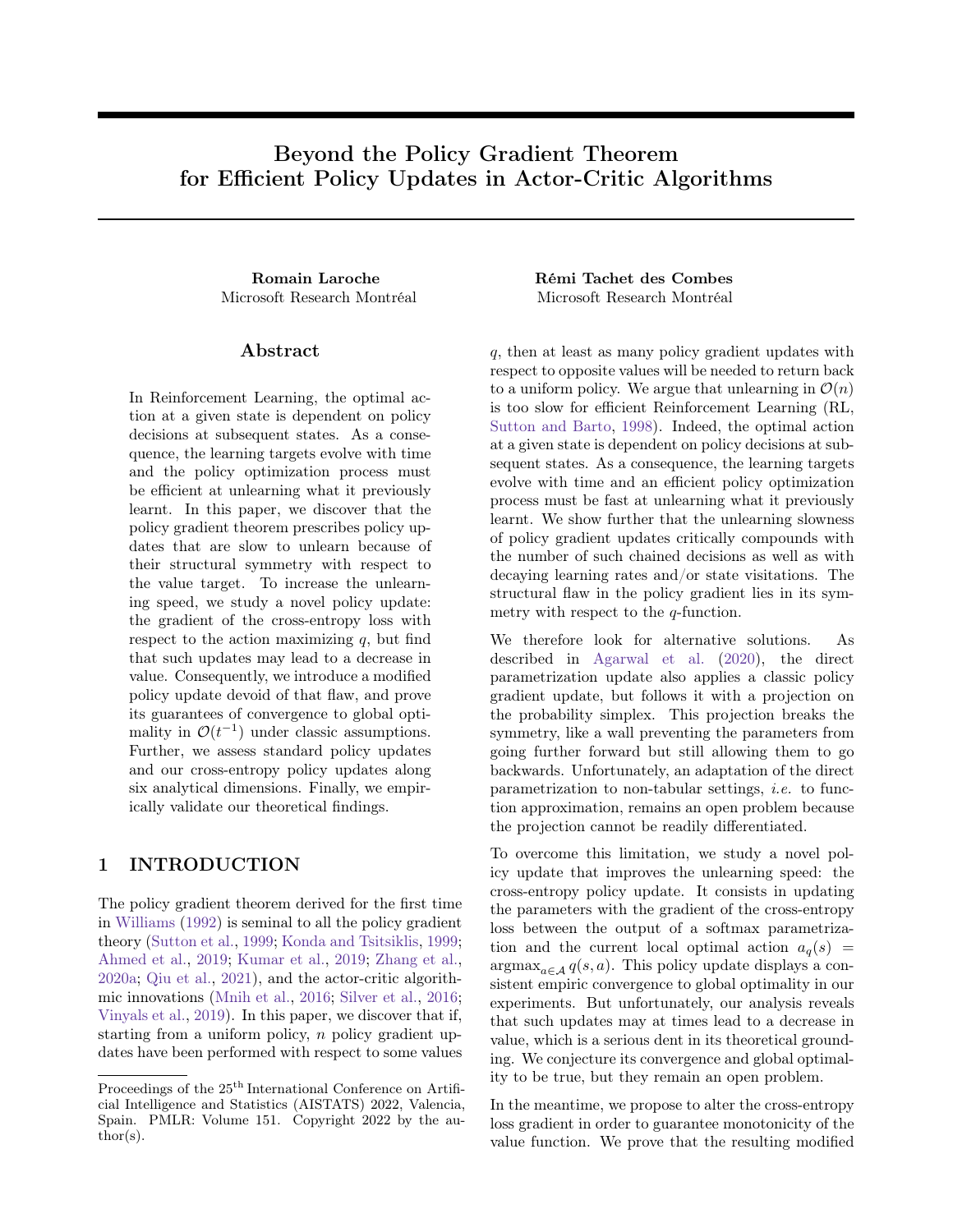cross-entropy policy update converges in  $\mathcal{O}(t^{-1})$  to a global optimal under the set of assumption/conditions made in [Laroche and Tachet des Combes](#page-9-6) [\(2021\)](#page-9-6). We pursue our theoretical analysis with an overview of the main policy updates used in the literature, and analyze them along six axes: convergence to global optimality, asymptotic convergence rates, sensitivity to the gravity well exposed in [Mei et al.](#page-9-7) [\(2020a\)](#page-9-7), unlearning speed, compatibility with stochastic updates, and adaptability to function approximation. Due to space limitations, proofs for all propositions and theorems were moved to Appendix [A.](#page-11-0)

Finally, we empirically validate our analysis on diverse finite MDPs. The results show that the cross entropy softmax updates are as efficient as the direct parametrization updates on hard planning tasks on which policy gradient methods fail to converge to optimality in a reasonable amount of time. Due to space limitations, some details regarding implementation choices, applicative domains, and experimental results were moved to Appendix [B.](#page-29-0) Moreover, the code is attached to the proceedings.

Our contributions are summarized below:

- We identify the slow unlearning behaviour of policy updates following the policy gradient theorem.
- We develop two novel policy updates based on the cross-entropy loss tackling the aforementioned issue.
- We assess standard policy updates and our policy updates along six analytical dimensions.
- We empirically validate our theoretical findings.

# <span id="page-1-2"></span>2 FAMILIES OF POLICY UPDATES

The objective for an agent consists in maximizing the sum of discounted rewards:

$$
\mathcal{J}(\pi) \doteq \mathbb{E}\left[\sum_{t=0}^{\infty} \gamma^t R_t \middle| \begin{aligned} S_0 &\sim p_0, S_{t+1} \sim p(\cdot | S_t, A_t), \\ A_t &\sim \pi(\cdot | S_t), R_t \sim r(\cdot | S_t, A_t) \end{aligned} \right], (1)
$$

where state  $S_0$  is sampled from the initial state distribution  $p_0$ , and at each time step  $t \geq 0$ , action  $A_t$  is sampled from the current policy  $\pi$ , reward  $R_t$  is sampled according to the reward kernel  $r$ , and next state  $S_{t+1}$  is sampled according to the transition kernel p.  $0 \leq \gamma < 1$  is the discount factor ensuring that the infinite sum of rewards converges.

In this paper, we will consider policies  $\pi_{\theta}$ , parametrized by  $\theta$ , that get recursively updated as follows:

$$
\theta' \leftarrow U(\theta, d, q, \eta), \tag{2}
$$

where  $d(s)$  is classically the state-visit distribution induced by the current policy  $\pi_{\theta}$ , but may be any state distribution following the generalized policy update in [Laroche and Tachet des Combes](#page-9-6)  $(2021)$ , q is the current state-action value function estimate for  $\pi_{\theta}$ , and  $\eta$ is a learning rate scalar.

# 2.1 PG updates:  $U_{\text{PG}}$ - $U_{\text{PG-SM}}$ - $U_{\text{PG-ES}}$

A natural approach is to take the gradient of  $\mathcal{J}(\pi_{\theta})$ with respect to its parameters. This corresponds to the update prescribed by the policy gradient theorem:

<span id="page-1-0"></span>
$$
U_{\rm PG}(\theta, d, q, \eta) \doteq \theta + \eta \sum_{s \in \mathcal{S}} d(s) \sum_{a \in \mathcal{A}} q(s, a) \nabla_{\theta} \pi_{\theta}(a|s),
$$
\n(3)

where  $\nabla_{\theta} \pi_{\theta}$  denotes the gradient of  $\pi_{\theta}$  with respect to its parameters  $\theta$ . In practice, the vast majority of practitioners use update  $U_{\text{PG}}$  in Eq. [\(3\)](#page-1-0) with a softmax parametrization:

<span id="page-1-1"></span>
$$
\pi_{\theta}(a|s) \doteq \frac{\exp(f_{\theta}(s,a))}{\sum_{a' \in \mathcal{A}} \exp(f_{\theta}(s,a'))}
$$
(4)

$$
\nabla_{\theta} \pi_{\theta}(a|s) = \pi_{\theta}(a|s) [\nabla_{\theta} f_{\theta}(s, a) - \sum_{a'} \nabla_{\theta} f_{\theta}(s, a') \pi_{\theta}(a'|s)] \quad (5)
$$

where  $f_{\theta}: \mathcal{S} \times \mathcal{A} \rightarrow \mathbb{R}$  is typically a neural network parametrized by its weights  $\theta$ . We let  $U_{\text{PG-SM}}$  denote the update resulting from this parametrization.

Recently, [Mei et al.](#page-9-7) [\(2020a\)](#page-9-7) discovered that softmax's policy gradient has two issues: slow convergence (aka damping) and sensitivity to parameter initialization (aka gravity well). They propose the escort transform to address them:

<span id="page-1-3"></span>
$$
\pi_{\theta}(a|s) \doteq \frac{|f_{\theta}(s,a)|^p}{||f_{\theta}(s,\cdot)||_p^p} \tag{6}
$$

$$
\nabla_{\theta} \pi_{\theta}(a|s) \propto \pi_{\theta}(a|s)^{1-\frac{1}{p}} [\nabla_{\theta} f_{\theta}(s, a) - \sum_{a'} \nabla_{\theta} f_{\theta}(s, a') \pi_{\theta}(a|s)^{1/p} \pi_{\theta}(a'|s)^{1-\frac{1}{p}} \quad (7)
$$

where  $p$  is the hyperparameter for the transformation, usually set to 2,  $\lVert \cdot \rVert_p$  denotes the p-norm, and  $\propto$  means proportional to, hiding factors in p and  $|| f_{\theta}(s, \cdot) ||_p$ . We let  $U_{\text{PG-ES}}$  denote the update resulting from this parametrization.

We will argue in Section [3.4](#page-4-0) that updates of the form of  $U_{\text{PG}}$  generally take too much time to unlearn their past steps. Consequently, we investigate other policy updates.

### 2.2 Direct parametrization update:  $U_{\text{DI}}$

The direct parametrization is arguably the simplest one:

$$
\pi_{\theta}(a|s) \doteq f_{\theta}(s,a) \qquad \nabla_{\theta}\pi_{\theta} = \nabla_{\theta}f_{\theta}, \tag{8}
$$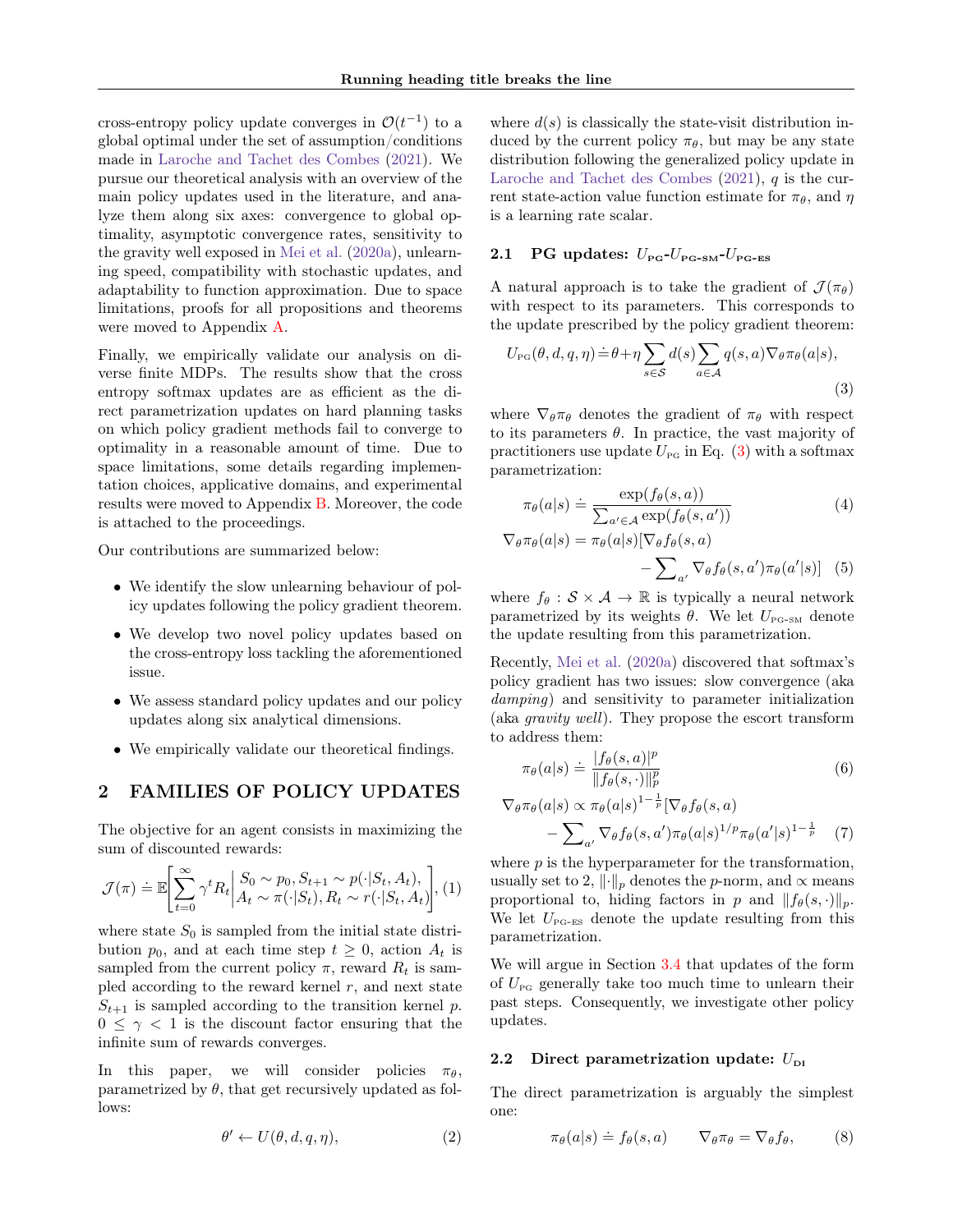but, since  $f_{\theta}(s, \cdot)$  must live on the probability simplex  $\Delta_{\mathcal{A}}$ , an orthogonal projection on  $\Delta_{\mathcal{A}}$  is required after each update  $U_{\text{pg}}$ :

$$
U_{\text{DI}}(\theta, d, q, \eta) \doteq \text{Proj}_{\Delta_{\mathcal{A}}}[U_{\text{PG}}(\theta, d, q, \eta)] \tag{9}
$$

The direct parametrization has been studied quite extensively in the context of finite MDPs. We will argue in Section [3.6](#page-5-0) that  $U_{\text{DI}}$  cannot be readily applied with function approximation. We thus investigate other policy updates.

#### 2.3 Cross-entropy update:  $U_{CE}$

Instead of the gradient of the objective function, we propose to follow the gradient derived from the classification problem of selecting the best action according to the current value function  $q$ : the cross-entropy loss on a softmax parametrization (see Eq.  $(4)$ ):

$$
U_{CE}(\theta, d, q, \eta) \doteq \theta + \eta \sum_{s \in \mathcal{S}} d(s) \nabla_{\theta} \log \pi_{\theta} (a_q(s)|s), (10)
$$

$$
(U_{CE})_{s,a} = \theta + \eta d(s) \left( \mathbb{1}_{a=a_q(s)} - \pi_{\theta} (a|s) \right), (11)
$$

where  $a_q(s)$  = argmax<sub>a∈A</sub>  $q(s, a)$  is the action that maximizes  $q$  in state  $s$ . The cross-entropy update can be seen as a soft version of the SARSA algorithm (reached as  $\eta$  tends to infinity). Unfortunately, the cross-entropy update does not guarantee a monotonous increase of the value. Indeed, an imbalance of the policy for suboptimal actions may lead to an increase in the policy for some of them, and potentially to a decrease in the policy value.

<span id="page-2-3"></span>Proposition 1 (Non-monotonicity of  $U_{CE}$ ). Updating a policy with  $U_{\scriptscriptstyle{\text{CE}}}$  may decrease its value.

We will consider  $U_{\scriptscriptstyle{\text{CE}}}$  because it works well in practice but the non-monotonicity of its value compromises our proofs of convergence and optimality.

### 2.4 Modified cross-entropy update:  $U_{\text{MCE}}$

In order to solve the monotonicity issue with  $U_{CE}$ , we propose to modify its update such that all suboptimal actions get penalised equally, thereby correcting the imbalance responsible for the non-monotonicity of the update:

$$
(U_{\text{MCE}})_{s,a_q(s)} \doteq \theta + \eta d(s) \left(1 - \pi_{\theta} \left(a_q(s)|s\right)\right) \tag{12}
$$

$$
(U_{\text{MCE}})_{s,a \neq a_q(s)} \doteq \theta - \frac{\eta d(s)}{|\mathcal{A}| - 1} \left( 1 - \pi_{\theta} \left( a_q(s) | s \right) \right). \tag{13}
$$

Note that updating  $a \neq a_q(s)$  is not necessary but allows  $\sum_a \theta_{s,a}$  to remain constant over time, and thus prevents the weights from diverging artificially. We prove its monotonicity under the true updates.

<span id="page-2-2"></span>Proposition 2 (Monotonicity of  $U_{\text{MCE}}$ ). Updating a policy with  $U_{\text{MCE}}$  increases its value.

### 2.5 Cross-entropy related updates

In the context of transfer and multitask learning, [Parisotto et al.](#page-9-8) [\(2016\)](#page-9-8) train a set of experts on various tasks and then distill the learnt policies into a single agent via the cross-entropy loss. The idea of increasing the probability of greedy actions, while decreasing the probability of bad actions, has also been used in the field of Conservative Policy Iteration [\(Kakade and](#page-9-9) [Langford,](#page-9-9) [2002;](#page-9-9) [Pirotta et al.,](#page-9-10) [2013;](#page-9-10) [Scherrer,](#page-10-6) [2014\)](#page-10-6). Finally, the Pursuit family of algorithms introduced in the automata literature also shares some common ground with the idea [\(Thathachar and Sastry,](#page-10-7) [1986;](#page-10-7) [Agache and Oommen,](#page-9-11) [2002\)](#page-9-11).

# 3 THEORETICAL ANALYSIS

In this section, we analyze the five policy updates presented in Section [2](#page-1-2) across six dimensions summarized in Table [1.](#page-3-0) We first check whether there exists proof of their convergence to global optimality in Section [3.1.](#page-2-0) In Section [3.2,](#page-3-1) we look at their asymptotic convergence rates. In Section [3.3,](#page-3-2) we investigate their sensitivity to the gravity well [\(Mei et al.,](#page-9-7) [2020a\)](#page-9-7). In Section [3.4,](#page-4-0) we define the unlearning setting and assess the updates' unlearning speed. In Section [3.5,](#page-5-1) we discuss the compatibility of the update rules to stochastic updates. Finally, we discuss their deep implementations in Section [3.6.](#page-5-0)

#### <span id="page-2-0"></span>3.1 Convergence and global optimality

The convergence and global optimality of  $U_{\text{PG-SM}}$ has been proved under different sets of assumptions/conditions in [Agarwal et al.](#page-9-5) [\(2020\)](#page-9-5); [Mei et al.](#page-9-12) [\(2020b\)](#page-9-12); [Laroche and Tachet des Combes](#page-9-6) [\(2021\)](#page-9-6). The convergence and global optimality of  $U_{\text{PG-ES}}$  has been proved in [Mei et al.](#page-9-7) [\(2020a\)](#page-9-7). The convergence and global optimality of  $U_{\text{DI}}$  has been proved under different sets of assumptions/conditions in [Agarwal et al.](#page-9-5) [\(2020\)](#page-9-5); [Laroche and Tachet des Combes](#page-9-6) [\(2021\)](#page-9-6).

While  $U_{CE}$  displays a consistent empiric convergence to optimality in our experiments, the non-monotonicity of its value function is a dent in its theoretical grounding. We conjecture its convergence and global optimality to be true, but they remain an open problem.

Using tools from [Laroche and Tachet des Combes](#page-9-6)  $(2021)$ , we prove the convergence of  $U_{\text{MCE}}$  to the global optimum on finite MDPs:

<span id="page-2-1"></span>Theorem 3 (Convergence and optimality of  $U<sub>MEE</sub>$ ). Starting from an arbitrary set of parame-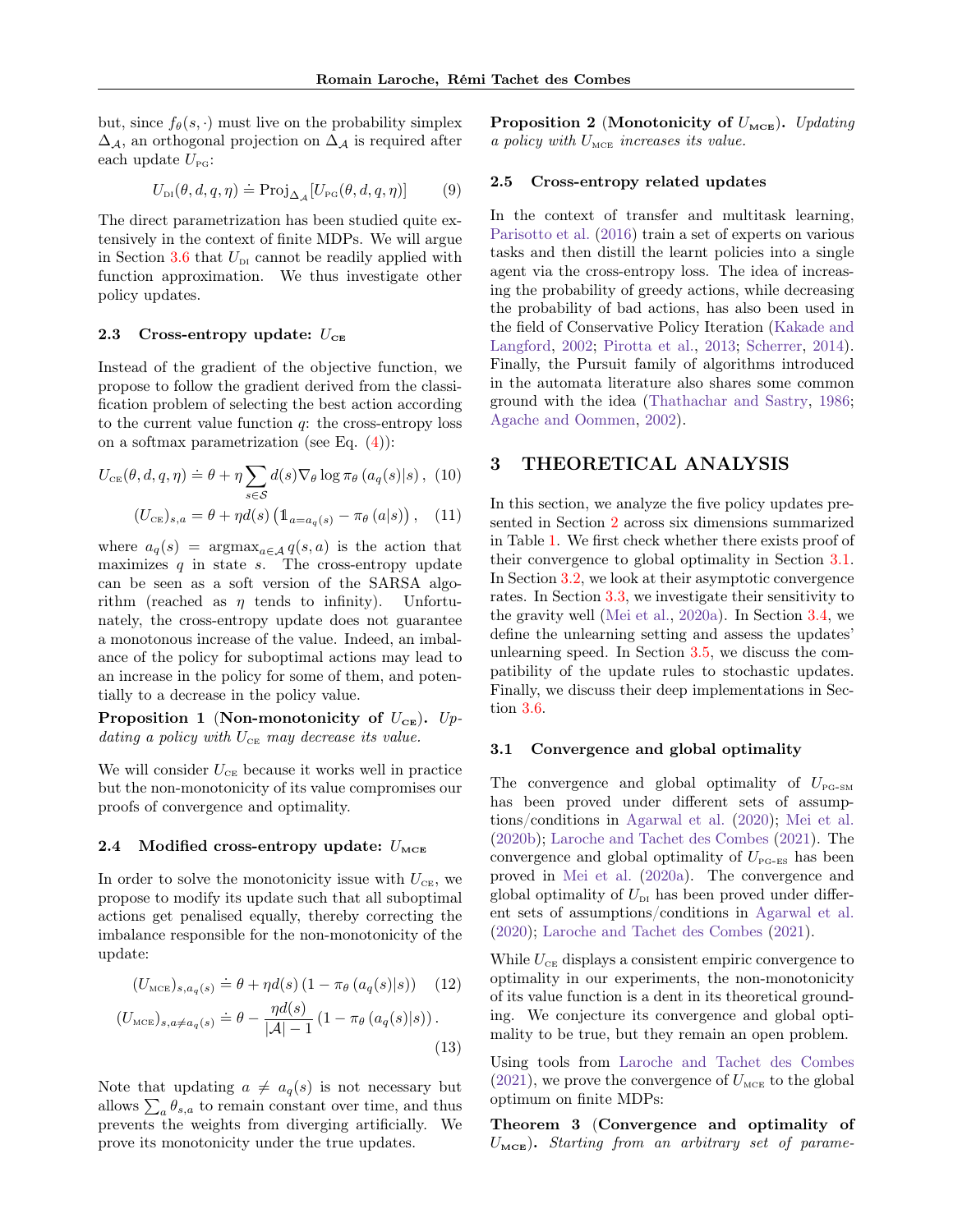<span id="page-3-0"></span>

| Id                                     | <b>Name</b>             | Conv. & Opt.     | Rates                              | <b>Gravity Well</b> | Unlearning*       | Stochastic | Deep Impl. |
|----------------------------------------|-------------------------|------------------|------------------------------------|---------------------|-------------------|------------|------------|
| $U_{\rm{PG-SM}}$                       | Policy gradient softmax | ves              | $\mathcal{O}(t^{-1})$              | strong              | slow <sup>*</sup> | <b>ves</b> | <b>ves</b> |
| $U_{\scriptscriptstyle{\text{PG-ES}}}$ | Policy gradient escort  | ves              | $\mathcal{O}(t^{-1})$              | weak                | slow <sup>*</sup> | <b>ves</b> | <b>ves</b> |
| $U_{\mathrm{DI}}$                      | Direct parametrization  | <b>ves</b>       | exact                              | $none*$             | $fast*$           | no.        | no         |
| $U_{\scriptscriptstyle\rm CE}$         | Cross-entropy softmax*  | $no*$            | $\mathcal{O}(t^{-1})$              | $none*$             | $fast*$           | <b>no</b>  | <b>ves</b> |
| $U_{\mbox{\tiny{MCE}}}$                | Modified C-E softmax*   | ves <sup>*</sup> | $\overline{\mathcal{O}(t^{-1})^*}$ | $none*$             | $fast*$           | no         | <b>ves</b> |

Table 1: Summary of the theoretical analysis. The five updates are evaluated across six dimensions. Conv. & Opt. relates to the existence of a proof of the convergence and global optimality of the update (see Section [3.1\)](#page-2-0). Rates measures the asymptotic speed of convergence (see Section [3.2\)](#page-3-1). Gravity Well reports how strong they endure a gravitational pull (see Section [3.3\)](#page-3-2). Unlearning evaluates the speed at which an update can recover from its own past updates (see Section [3.4\)](#page-4-0). Stochastic reports whether the update is compatible with stochastic updates (see Section [3.5\)](#page-5-1). Deep Impl. assesses whether the method can be implemented with function approximation (see Section [3.6\)](#page-5-0). The entries have a red font when the answer is considered as disadvantageous. The entries are associated with a star when the answer is novel.

ters  $\theta_0$ , we consider the process induced by  $\theta_{t+1}$  =  $U_{\text{mce}}(\theta_t, d_t, q_t, \eta_t)$ , where  $q_t = q_{\pi_{\theta_t}}$  is the state-action value of current policy  $\pi_{\theta_t}$ . Then, under the assumption that the optimal policy is unique, the condition that each state s is updated with weights that sum to infinity over time:  $\sum_{t=0}^{\infty} \eta_t d_t(s) = \infty$ , is necessary and sufficient to guarantee that the sequence of value functions  $(q_t)$  converges to global optimality.

The necessary and sufficient condition on the infinite sum of weights is identical to that for the convergence of  $U_{\text{PG-SM}}$  and  $U_{\text{DI}}$  in the same framework [\(Laroche and](#page-9-6) [Tachet des Combes,](#page-9-6) [2021\)](#page-9-6). The optimal policy uniqueness assumption is not required for  $U_{\text{PG-SM}}$  and  $U_{\text{DI}}$ , but we conjecture that this is only required for technical reasons and that the theorem holds true even without uniqueness. We run in Section [4.2](#page-6-0) an experiment to empirically support this conjecture.

#### <span id="page-3-1"></span>3.2 Asymptotic convergence rates

Asymptotic convergence rates for  $U_{\text{PG-SM}}$  is well documented to be in  $\mathcal{O}(t^{-1})$  [\(Mei et al.,](#page-9-12) [2020b;](#page-9-12) [Laroche and](#page-9-6) [Tachet des Combes,](#page-9-6) [2021\)](#page-9-6). [Mei et al.](#page-9-7) [\(2020a\)](#page-9-7) prove a convergence rate in  $\mathcal{O}(t^{-1})$  for  $U_{\text{PG-ES}}$ . [Laroche and](#page-9-6) [Tachet des Combes](#page-9-6) [\(2021\)](#page-9-6) prove that  $U_{\text{DI}}$  will converge to an optimal policy in a finite number of steps.

The convergence of the softmax parametrization under the cross-entropic loss has been studied in the past with a rate of  $\mathcal{O}(t^{-1})$  [\(Soudry et al.,](#page-10-8) [2018\)](#page-10-8). Under the assumption that  $U_{CE}$  converges, its rates should be the same. Theorem [4](#page-3-3) shows the same holds true for  $U_{\text{MCE}}$ .

<span id="page-3-3"></span>Theorem 4 (Convergence rates of  $U_{\text{MCE}}$ ). The process, assumption, and condition defined in Theorem [3](#page-2-1) guarantee that the sequence of value functions  $(q_t)$  asymptotically converges in  $\mathcal{O}\left(\left(\sum_{t'=0}^t \eta_{t'}\min_{s\in\mathcal{S}}d_{t'}(s)\right)^{-1}\right).$ 

This is the same rate as  $U_{\text{PG-SM}}$  and it reaches rates in  $\mathcal{O}(t^{-1})$ , when the learning rates is kept constant and when off-policy updates prevent  $d_t(s) \geq d_t > 0$  from decaying.

The various update rules all converge at least in  $\mathcal{O}(t^{-1})$ . Given that our setting of interest is RL, where the minimal theoretical cumulative regret is known to be  $\mathcal{O}(\log t)$ , there is no point in converging faster than  $\mathcal{O}(t^{-1})$ . For this reason, we consider all the updates converge fast enough.

#### <span id="page-3-2"></span>3.3 Gravity well

[Mei et al.](#page-9-7) [\(2020a\)](#page-9-7) identify the softmax gravity well issue, whereby gradient ascent trajectories are drawn towards suboptimal corners of the probability simplex and subsequently slowed in their progress toward the optimal vertex. A condition for this to happen is for the action  $a_{q_t}$  maximizing  $q_t$  not to incur the maximal update step in policy space. Formally, the following condition guarantees the absence of gravity well:

<span id="page-3-5"></span>
$$
a_{q_t}(s) \in \underset{a \in \mathcal{A}}{\operatorname{argmax}} \left( \pi_{t+1}(a|s) - \pi_t(a|s) \right). \tag{14}
$$

Theorem [5](#page-3-4) analyses condition [14](#page-3-5) for all five updates  $U_{\text{PG-SM}}, U_{\text{PG-ES}}, U_{\text{DI}}, U_{\text{CE}}, \text{ and } U_{\text{MCE}}.$ 

<span id="page-3-4"></span>**Theorem 5 (Gravity well).**  $U_{\text{DL}}$  and  $U_{\text{MCE}}$  are guar-anteed to satisfy Eq. [\(14\)](#page-3-5).  $U_{\text{PG-SM}}$ ,  $U_{\text{PG-ES}}$ , and  $U_{\text{CE}}$ may transgress Eq.  $(14)$ . Furthermore,  $U_{\text{PG-SM}}$  may not even satisfy  $\pi_{t+1}(a_{q_t}(s)|s) - \pi_t(a_{q_t}(s)|s) \geq 0.$ 

With policy gradient softmax  $U_{\text{PG-SM}}$ , we see in the proofs of Th. [5](#page-3-4) that if  $\pi_{\theta}(a_{q_t}(s)|s)$  is close to 0, it is possible, and even rather easy, for  $U_{P_{\text{G-SM}}}$  to induce a larger update step in policy space for a suboptimal action than for  $a_{q_t}(s)$  itself. This can last for a significant amount of time because  $\pi_{\theta}(a_{q_t}(s)|s)$  will only observe a small update, hence many steps will be needed to escape the gravity well, as [Mei et al.](#page-9-7) [\(2020a\)](#page-9-7) empirically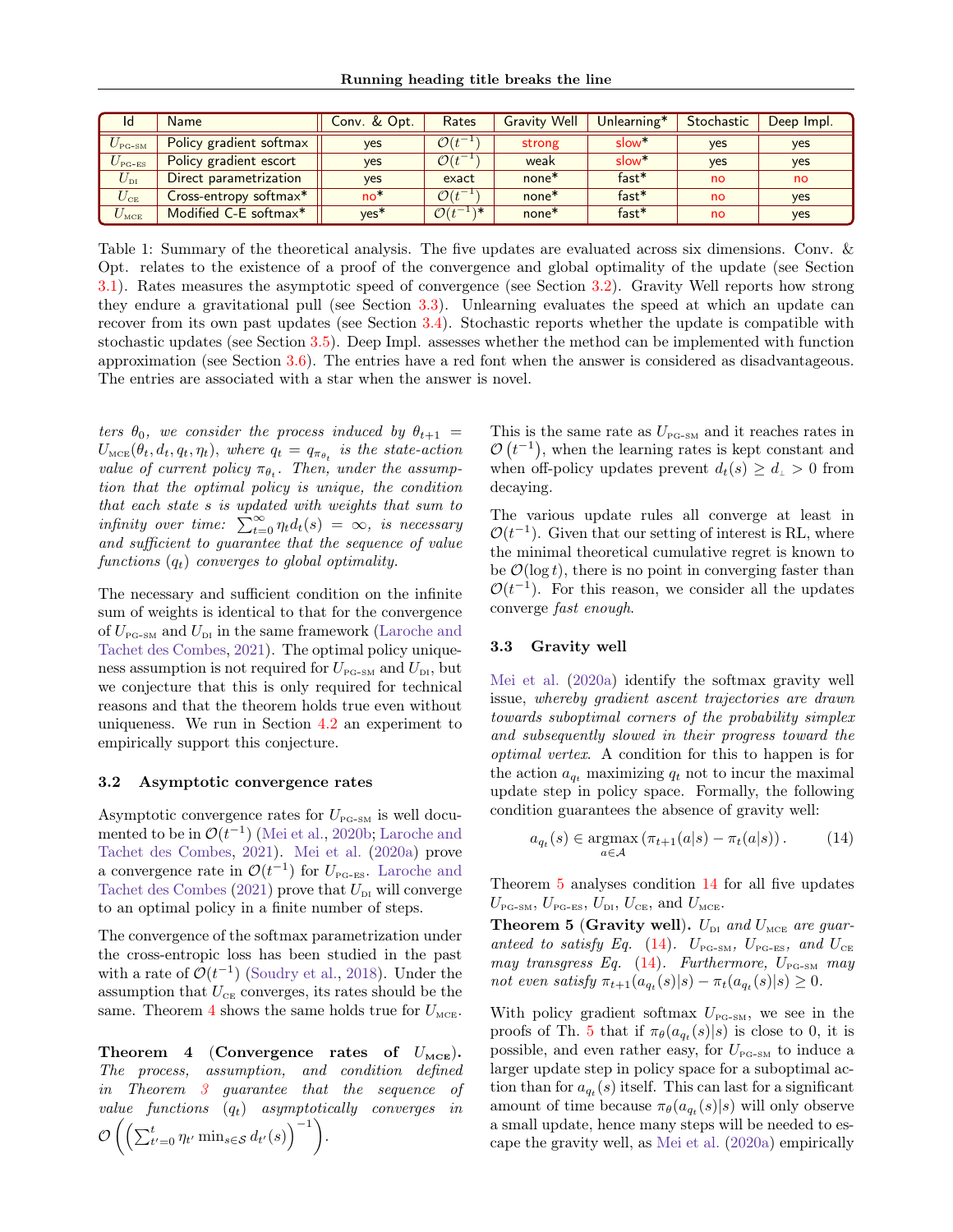observed. Even worse, it may happen that the policy for  $a_{q_t}(s)$  decreases.

Similarly to  $U_{\text{PG-SM}}$ ,  $U_{\text{PG-ES}}$  may induce a larger update step for a suboptimal action than for the optimal one (only when  $p > 1$ ). However, that effect is dampened by the  $1-\frac{1}{p}$  power on  $\pi_{\theta}(a|p)$  seen in Eq. [\(7\)](#page-1-3), and the setting for condition [\(14\)](#page-3-5) not to be satisfied is much more restricted. Consequently, the gravity well effect exists but is not strong enough to compromise the update efficiency, as predicted by [Mei et al.](#page-9-7) [\(2020a\)](#page-9-7).

Regarding  $U_{\text{CE}}$ , it is rather easy to construct examples where condition  $(14)$  is not satisfied. However, we argue that this differs from the gravity well issue, as the action benefiting from a higher update step is not the action with the highest policy. Our experiment confirms that  $U_{CE}$  does not suffer from the gravity well.

Finally, condition [\(14\)](#page-3-5) is guaranteed to be satisfied with policy updates  $U_{\text{DI}}$  and  $U_{\text{MCE}}$ .

#### <span id="page-4-0"></span>3.4 Unlearning what has been learnt

In RL, the optimal action at a given state is dependent on policy decisions at subsequent states. As a consequence, the learning targets evolve with time and the policy optimization process must be efficient at unlearning what it previously learnt. We use two settings to investigate this property: the unlearning setting measures how fast each algorithm is to recover from bad preliminary q targets, and the domino setting evaluates how this compounds when the bad targets are chained. Our analysis reveals that the symmetry of  $U_{\text{PG}}$  with respect to the q target strongly slows down unlearning and that this pitfall compounds geometrically in hard planning tasks.

#### 3.4.1 Unlearning setting (constant weights)

To evaluate the ability to unlearn convergence stemming from bad preliminary  $q$  targets, we consider a single state MDP with two actions and a tabular parametrization  $\theta \in \mathbb{R}^2$ . Starting from an initial set of parameters  $\theta_0$ , we apply n updates with  $(q(a_1) = 1, q(a_2) = 0)$  and then measure the number n' of "opposite" updates, i.e. with  $(q(a_1) = 0, q(a_2) = 1)$ necessary to unlearn these steps, that is to recover a policy such that  $\pi_{\theta_{n+n'}}(a_1) \leq \pi_{\theta_0}(a_1)$ .

<span id="page-4-1"></span>Theorem 6 (Unlearning setting – constant weights). In the setting where  $\eta$  is constant:

- (i) Under assumptions enunciated below–and verified by  $U_{\text{PG-SM}}$  and  $U_{\text{PG-ES}}$ ,  $U_{\text{PG}}$  needs  $n' \geq n$  updates.
- (*ii*)  $U_{\text{DI}}$  needs  $n' = \min\{n; \lceil \frac{1}{\eta} \rceil\}$  updates.
- (iii)  $U_{\text{CE}}$  and  $U_{\text{MCE}}$  need  $n' \leq 2 + \frac{1}{\eta} \log(1 + 2\eta n)$  updates.

Letting  $(\theta)_1$  and  $(\theta)_2$  denote  $\theta$ 's components, Theorems  $6(i)$  $6(i)$ ,  $7(i)$  $7(i)$ , and  $8(i)$  $8(i)$  require the following mild assumptions:

Invariance w.r.t. 
$$
\theta: \pi_{\theta_1} = \pi_{\theta_2} \implies \nabla_{\theta} \pi_{\theta_1} = \nabla_{\theta} \pi_{\theta_2}
$$
  
\nMonotonicity:  $\pi_{\theta}(a_1) \geq \pi_0(a_1) \Longrightarrow \begin{cases} (\nabla_{\theta} \pi_{\theta}(a_1))_1 \geq 0 \\ (\nabla_{\theta} \pi_{\theta}(a_1))_2 \leq 0 \end{cases}$   
\nConcavity:  $\pi_{\theta}(a_1) \geq \pi_0(a_1) \Longrightarrow \begin{cases} (\nabla_{\pi} (\nabla_{\theta} \pi_{\theta}(a_1))_1)_{a_1} \leq 0 \\ (\nabla_{\pi} (\nabla_{\theta} \pi_{\theta}(a_1))_2)_{a_1} \geq 0 \end{cases}$ 

Invariance w.r.t.  $\theta$  states that any two parameters implementing the same policy have equal gradients– our theorems do not deal with overparametrization. Monotonicity states that the gradient is monotonic with  $\pi$ : higher components imply higher policy. It is fairly standard to expect each parameter to be assigned to an action. Concavity states that, as the policy for  $a_1$  grows, the absolute value of its gradient with respect to  $\theta$  diminishes. Since  $\pi_{\theta}(a_1)$  is a function of  $\theta$  from  $\mathbb{R}^2$  to [0, 1], it is expected that the gradient diminishes as  $\pi_{\theta}(a_1)$  grows to 1.

Theorem  $6$  states that to unlearn  $n$  steps towards a certain action,  $U_{\text{PG}}$  requires a number of updates  $n'$  at least as large as the number of steps taken initially. As shown in our experiments, this may significantly slow down convergence to the optimal policy. In contrast,  $U_{\text{DI}}$  updates display no asymptotic dependency in n, while  $U_{CE}$  and  $U_{MCE}$  updates require a logarithmic number of steps to recover.

### 3.4.2 Unlearning setting (decaying weights)

In practice, the learning weight  $\eta_t d_t(s)$  applied to the gradient is likely to decay over time, either because the learning rate  $\eta_t$  is required to decay to guarantee convergence of stochastic policy updates, and/or because the state density  $d_t(s)$  will decay (depending on s) as the policy converges.

In order to model this scenario, we reproduce the unlearning setting with a decaying learning rate:  $\forall t \geq$  $1, \eta_t = \frac{\eta_1}{\sqrt{4}}$  $\frac{1}{t}$  for  $\eta_1 > 0$ . From time  $t = 1$  to  $t = n$ , updates with  $\eta_t$  and  $(q(a_1) = 1, q(a_2) = 0)$  are performed, from time  $t = n + 1$  onwards, updates with  $\eta_t$ and  $(q(a_1) = 0, q(a_2) = 1)$  are applied. We then study  $n'$  such that  $\pi_{\theta_{n+n'}}(a_1) \leq \pi_{\theta_0}(a_1)$ .

<span id="page-4-2"></span>Theorem 7 (Unlearning setting – decaying weights). In the setting where  $\eta_t = \frac{\eta_1}{\sqrt{t}}$  $\frac{1}{t}$ :

- (i) Under the assumptions enunciated above–verified by  $U_{\text{PG-SM}}$  and  $U_{\text{PG-ES}}$ ,  $U_{\text{PG}}$  needs  $n' \geq 3n-4\sqrt{n+1}$ .
- (ii)  $U_{\text{DI}}$  updates require at most n' equal to  $\min\left\{3n+4\sqrt{n}+1\right.\,;\,\left(\frac{1}{\eta_1}+1\right)^2+\sqrt{n}\left(2+\frac{2}{\eta_1}\right)\right\}.$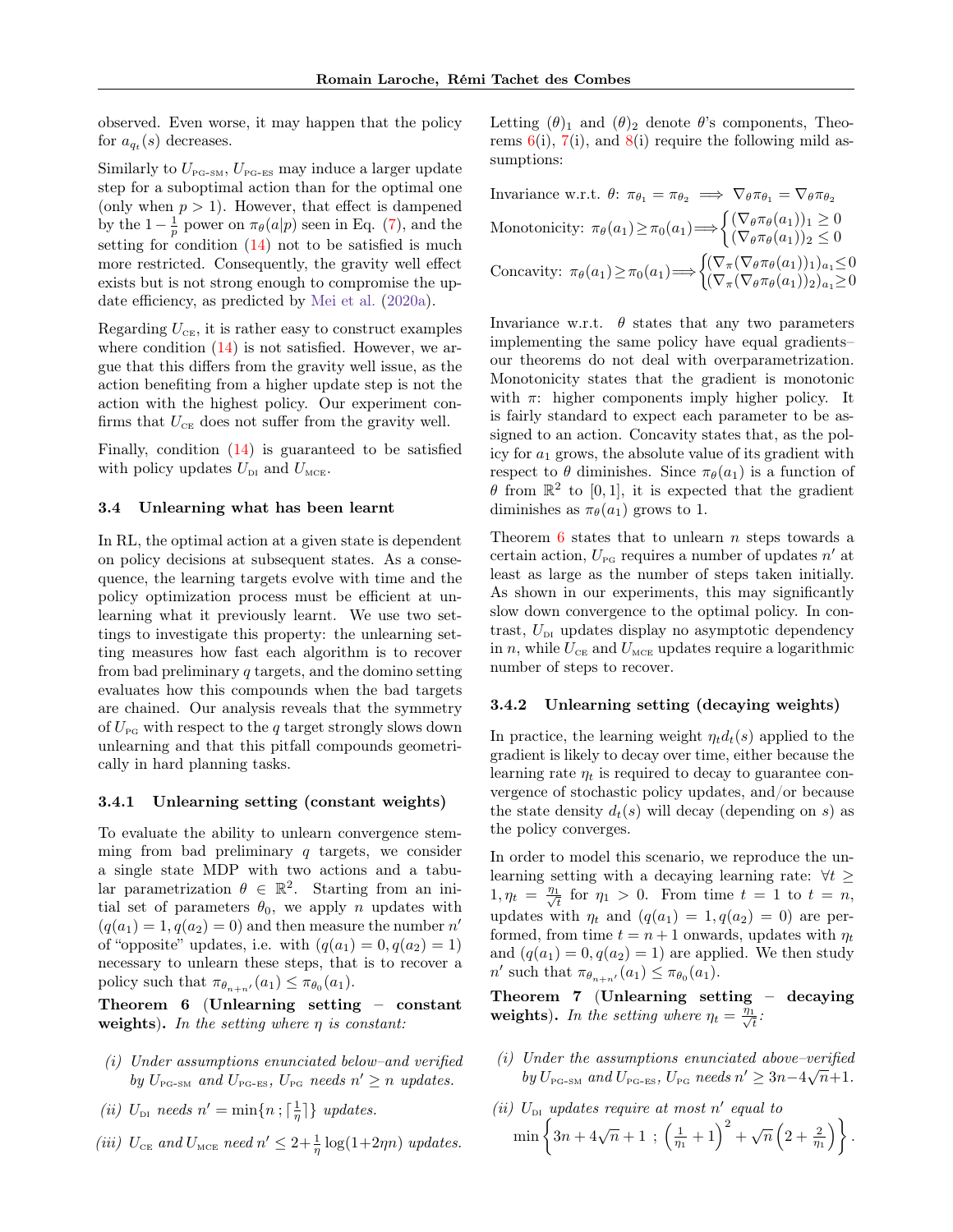(iii) 
$$
U_{\text{CE}}
$$
 and  $U_{\text{MCE}}$  updates require at most  $n'$  equal to\n
$$
\left(4 + \frac{\log(1+4\eta_1\sqrt{n})}{2\eta_1}\right)^2 + \sqrt{n}\left(8 + \frac{\log(1+4\eta_1\sqrt{n})}{\eta_1}\right).
$$

All updates are severely affected by the decaying weights. Since the decay can stem from the learning rate actually decaying and/or from the state visit  $d_t(s)$ decreasing as the behavioural policy converges, these worsened recovery rates are an argument in favor of (i) using expected updates in action space [\(Ciosek and](#page-9-13) [Whiteson,](#page-9-13) [2018\)](#page-9-13) to allow the use of a constant learning rate, and (ii) performing off-policy updates [\(Laroche](#page-9-6) [and Tachet des Combes,](#page-9-6) [2021\)](#page-9-6) to properly control the policy update state visitation density.

#### 3.4.3 Domino setting

Next, we argue that the number of updates compounds exponentially with the horizon of the task in the following sense: for a  $q$  estimate to flip in one state, it is required that all future states have flipped beforehand. To illustrate this effect, we consider the domino setting: several binary decisions are taken sequentially in states  $s \in \mathcal{S} = \{s_k\}_{k \in [\lvert \mathcal{S} \rvert]}$ . The q-function is artificially designed as follows:

$$
q(s_{|\mathcal{S}|}, a_1) = 0 \text{ and } q(s_{|\mathcal{S}|}, a_2) = 1
$$
  
if  $\pi_{\theta_t}((a_2|s_{k+1}) \le \pi_{\theta_0}(a_2|s_{k+1}), \begin{cases} q(s_k, a_1) = 1\\ q(s_k, a_2) = 0, \end{cases}$   
otherwise, 
$$
\begin{cases} q(s_k, a_1) = 0\\ q(s_k, a_2) = 1. \end{cases}
$$

Intuitively, the decision in state  $s_{k+1}$  needs to be correct for the gradient in state  $s_k$  to point in the right direction. When this happens, we say that state  $s_{k+1}$ has flipped. We say that the domino setting has been solved in t steps when  $\pi_{\theta_t}(a_2|s_1) > \pi_{\theta_0}(a_2|s_1)$ .

<span id="page-5-2"></span>Theorem 8 (Domino setting). Under the assumption that  $\eta$  and  $d(s_k) > 0$  are constant, in order to solve the setting,

- (i)  $U_{\text{PG}}$  updates require at least  $2^{|S|-1}$  steps.
- (ii)  $U_{\text{DI}}$  updates require at most  $1 + \frac{|\mathcal{S}| 1}{\eta}$  steps.

(iii) 
$$
U_{\text{CE}}
$$
 and  $U_{\text{MCE}}$  updates require at most:  

$$
\frac{32e^{8\eta+3}}{\eta^3}(|\mathcal{S}|-1)\log(|\mathcal{S}|-1) \text{ steps.}
$$

Disclaimer: Disclaimer: The domino setting is a thought experiment for the backpropagation of an optimal policy through a decision chain. However, in practice, the updates will not flip this way. Moreover, its implementation requires a reward function of amplitude  $2^{|S|-1}$ . We acknowledge that the domino setting makes things look worse than they really are, but we claim, with

the validation of our empirical experiments, that the unlearning slowness of the policy gradient updates are a critical burden for hard planning tasks.

#### <span id="page-5-1"></span>3.5 Stochastic versus expected updates

In Section [3.4,](#page-4-0) we showed drawbacks of  $U_{\text{pg}}$ 's symmetry property w.r.t. the  $q$  function. It can, however, also be an asset, as it allows for stochastic updates.  $U_{\text{DI}}$ 's projection on the simplex breaks the symmetry but, fortunately, only at the frontier of its domain. So,  $U_{\text{DI}}$  also allows for stochastic updates as long as they obey the classic Robbins-Monro conditions. In contrast, the cross-entropy updates  $U_{CE}$  and  $U_{MCE}$ are asymmetric everywhere. Moreover, they ignore the q-value gaps, and are thus biased with stochastic updates. Therefore, they must use expected updates [\(Ciosek and Whiteson,](#page-9-13) [2018\)](#page-9-13). Given Theorem [7'](#page-4-2)s analysis, we argue that applying expected updates is actually necessary no matter the update type, so that constant learning rates can be used, and efficient unlearning performance attained.

# <span id="page-5-0"></span>3.6 Implementation with function approximation

To the best of our knowledge, all actor-critic algorithms with function approximations have implemented policy gradient updates  $U_{\text{PG}}$  with or without the true state visitation density: often omitting the discount factor in the state visitation [\(Thomas,](#page-10-9) [2014;](#page-10-9) [Nota and Thomas,](#page-9-14) [2020;](#page-9-14) [Zhang et al.,](#page-10-10) [2020b\)](#page-10-10), and sometimes not correcting off-policy updates [\(Wang](#page-10-11) [et al.,](#page-10-11) [2017;](#page-10-11) [Espeholt et al.,](#page-9-15) [2018;](#page-9-15) [Vinyals et al.,](#page-10-4) [2019;](#page-10-4) [Schmitt et al.,](#page-10-12) [2020;](#page-10-12) [Zahavy et al.,](#page-10-13) [2020\)](#page-10-13). A vast majority of the implementations also chose by default the softmax parametrization  $U_{\text{PG-SM}}$ . However, given their shape, implementing cross-entropy updates  $U_{CE}$  and  $U_{\text{MCE}}$  should be straightforward. The assessment of their actual efficiency is left for future work. Implementing  $U_{\text{PG-ES}}$  ought not be of any challenge. Nevertheless, since it was already an issue with tabular representations, the instability of  $U_{\text{PG-ES}}$  when the parameters cross 0 may be a source of concern with function approximation.

The direct parametrization  $U_{\text{\tiny{DI}}}$  remains to be discussed for function approximation. Sparsemax [\(Martins and](#page-9-16) [Astudillo,](#page-9-16) [2016;](#page-9-16) [Laha et al.,](#page-9-17) [2018\)](#page-9-17) could be seen as an implementation, but, since it omits the projection step, it misses one of its fundamental feature: asymmetry. Indeed, if an action is already assigned a 0 probability, a proper direct update would either decrease it and then project it back to 0, or increase it. In contrast, Sparsemax exhibits a null gradient and therefore immobility in both directions. Adapting  $U_{\text{DI}}$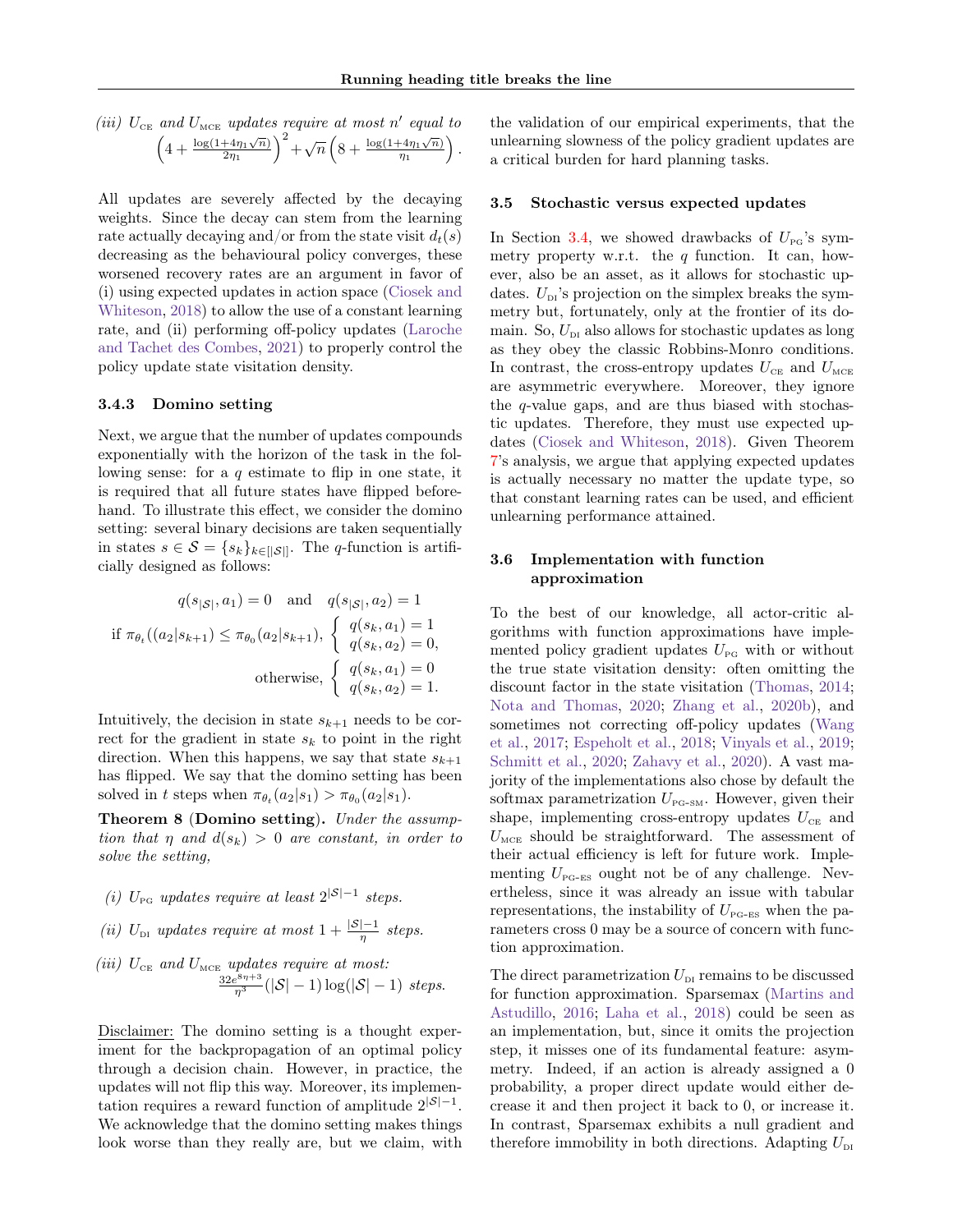to function approximation remains an open problem to this date.

# 4 EMPIRICAL ANALYSIS

This section intends to compare the five updates studied until now in RL experiments (with  $p = 2$  for  $U_{\text{PG-ES}}$ ). In RL, many confounding factors such as exploration or the nature of the environment may compromise the empirical analysis. We will endeavour to control these factors by:

Investigating three exploratory and off-policy updates schemes designed within the J&H algo- $\text{rithm}^1$  $\text{rithm}^1$  [\(Laroche and Tachet des Combes,](#page-9-6) [2021\)](#page-9-6), where  $\epsilon_t$  denotes the probability to give control to Hyde, a pure exploratory agent, at the beginning of each trajectory, and where  $o_t$  denotes the probability of updating the actor with a sample collected with Hyde (therefore likely to be off-policy):

- NOEXPLO: no exploration:  $\epsilon_t = 0$  and  $o_t = 0$ ,
- LOWOFFPOL: exploration and low off-policy updates:  $\epsilon_t = \min\{1 \; ; \frac{10}{\sqrt{t}}\}$  $\frac{1}{t}$ } and  $o_t = \min\{1; \frac{10}{\sqrt{t}}\}$  $\frac{1}{t}\},$
- HiOffPol: exploration and high off-policy updates:  $\epsilon_t = \min\{1 \; ; \frac{10}{\sqrt{t}}\}$  $\frac{1}{t}$  and  $o_t = \frac{1}{2}$ .

#### Evaluating on three RL environments

- Random MDPs: procedurally generated environments where efficient planning is unlikely to matter and where stochasticity plays an important role.
- Chain domain: a deterministic domain with rewards misleading towards suboptimal policies, and thus where planning is the main challenge. The chain domain evaluates the unlearning ability of the updates.
- Cliff domain: a slight modification of the chain domain in order to create gravity wells. In addition to their unlearning abilities, the cliff domain should evaluate the updates' resilience to the gravity well pitfall.

# 4.1 Random MDPs experiments

A Random MDP environment with  $|S| = 100$  and  $|\mathcal{A}| = 4$  is procedurally generated at the start of each run. The transition from each state action pair stochastically connects to two states uniformly sampled from  $S$  and with probability generated from a uniform partition of the segment [0,1]. In most cases, the obtained MDP is strongly connected and exploration is barely an issue. However, stochasticity is strong and an accurate  $q$  estimate is necessary to find a policy with a good performance.

We evaluate the policies with the number of steps (each step is a transition and an update) they need to reach a normalized performance  $\mathcal{J}_{\pi}$  equal to 95% of the gap between the performance of the optimal policy  $\pi_{\star}$  and that of the uniform one  $\pi_u(\cdot|\cdot) = \frac{1}{|\mathcal{A}|}$ , formally  $\overline{\mathcal{J}}_{\pi} =$  $\mathcal{J}(\pi) - \mathcal{J}(\pi_u)$  $\frac{\mathcal{J}(\pi) - \mathcal{J}(\pi_u)}{\mathcal{J}(\pi_\star) - \mathcal{J}(\pi_u)}$ 

The result of the Random MDPs experiments is presented on Figure [2,](#page-7-0) where we display the number of steps to reach  $\overline{\mathcal{J}}(\pi) = 0.95$  versus the learning rate for the actor. The three exploration/off-policiness settings are shown on three separate subfigures: NoExplo in [2a,](#page-7-1) LOWOFFPOL in [2b,](#page-7-2) and HIOFFPOL in [2c.](#page-7-3)

The similarity of NOEXPLO and LOWOFFPOL confirms that the exploration plays a minimal role in this setting. More generally, the policy gradient updates  $U_{\text{PG-SM}}$  and  $U_{\text{PG-ES}}$  are quite unchanged by the presence of off-policy updates, maybe indicating that their slowness to change policies makes them less likely to follow fine  $q$  optimality. It is also worth noting that  $U_{\text{PG-ES}}$  has the narrowest learning rate bandwidth inside which it is efficient: lower, the updates are too slow, higher, the updates get too large and induce divergence because of the *bouncing* behaviour in 0.  $U_{\text{DI}}$ gets the best performance in all settings.

 $U_{\text{\tiny{DL}}}$ ,  $U_{\text{CE}}$ , and  $U_{\text{\tiny{MCE}}}$  all converge to SARSA when  $\eta$ tends to  $\infty$  and by extrapolation, we may imagine where their curves would meet and therefore SARSA's performance. Thus, we observe that all the policy update algorithms do much better than SARSA on NOEXPLO and LOWOFFPOL.  $U_{CE}$  and  $U_{MCE}$  perform equally, but their strong similarity to SARSA make them the worst on NOEXPLO and LOWOFFPOL. Indeed, the stochasticity in the environment makes the q predictions of the critic unstable, which prevents the cross-entropy updates to converge. Off-policy updates help because they allow to quickly fix bad q prediction. With high off-policy updates,  $U_{CE}$  and  $U_{MCE}$  perform much better with a wide range for the learning rate.

### <span id="page-6-0"></span>4.2 Chain experiment

Framing the domino setting in an RL task would have been possible, but we opted for a less processed environment, already existing in the literature. The chain domain, depicted on Figure [1,](#page-7-4) implements a deterministic walk along a line, starting from  $s_0$  to  $s_{|S|-1}$ . In

<span id="page-6-1"></span><sup>&</sup>lt;sup>1</sup>The precise J&H implementation is detailed in Appendix [B.2.](#page-29-1)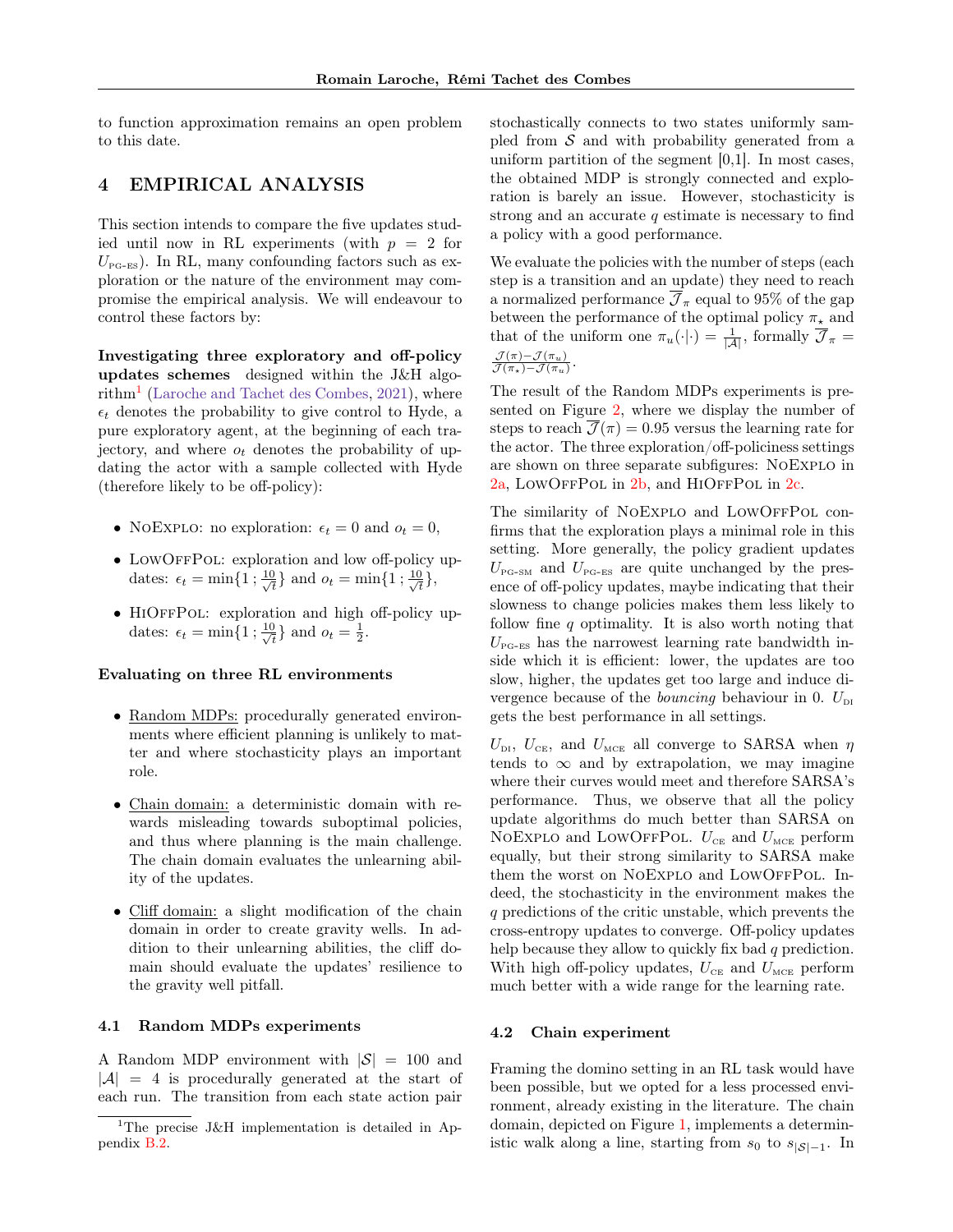<span id="page-7-4"></span>

Figure 1: Deterministic chain with  $|S| = 10$ . Initial state is  $s_0$ . Reward is 0 except when entering final state  $s_9$ , which is represented with two icons for clarity but is a single state.  $r(\cdot, a_2)$  is set such that  $q(s_0, a_1) = 0.8q_*(s_0, a_2)$ .

<span id="page-7-1"></span><span id="page-7-0"></span>

<span id="page-7-3"></span><span id="page-7-2"></span>Figure 2: Random MDPs: number of steps to obtain performance equal to 95% of the gap between  $\pi_{\star}$  and  $\pi_{u}$ .

<span id="page-7-8"></span><span id="page-7-5"></span>

<span id="page-7-6"></span>Figure 3: Chain: number of steps to obtain performance equal to 50% of the gap between  $\pi_{\star}$  and  $\pi_{s}$ .

<span id="page-7-9"></span>

Figure 4: Chain: number of steps to obtain performance equal to 50% of the gap between  $\pi_{\star}$  and  $\pi_{s}$ .

any state, it is possible to jump off the chain (action  $a_1$ ) and get an immediate reward, but the optimal policy consists in walking (action  $a_2$ ) throughout the chain. We expect the PUs to first guide the agent towards  $a_1$ , and require exploration and updates to propagate the optimal policy  $\pi_{\star}(a_2|s) \approx 1$  and value through the chain. Thus, starting from the end of the chain, the policy in each state will need to be flipped in order to choose the best action at the first state.

<span id="page-7-11"></span><span id="page-7-10"></span><span id="page-7-7"></span>We evaluate the policies with the number of steps (each step is a transition and an update) they need to reach a normalized performance  $\overline{\mathcal{J}}_{\pi}$  that is equal to half the gap between that of the optimal policy  $\pi_{\star}$  and that of the suboptimal one  $\pi_s(a_1|\cdot) = 1$ , formally  $\overline{\mathcal{J}}_{\pi}$  =  $\mathcal{J}(\pi) - \mathcal{J}(\pi_s)$  $\mathcal{J}(\pi_{\star})-\mathcal{J}(\pi_{s})$ .

Similarly to the Random MDPs, we first look at the incidence of the actor learning rate for each update rule. The results are presented in Figure [3.](#page-7-5) First, we notice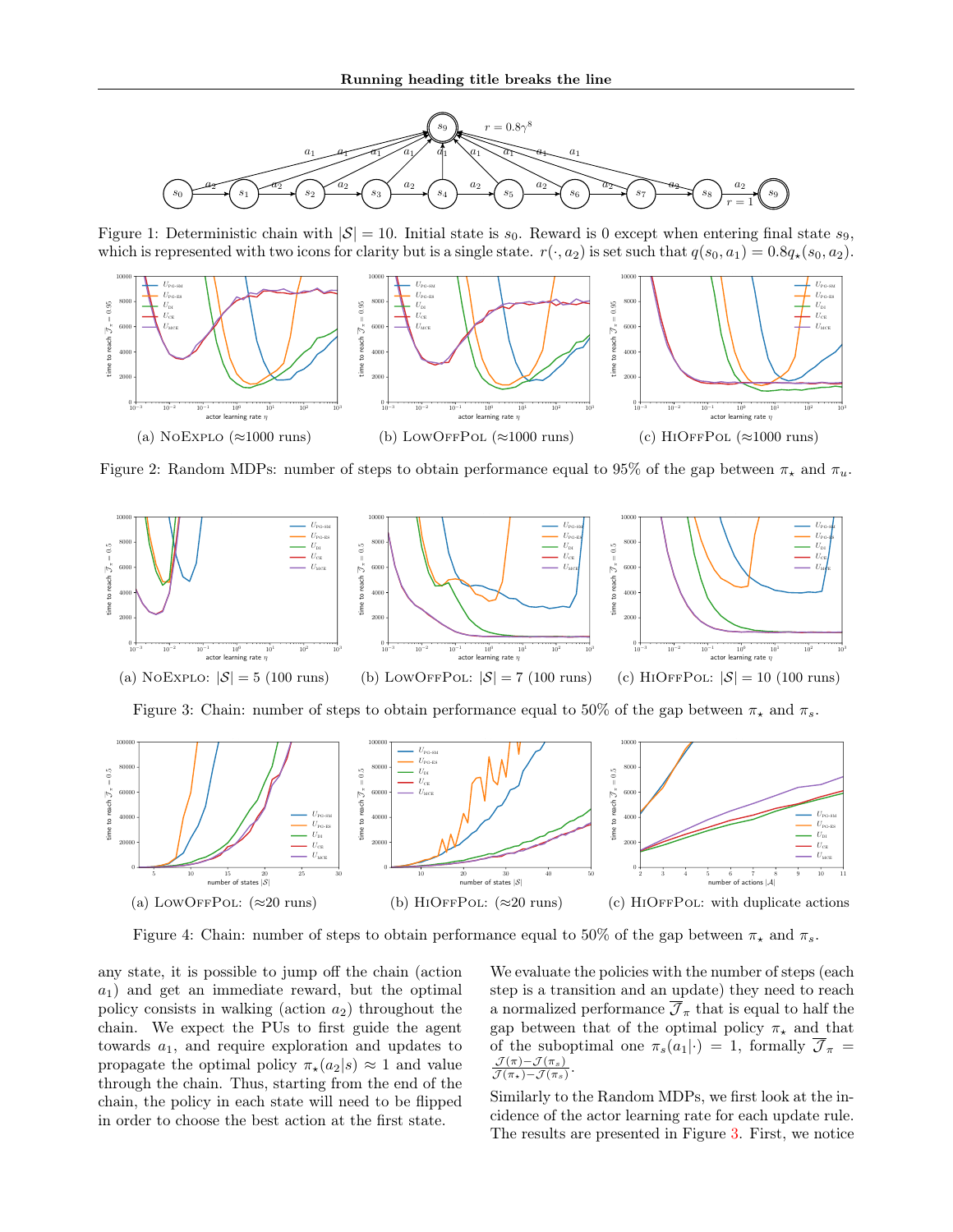that the size of the chain had to be adapted to each setting. Indeed, with no exploration and no off-policy updates, policy updates tends to completely converge to the suboptimal policy and stop updating the subsequent states much more easily. In all the settings, the cross-entropy updates  $U_{CE}$  and  $U_{MCE}$  yield the best results even better than  $U_{\text{DI}}$ . In LOWOFFPOL (Figure  $3b$ ) and HIOFFPOL (Figure  $3c$ ), this might just be a hyperparameter shift, but in NoExplo (Figure [3a\)](#page-7-8), the advantage is real, which was unexpected to us since it unlearns a bit more slowly in theory. This might be due to the fact that it can both learn and unlearn fast but still explore. In contrast, either  $U_{\text{DI}}$ has a small learning rate, and it is slow to unlearn, or it has a large learning rate and it completely stops exploring too fast. This analysis seems confirmed by the fact that  $U_{\text{DI}}$  yields a performance similar to that of  $U_{\text{PG-SM}}$  and  $U_{\text{PG-ES}}$ , suggesting it never gets the benefit of its projection's step ability to break the symmetry of the policy gradient.

We conduct an additional experiment where we observe how each update behaves when the length of the chain grows (Figures  $4a$  and  $4b$ ). We set their best learning rate:  $\eta_{\text{PG-SM}} = 10, \eta_{\text{PG-ES}} = 1, \eta_{\text{DI}} = 1, \eta_{\text{CE}} = 1,$ and  $\eta_{\text{MCE}} = 1$  for LOWOFFPOL and HIOFFPOL. We observe that  $U_{\text{PG-SM}}$  and  $U_{\text{PG-ES}}$  have approximately the same behaviour and are much slower to converge to the optimal policy.  $U_{P_{\text{G-ES}}}$  has more visible variance because it diverges sometimes (and less runs have been performed for this experiment). With sufficient exploration,  $U_{\text{DI}}$ ,  $U_{\text{CE}}$ , and  $U_{\text{MCE}}$  have the same behaviour granted that their learning rate is set sufficiently high (setting  $\eta_{\text{DI}} = 1$  was slightly low and this is the reason why  $U_{\text{DI}}$  is a bit slower.

To further investigate it, we run our chain environment  $(|\mathcal{S}| = 10)$  where optimal actions have been duplicated  $|\mathcal{A}| - 1$  times. The results are displayed on Figure [5.](#page-8-0) The results show no convergence delay for  $U_{\text{CE}}$ , as compared with  $U_{\text{DL}}$ , and a slight delay for  $U_{\text{MCE}}$ . Overall, this experiment supports our conjecture that the uniqueness assumption is an artefact of our proof technique and not a structural flaw of the policy update.

<span id="page-8-0"></span>

Figure 5: Cliff experiment HIOFFPOL:  $|S| = 7$ .

#### 4.3 Cliff experiment

The cliff experiment is similar to the chain except it includes a third action:  $a_3$  jumps and leads to the abyss:  $r(s, a_3) = 0$  and terminates. It has been designed to create gravity wells: the policy will first converge to  $a_1$ , and will eventually be able to converge to optimal  $a_2$ with enough exploration and updates. Like with the chain domain, we report the time to reach  $\overline{\mathcal{J}}_{\pi} = 0.5$ .

The results are presented in Figure [4c.](#page-7-11) As expected, despite the cliff being rather short:  $|S| = 7$ ,  $U_{\text{PG-SM}}$  is very slow to converge to the optimal policy, which we interpret as a manifestation of its gravity well.  $U_{\text{PG-ES}}$ does significantly better but still hits a performance wall with high learning rates because of its divergence behaviour. With its best learning rate,  $U_{\text{PG-ES}}$  shows more or less the same relative performance gap with the best updates as in the chain domain. We thereby attribute the gap to its unlearning slowness rather than to a gravity well effect.

 $U_{\text{DL}}$ ,  $U_{\text{CE}}$ , and  $U_{\text{MCE}}$  display the best performance in a similar fashion than in the chain domain at the exception that  $U_{CE}$  and  $U_{MCE}$  are not behaving exactly identically (but still similarly). Indeed, with small learning rates,  $U_{\text{MCE}}$  does a bit better than  $U_{\text{CE}}$ . We naturally attribute this to its ability to perform monotonic updates that should help to converge faster when starting from a bad parameter initialization, because of past convergence to the suboptimal solution.

# 5 CONCLUSION

In this paper, we identified the unlearning slowness implied by policy gradient updates in actor-critic algorithms. We proposed several alternatives to these updates: the direct parametrization, and two novel cross-entropy-based updates, including one for which we prove convergence to optimality at a rate of  $\mathcal{O}(t^{-1}),$ under classic assumptions. We further extend the analysis to the study of their ability to enter a gravity well, their unlearning speed, and various implementation constraints. Finally, we empirically validate our theoretical findings on finite MDPs.

In the future, we would like to extend convergence/optimality proofs of policy updates to the stochastic and approximate case, as this kind of results is starting to emerge for softmax policy gradient updates [\(Zhang et al.,](#page-10-14) [2021,](#page-10-14) [2022\)](#page-10-15). We would also like to study other non policy gradient policy updates, and find some that solve the both the policy gradient unlearning slowness and the stochasticity issue related to the cross-entropy updates. Finally, we would like to investigate the relationship of these policy updates with the function approximators used in complex tasks.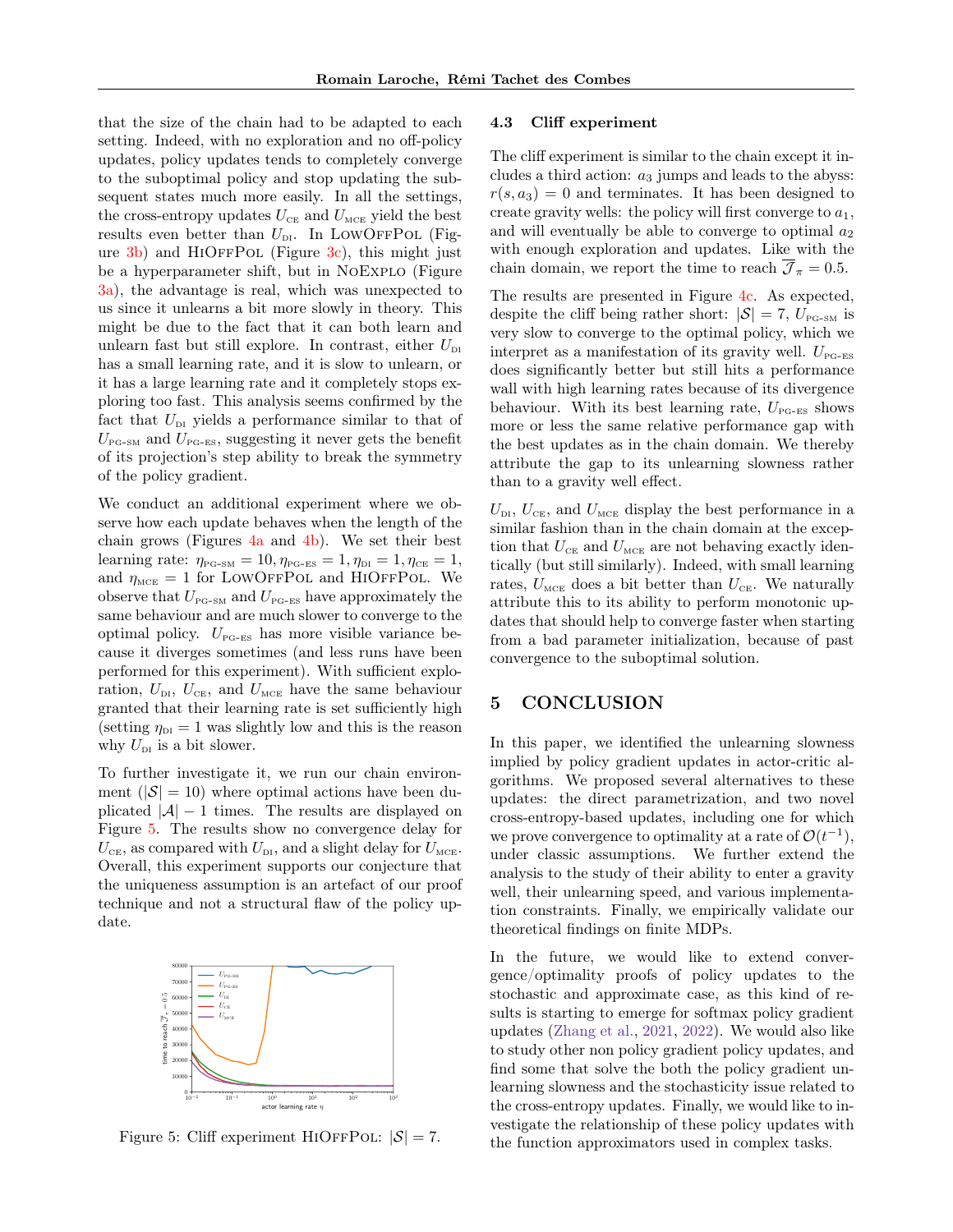# Bibliography

- <span id="page-9-11"></span>Agache, M. and Oommen, B. J. (2002). Generalized pursuit learning schemes: new families of continuous and discretized learning automata. IEEE Trans. Syst. Man Cybern. Part B, 32(6):738–749.
- <span id="page-9-5"></span>Agarwal, A., Kakade, S. M., Lee, J. D., and Mahajan, G. (2020). Optimality and approximation with policy gradient methods in markov decision processes. In Abernethy, J. and Agarwal, S., editors, Proceedings of 3rd Conference on Learning Theory (COLT), volume 125 of Proceedings of Machine Learning Research, pages 64–66. PMLR.
- <span id="page-9-1"></span>Ahmed, Z., Le Roux, N., Norouzi, M., and Schuurmans, D. (2019). Understanding the impact of entropy on policy optimization. In Proceedings of the 37th International Conference on Machine Learning (ICML), pages 151–160. PMLR.
- <span id="page-9-13"></span>Ciosek, K. and Whiteson, S. (2018). Expected policy gradients. In Proceedings of the 32nd AAAI Conference on Artificial Intelligence, volume 32.
- <span id="page-9-15"></span>Espeholt, L., Soyer, H., Munos, R., Simonyan, K., Mnih, V., Ward, T., Doron, Y., Firoiu, V., Harley, T., Dunning, I., Legg, S., and Kavukcuoglu, K. (2018). IMPALA: scalable distributed deep-rl with importance weighted actor-learner architectures. In Proceedings of the 35th International Conference on Machine Learning (ICML).
- <span id="page-9-9"></span>Kakade, S. M. and Langford, J. (2002). Approximately optimal approximate reinforcement learning. In Sammut, C. and Hoffmann, A. G., editors, ICML, pages 267–274. Morgan Kaufmann.
- <span id="page-9-0"></span>Konda, V. R. and Tsitsiklis, J. N. (1999). Actor-critic algorithms. In Proceedings of the 12th Advances in Neural Information Processing Systems (NeurIPS).
- <span id="page-9-2"></span>Kumar, H., Koppel, A., and Ribeiro, A. (2019). On the sample complexity of actor-critic method for reinforcement learning with function approximation. arXiv preprint arXiv:1910.08412.
- <span id="page-9-17"></span>Laha, A., Chemmengath, S. A., Agrawal, P., Khapra, M., Sankaranarayanan, K., and Ramaswamy, H. G. (2018). On controllable sparse alternatives to softmax. In Bengio, S., Wallach, H., Larochelle, H., Grauman, K., Cesa-Bianchi, N., and Garnett, R., editors, Proceedings of the 31st Advances in Neural Information Processing Systems (NeurIPS), volume 31. Curran Associates, Inc.
- <span id="page-9-6"></span>Laroche, R. and Tachet des Combes, R. (2021). Dr jekyll and mr hyde: The strange case of offpolicy policy updates. In Proceedings of the 34th Advances in Neural Information Processing Systems (NeurIPS, to appear).
- <span id="page-9-18"></span>Laroche, R., Trichelair, P., and Tachet des Combes, R. (2019). Safe policy improvement with baseline bootstrapping. In Proceedings of the 36th International Conference on Machine Learning (ICML).
- <span id="page-9-20"></span>Lillicrap, T. P., Hunt, J. J., Pritzel, A., Heess, N., Erez, T., Tassa, Y., Silver, D., and Wierstra, D. (2016). Continuous control with deep reinforcement learning. In Proceedings of the 4th International Conference on Learning Representations (ICLR, poster).
- <span id="page-9-16"></span>Martins, A. and Astudillo, R. (2016). From softmax to sparsemax: A sparse model of attention and multi-label classification. In Proceedings of the 33rd International Conference on Machine Learning (ICML), pages 1614–1623. PMLR.
- <span id="page-9-7"></span>Mei, J., Xiao, C., Dai, B., Li, L., Szepesvari, C., and Schuurmans, D. (2020a). Escaping the gravitational pull of softmax. In Larochelle, H., Ranzato, M., Hadsell, R., Balcan, M. F., and Lin, H., editors, Proceedings of the 33rd Advances in Neural Information Processing Systems (NeurIPS), volume 33, pages 21130–21140. Curran Associates, Inc.
- <span id="page-9-12"></span>Mei, J., Xiao, C., Szepesvari, C., and Schuurmans, D. (2020b). On the global convergence rates of softmax policy gradient methods. In Proceedings of the 37th International Conference on Machine Learning (ICML), pages 6820–6829. PMLR.
- <span id="page-9-4"></span>Mnih, V., Badia, A. P., Mirza, M., Graves, A., Lillicrap, T. P., Harley, T., Silver, D., and Kavukcuoglu, K. (2016). Asynchronous methods for deep reinforcement learning. In Proceedings of the 33rd International Conference on Machine Learning (ICML).
- <span id="page-9-19"></span>Nadjahi\*, K., Laroche\*, R., and Tachet des Combes, R. (2019). Safe policy improvement with soft baseline bootstrapping. In Proceedings of the 17th European Conference on Machine Learning and Principles and Practice of Knowledge Discovery in Databases (ECML-PKDD).
- <span id="page-9-14"></span>Nota, C. and Thomas, P. S. (2020). Is the policy gradient a gradient? In Proceedings of the 19th International Conference on Autonomous Agents and Multiagent Systems (AAMAS).
- <span id="page-9-8"></span>Parisotto, E., Ba, J. L., and Salakhutdinov, R. (2016). Actor-mimic: Deep multitask and transfer reinforcement learning.
- <span id="page-9-10"></span>Pirotta, M., Restelli, M., Pecorino, A., and Calandriello, D. (2013). Safe policy iteration. In ICML (3), volume 28 of JMLR Workshop and Conference Proceedings, pages 307–315. JMLR.org.
- <span id="page-9-3"></span>Qiu, S., Yang, Z., Ye, J., and Wang, Z. (2021). On finite-time convergence of actor-critic algorithm.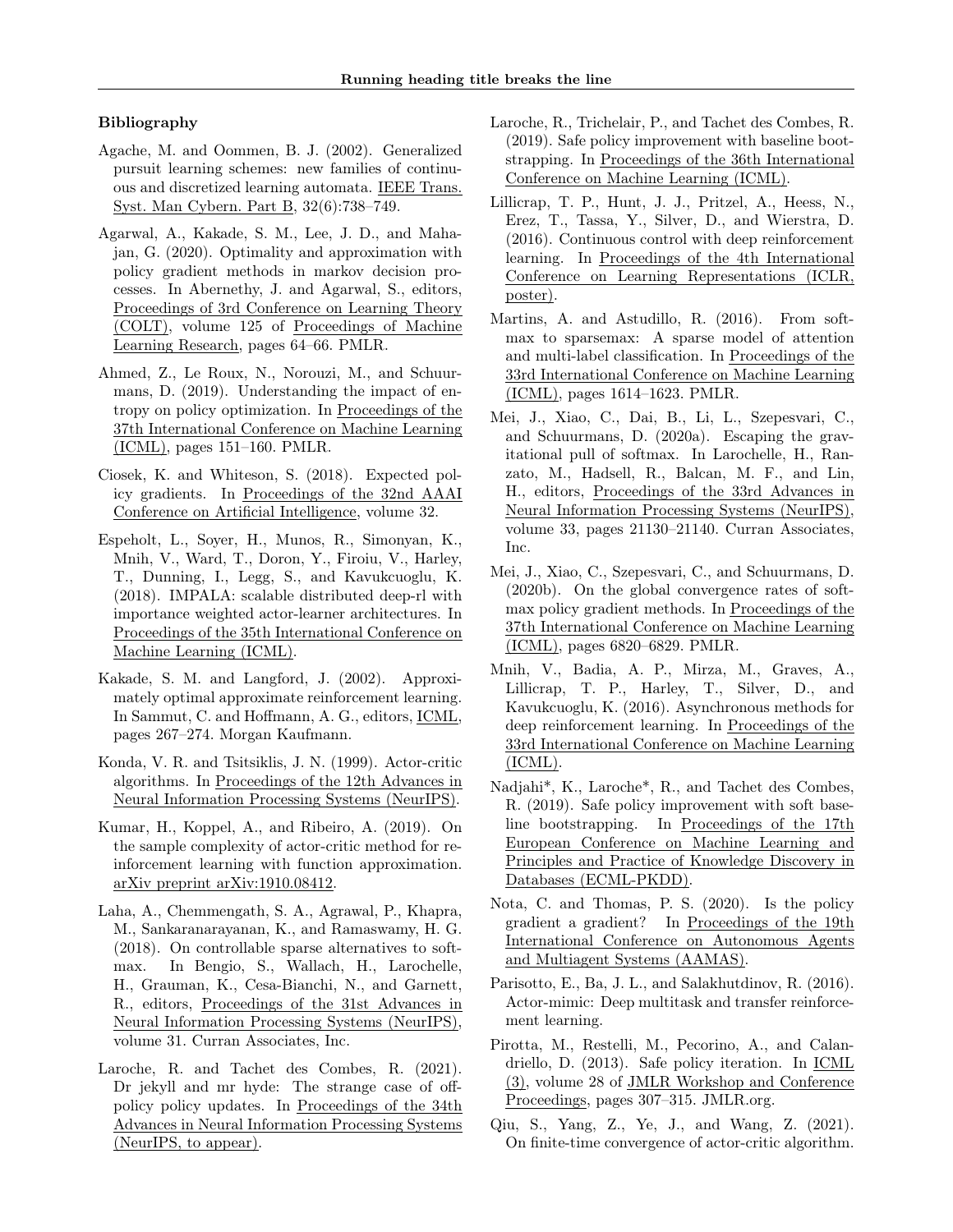IEEE Journal on Selected Areas in Information Theory, 2(2):652–664.

- <span id="page-10-6"></span>Scherrer, B. (2014). Approximate policy iteration schemes: A comparison.
- <span id="page-10-12"></span>Schmitt, S., Hessel, M., and Simonyan, K. (2020). Offpolicy actor-critic with shared experience replay. In Proceedings of the 37th International Conference on Machine Learning (ICML), pages 8545–8554. PMLR.
- <span id="page-10-3"></span>Silver, D., Huang, A., Maddison, C. J., Guez, A., Sifre, L., van den Driessche, G., Schrittwieser, J., Antonoglou, I., Panneershelvam, V., Lanctot, M., Dieleman, S., Grewe, D., Nham, J., Kalchbrenner, N., Sutskever, I., Lillicrap, T. P., Leach, M., Kavukcuoglu, K., Graepel, T., and Hassabis, D. (2016). Mastering the game of go with deep neural networks and tree search. Nature.
- <span id="page-10-17"></span>Silver, D., Lever, G., Heess, N., Degris, T., Wierstra, D., and Riedmiller, M. (2014). Deterministic policy gradient algorithms. In Proceedings of the 31st International Conference on Machine Learning (ICML), pages 387–395. PMLR.
- <span id="page-10-16"></span>Simão, T. D., Laroche, R., and Tachet des Combes, R. (2020). Safe policy improvement with estimated baseline bootstrapping. In Proceedings of the 19th International Conference on Autonomous Agents and Multi-Agent Systems (AAMAS, in review).
- <span id="page-10-8"></span>Soudry, D., Hoffer, E., Nacson, M. S., Gunasekar, S., and Srebro, N. (2018). The implicit bias of gradient descent on separable data. Journal of Machine Learning Research, 19(70):1–57.
- <span id="page-10-5"></span>Sutton, R. S. and Barto, A. G. (1998). Reinforcement Learning: An Introduction. The MIT Press.
- <span id="page-10-1"></span>Sutton, R. S., McAllester, D. A., Singh, S. P., and Mansour, Y. (1999). Policy gradient methods for reinforcement learning with function approximation. In Proceedings of the 12th Advances in Neural Information Processing Systems (NeurIPS).
- <span id="page-10-7"></span>Thathachar, M. A. L. and Sastry, P. S. (1986). Estimator algorithms for learning automata.
- <span id="page-10-9"></span>Thomas, P. (2014). Bias in natural actor-critic algorithms. In Proceedings of the 31st International Conference on Machine Learning (ICML).
- <span id="page-10-4"></span>Vinyals, O., Babuschkin, I., Czarnecki, W. M., Mathieu, M., Dudzik, A., Chung, J., Choi, D. H., Powell, R., Ewalds, T., Georgiev, P., Oh, J., Horgan, D., Kroiss, M., Danihelka, I., Huang, A., Sifre, L., Cai, T., Agapiou, J. P., Jaderberg, M., Vezhnevets, A. S., Leblond, R., Pohlen, T., Dalibard, V., Budden, D., Sulsky, Y., Molloy, J., Paine, T. L., Gülçehre, Ç., Wang, Z., Pfaff, T., Wu, Y., Ring, R., Yogatama, D., Wünsch, D., McKinney, K., Smith, O., Schaul,

T., Lillicrap, T. P., Kavukcuoglu, K., Hassabis, D., Apps, C., and Silver, D. (2019). Grandmaster level in starcraft II using multi-agent reinforcement learning. Nature.

- <span id="page-10-11"></span>Wang, Z., Bapst, V., Heess, N., Mnih, V., Munos, R., Kavukcuoglu, K., and de Freitas, N. (2017). Sample efficient actor-critic with experience replay. In Proceedings of the 5th International Conference on Learning Representations (ICLR).
- <span id="page-10-0"></span>Williams, R. J. (1992). Simple statistical gradientfollowing algorithms for connectionist reinforcement learning. Machine Learning, 8(3–4):229–256.
- <span id="page-10-13"></span>Zahavy, T., Xu, Z., Veeriah, V., Hessel, M., Oh, J., van Hasselt, H. P., Silver, D., and Singh, S. (2020). A self-tuning actor-critic algorithm. In Larochelle, H., Ranzato, M., Hadsell, R., Balcan, M. F., and Lin, H., editors, Proceedings of the 33rd Advances in Neural Information Processing Systems (NeurIPS), volume 33, pages 20913–20924. Curran Associates, Inc.
- <span id="page-10-2"></span>Zhang, K., Koppel, A., Zhu, H., and Basar, T. (2020a). Global convergence of policy gradient methods to (almost) locally optimal policies. SIAM Journal on Control and Optimization, 58(6):3586–3612.
- <span id="page-10-10"></span>Zhang, S., Laroche, R., van Seijen, H., Whiteson, S., and Tachet des Combes, R. (2020b). A deeper look at discounting mismatch in actor-critic algorithms. arXiv preprint arXiv:2010.01069.
- <span id="page-10-15"></span>Zhang, S., Tachet, R., and Laroche, R. (2022). On the chattering of sarsa with linear function approximation.
- <span id="page-10-14"></span>Zhang, S., Tachet des Combes, R., and Laroche, R. (2021). Global optimality and finite sample analysis of softmax off-policy actor critic under state distribution mismatch. arXiv preprint arXiv:2111.02997.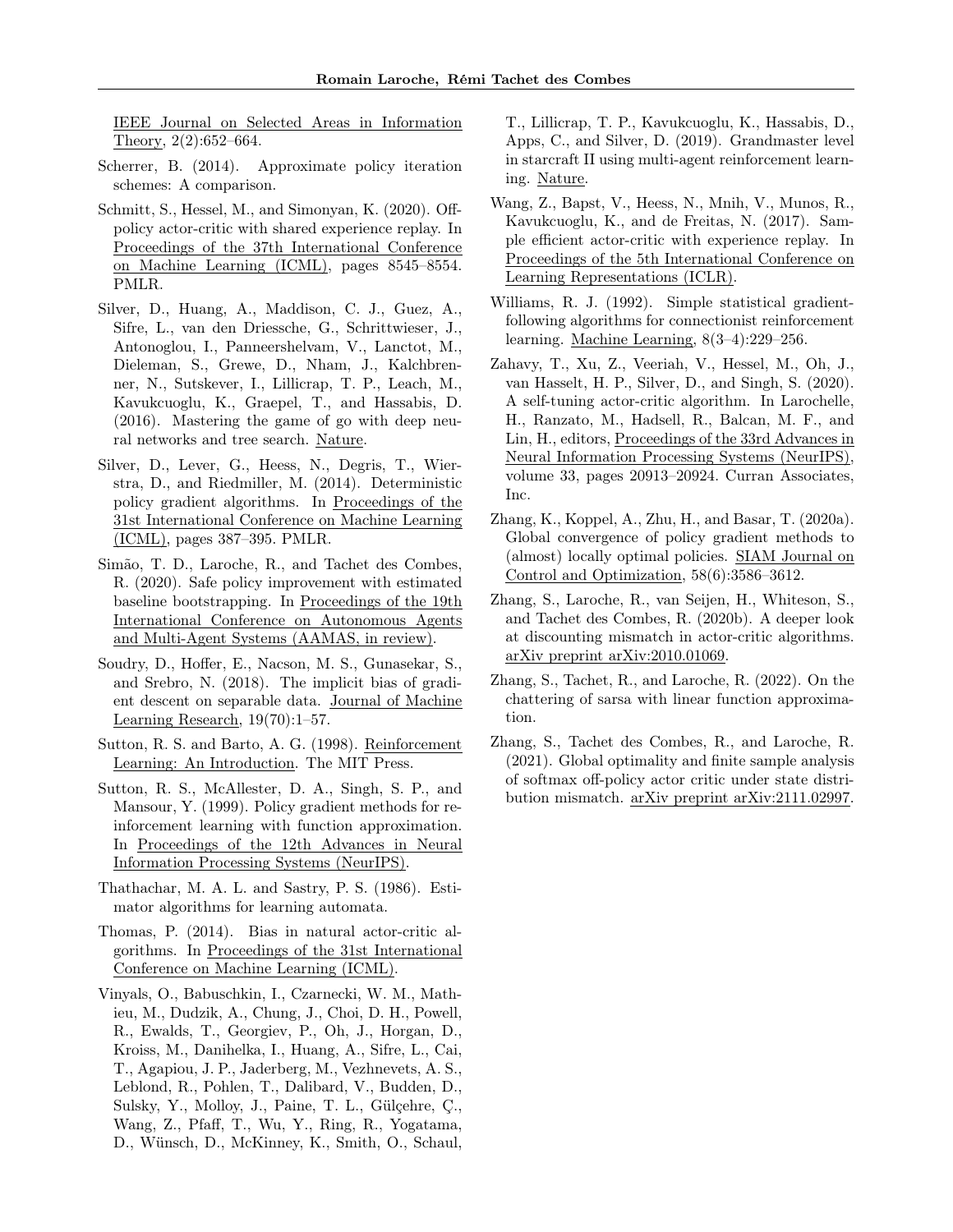# <span id="page-11-0"></span>A THEORY

### A.1 Notations and preliminaries

### A.1.1 Softmax parametrization:  $U_{\text{PG-SM}}$

For completeness, we reproduce the computations for the softmax parametrization present in e.g. [Agarwal et al.](#page-9-5) [\(2020\)](#page-9-5):

$$
\nabla_{\theta} \pi_{\theta}(a|s) = \nabla_{\theta} \left( \frac{e^{f_{\theta}(s,a)}}{\sum_{a'} e^{f_{\theta}(s,a)}} \right)
$$
\n(15)

$$
= \nabla_{\theta} f_{\theta}(s, a) \frac{e^{f_{\theta}(s, a)}}{\sum_{a'} e^{f_{\theta}(s, a)}} - \sum_{a''} e^{f_{\theta}(s, a)} \nabla_{\theta} f_{\theta}(s, a'') \frac{e^{f_{\theta}(s, a'')}}{\left(\sum_{a'} e^{f_{\theta}(s, a')}\right)^2}
$$
(16)

$$
= \pi_{\theta}(s, a) \left[ \nabla_{\theta} f_{\theta}(s, a) - \sum_{a''} \nabla_{\theta} f_{\theta}(s, a'') \pi_{\theta}(s, a'') \right]. \tag{17}
$$

This leads to the following update step for  $U_{P_{\text{G-SM}}}$  with a tabular parametrization:  $\theta \in \mathbb{R}^{\mathcal{A}}$  and  $f_{\theta}(s, a) = \theta_a$ . In that case,  $(\nabla_{\theta} f_{\theta}(s, a))_a = 1$  and its other coordinates are 0. This gives:

$$
(U_{\text{PG-SM}}(\theta))_{s,a} - (\theta)_{s,a} \propto \sum_{a' \in \mathcal{A}} q(s,a') \nabla_{\theta} \pi_{\theta}(a'|s)
$$
\n(18)

$$
= \pi_{\theta}(s, a)q(s, a) - \sum_{a'} \pi_{\theta}(s, a')q(s, a')
$$
\n(19)

$$
= \pi_{\theta}(s, a) \text{adv}(s, a). \tag{20}
$$

# A.1.2 Escort parametrization:  $U_{\text{PG-ES}}$

Let us compute the policy gradients for the escort parametrization, assuming for the sake of simplicity that for all  $a, f_{\theta}(s, a) \geq 0$  (accounting for the sign simply amounts to multiplying any gradient  $\nabla_{\theta} f_{\theta}(s, a)$  by sign $f_{\theta}(s, a)$ ):

$$
\nabla_{\theta} \pi_{\theta}(a|s) = \nabla_{\theta} \left( \frac{|f_{\theta}(s, a)|^p}{\sum_{a'} |f_{\theta}(s, a')|^p} \right)
$$
\n(21)

$$
=p\nabla_{\theta}f_{\theta}(s,a)\frac{|f_{\theta}(s,a)|^{p-1}}{\sum_{a'}|f_{\theta}(s,a')|^{p}}-\sum_{a''}|f_{\theta}(s,a)|^{p}p\nabla_{\theta}f_{\theta}(s,a'')\frac{|f_{\theta}(s,a'')|^{p-1}}{(\sum_{a'}|f_{\theta}(s,a')|^{p})^{2}}
$$
(22)

$$
= p \nabla_{\theta} f_{\theta}(s, a) \frac{\pi_{\theta}(s, a)^{1-\frac{1}{p}}}{\left(\sum_{a'} |f_{\theta}(s, a')|^p\right)^{1/p}} - \pi_{\theta}(s, a) \sum_{a''} p \nabla_{\theta} f_{\theta}(s, a'') \frac{|f_{\theta}(s, a'')|^{p-1}}{\sum_{a'} |f_{\theta}(s, a')|^p}
$$
(23)

$$
= \frac{p}{\|f_{\theta}(s,\cdot)\|_{p}} \pi_{\theta}(s,a)^{1-\frac{1}{p}} \left[ \nabla_{\theta} f_{\theta}(s,a) - \sum_{a''} \nabla_{\theta} f_{\theta}(s,a'') \pi_{\theta}(s,a)^{1/p} \pi_{\theta}(s,a'')^{1-\frac{1}{p}} \right].
$$
 (24)

We now compute the update step for the escort update  $U_{P\text{G-ES}}$  with a tabular parametrization:  $\theta \in \mathbb{R}^{\mathcal{A}}$  and  $f_{\theta}(s, a) = \theta_a$ . In that case,  $(\nabla_{\theta} f_{\theta}(s, a))_a = 1$  and its other coordinates are 0. This gives:

$$
(U_{\text{PG-ES}}(\theta))_{s,a} - (\theta)_{s,a} \propto \sum_{a' \in \mathcal{A}} q(s,a') \nabla_{\theta} \pi_{\theta}(a'|s)
$$
\n(25)

$$
= \frac{p}{\|f_{\theta}(s,\cdot)\|_{p}} \left[ \pi_{\theta}(s,a)^{1-\frac{1}{p}}(1-\pi_{\theta}(s,a))q(s,a)-\sum_{a'\neq a} \pi_{\theta}(s,a')\pi_{\theta}(s,a)^{1-\frac{1}{p}}q(s,a') \right] \tag{26}
$$

$$
= \frac{p}{\|f_{\theta}(s,\cdot)\|_{p}} \pi_{\theta}(s,a)^{1-\frac{1}{p}} \left[ q(s,a) - \sum_{a'} \pi_{\theta}(s,a') q(s,a') \right]
$$
(27)

$$
= \frac{p}{\|f_{\theta}(s,\cdot)\|_{p}} \pi_{\theta}(s,a)^{1-\frac{1}{p}} \text{adv}(s,a). \tag{28}
$$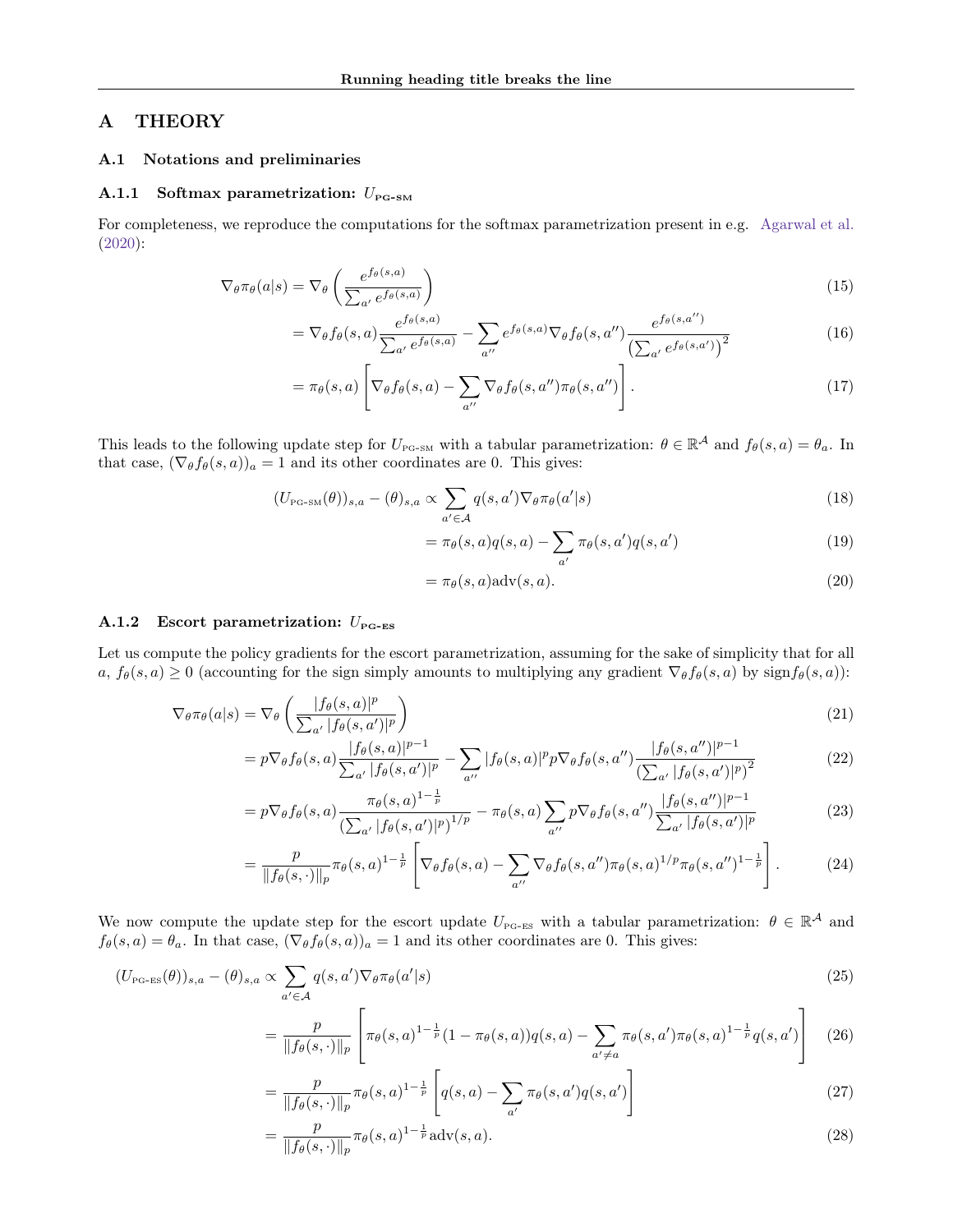### A.2 Convergence, optimality, and rates proofs (Sections [2,](#page-1-2) [3.1,](#page-2-0) and [3.2\)](#page-3-1)

**Proposition 1** (Non-monotonicity of  $U_{\text{CE}}$ ). Updating a policy with  $U_{\text{CE}}$  may decrease its value.

*Proof.* Consider an MDP with 3 actions  $A = \{a_1, a_2, a_3\}$ . Assume the parameters in state s are:

$$
\theta_{s,a_1} = 10
$$
  $\theta_{s,a_2} = 0$   $\theta_{s,a_3} = 0$ ,

and the value function is:

$$
q(s, a_1) = 0.99
$$
  $q(s, a_2) = 1$   $q(s, a_3) = 0.$ 

Let us choose  $\eta = d(s) = 1$  for simplicity. Then, update  $U_{\text{CE}}$ , defined as  $\theta'_{s,a} \doteq \theta_{s,a} + \mathbb{1}_{a=a_q(s)} - \pi_{\theta_t}(a|s)$ , leads to:

$$
\theta'_{s,a_1}\approx 10-1=9\qquad \theta'_{s,a_2}\approx 0+1=1\qquad \theta'_{s,a_3}\approx 0-0=0,
$$

meaning that  $\pi_{\theta}(a_2|s) \approx e^2 \pi_{\theta}(a_3|s)$ , while  $\pi_{\theta}(a_3|s) \approx e \pi_{\theta}(a_3|s)$ , inducing a disadvantageous update, given how  $q(s, a_2)$  is closer to  $q(s, a_1)$  than  $q(s, a_3)$  is. Numerically we find that:

 $v_{\pi_{\theta}}(s) \approx 0.98996 > 0.98988 \approx v_{\pi_{\theta'}}(s),$ 

which confirms the result.

**Proposition 2** (Monotonicity of  $U_{\text{MCE}}$ ). Updating a policy with  $U_{\text{MCE}}$  increases its value.

*Proof.* Let us fix any  $s \in \mathcal{S}$ . We recall that

$$
(\theta_{t+1})_{s,a_q(s)} \doteq (\theta_t)_{s,a_q(s)} + \eta_t d_t(s) \nabla_{\theta} \log \pi_{\theta_t} (a_q(s)|s)
$$
\n
$$
(29)
$$

$$
= (\theta_t)_{s, a_q(s)} + \eta_t d_t(s) (1 - \pi_{\theta_t} (a_q(s)|s))
$$
\n(30)

$$
\forall a \neq a_q(s), \quad (\theta_{t+1})_{s,a} \doteq (\theta_t)_{s,a} - \frac{1}{|\mathcal{A}| - 1} \eta_t d_t(s) (1 - \pi_{\theta_t} (a_q(s)|s))
$$
(31)

with  
\n
$$
\begin{cases}\n\pi_{\theta_t}(a|s) = \frac{\exp((\theta_t)_{s,a})}{\sum_{a' \in \mathcal{A}} \exp((\theta_t)_{s,a'})} \\
q_t(s,a) = \mathbb{E}\left[\sum_{t=0}^{\infty} \gamma^t R_t \middle| \begin{array}{l} S_0 = s, A_0 = a, S_{t+1} \sim p(\cdot|S_t, A_t), \\ A_t \sim \pi_{\theta_t}(\cdot|S_t), R_t \sim r(\cdot|S_t, A_t) \end{array}\right] \\
a_q(s) = \operatorname{argmax}_{a \in \mathcal{A}} q_t(s,a).\n\end{cases}
$$
\n(32)

Let  $u_t \doteq \eta_t d_t(s) (1 - \pi_{\theta_t}(a_q(s)|s))$ . For all  $a \neq a_q(s)$ :

$$
\pi_{t+1}(a|s) = \frac{\exp((\theta_{t+1})_{s,a})}{\sum_{a' \in \mathcal{A}} \exp((\theta_{t+1})_{s,a'})}
$$
(33)

$$
= \frac{\exp((\theta_t)_{s,a} - \frac{u_t}{|\mathcal{A}|-1})}{\exp((\theta_t)_{s,a_q(s)} + u_t) + \sum_{a' \neq a_q(s)} \exp((\theta_t)_{s,a'} - \frac{u_t}{|\mathcal{A}|-1})}
$$
(34)

$$
= \frac{\exp((\theta_t)_{s,a})}{\exp((\theta_t)_{s,a_q(s)} + u_t + \frac{u_t}{|\mathcal{A}|-1}) + \sum_{a' \neq a_q(s)} \exp((\theta_t)_{s,a'})}
$$
(35)

<span id="page-12-0"></span>
$$
\leq \frac{\exp((\theta_t)_{s,a})}{\exp((\theta_t)_{s,a_q(s)}) + \sum_{a' \neq a_q(s)} \exp((\theta_t)_{s,a'})} \tag{36}
$$

$$
= \pi_t(a|s). \tag{37}
$$

<span id="page-12-1"></span> $\Box$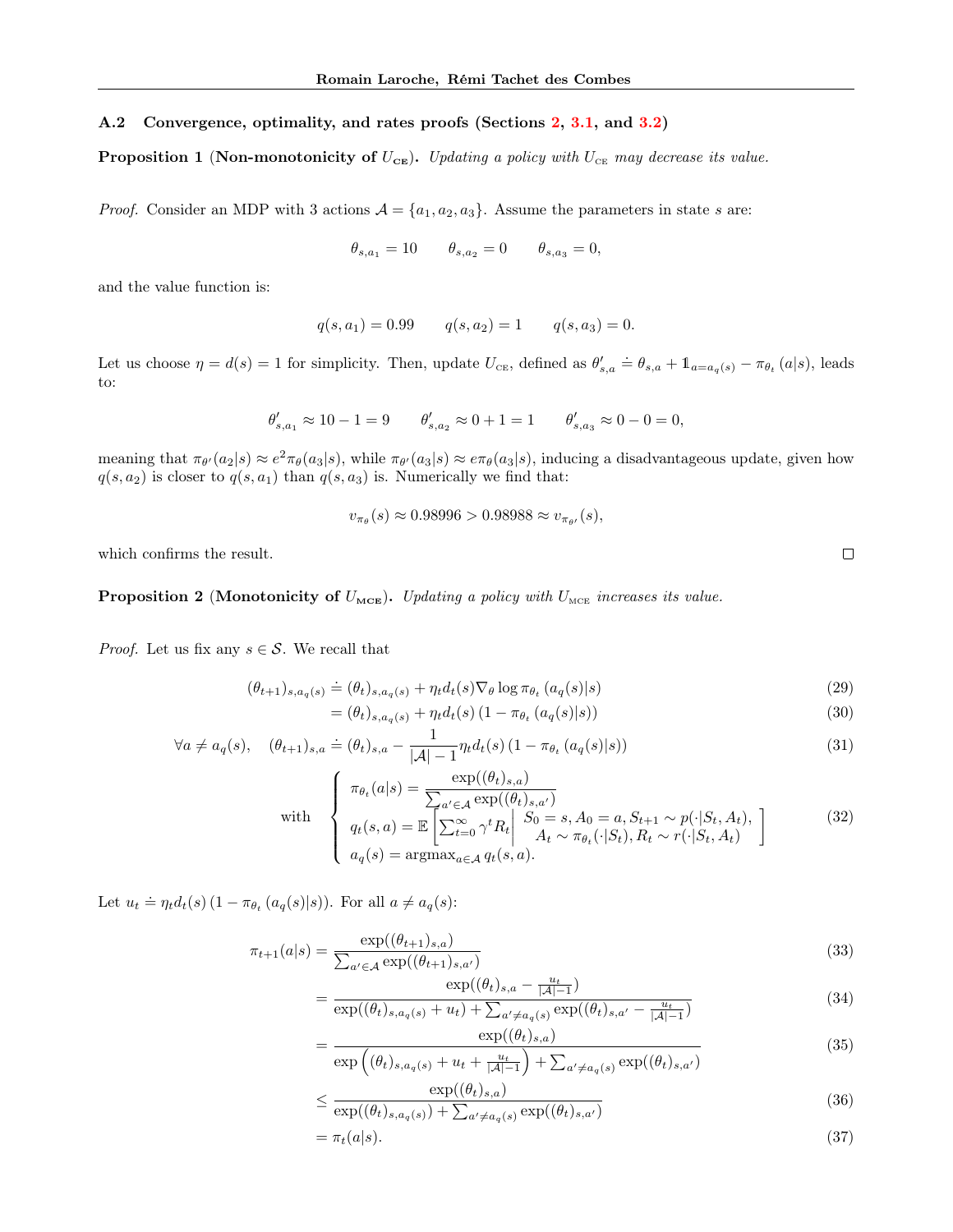We prove now that the new policy is advantageous by rearranging the policy masses:

$$
\mathrm{adv}_t(s, \pi_{t+1}) \doteq \sum_{a \in \mathcal{A}} (\pi_{t+1}(a|s) - \pi_t(a|s)) q_t(s, a)
$$
\n
$$
(38)
$$

$$
= (\pi_{t+1}(a_q(s)|s) - \pi_t(a_q(s)|s))q_t(s, a_q(s)) + \sum_{a \neq a_q(s)} (\pi_{t+1}(a|s) - \pi_t(a|s))q_t(s, a)
$$
(39)

<span id="page-13-0"></span>
$$
= \sum_{a \neq a_q(s)} \underbrace{(\pi_{t+1}(a|s) - \pi_t(a|s))}_{\leq 0 \text{ from Eq. (37)}} \underbrace{(q_t(s,a) - q_t(s,a_q(s)))}_{\leq 0 \text{ from } a_q(s) \text{'s optimality}}
$$
\n
$$
(40)
$$

$$
\geq 0.\tag{41}
$$

which is true for all s and therefore allows to apply the policy improvement theorem to conclude the proof.  $\Box$ 

**Theorem 3 (Convergence and optimality of**  $U_{\text{MCE}}$ ). Starting from an arbitrary set of parameters  $\theta_0$ , we consider the process induced by  $\theta_{t+1} = U_{\text{MCE}}(\theta_t, d_t, q_t, \eta_t)$ , where  $q_t = q_{\pi_{\theta_t}}$  is the state-action value of current policy  $\pi_{\theta_t}$ . Then, under the assumption that the optimal policy is unique, the condition that each state s is updated with weights that sum to infinity over time:  $\sum_{t=0}^{\infty} \eta_t d_t(s) = \infty$ , is necessary and sufficient to guarantee that the sequence of value functions  $(q_t)$  converges to global optimality.

Proof. We use the same structure of proof as [Laroche and Tachet des Combes](#page-9-6) [\(2021\)](#page-9-6). Monotonicy of value functions has been proven in Proposition [2.](#page-2-2) Next, we prove the convergence of the value functions  $q_t$ .

Corollary 9 (Convergence under  $U_{\text{MCE}}$ ). The sequence of values  $(q_t)$  converges to some value function:  $q_{\infty} \doteq \lim_{t \to \infty} q_t.$ 

Proof. By the monotonicity and boundedness of the state value functions, the monotone convergence theorem guarantees the sequence  $(v_t)$  converges to  $v_\infty = \lim_{t\to\infty} v_t$ . Applying Bellman's equation then proves the existence of  $q_{\infty} \in \mathbb{R}^{|\mathcal{S}| \times |\mathcal{A}|}$  that is the limit of the sequence of  $q_t$ .

We now show that condition  $\sum_{t=0}^{\infty} \eta_t d_t(s) = \infty$  is sufficient for optimality.

<span id="page-13-1"></span>**Lemma 10 (Optimality under**  $U_{\text{MCE}}$  **(sufficience).** It is sufficient to assume that  $\sum_{t=0}^{\infty} \eta_t d_t(s) = \infty$  to guarantee optimality of update  $U_{\text{MCE}}$ :  $q_{\infty} = q_{\star} = \max_{\pi \in \Pi} q_{\pi}$ .

*Proof.* Let us assume that  $q_{\infty} < q_{\star}$ , then, by the policy improvement theorem, there must be some state s for which an advantage  $q_{\infty}(s, a_{\tau}) - v_{\infty}(s) = \epsilon(s) > 0$  over  $\pi_t$  exists, with  $a_{\tau} \in A_{\tau}(s) = \operatorname{argmax}_{a \in A} q_{\infty}(s, a)$ . Let us define the state value-gap  $\delta(s) \coloneqq q_{\infty}(s, a_{\tau}) - \max_{a_{\bot} \in \mathcal{A}_{\bot}(s)} q_{\infty}(s, a_{\bot}) > 0$ , with  $\mathcal{A}_{\bot}(s) \coloneqq \mathcal{A}/\mathcal{A}_{\tau}(s)$ .

Since we proved that  $q_t \to_{t \to \infty} q_\infty$ , there exists  $t_0$  such that for all  $t \geq t_0$  and  $a \in \mathcal{A}$ ,  $q_\infty(s, a) - q_t(s, a) \leq \frac{\delta(s)}{2}$  $rac{(s)}{2}$ . This guarantees two things for any  $t \geq t_0$ :

$$
\forall a \in \mathcal{A}_{\tau}(s), q_t(s, a) \ge q_{\infty}(s, a_{\tau}) - \frac{\delta(s)}{2},\tag{42}
$$

$$
\forall a \in \mathcal{A}_\perp(s), q_t(s, a) \le q_\infty(s, a_\tau) - \delta(s). \tag{43}
$$

Let us bound the advantage function from Eq.  $(40)$ :

$$
adv_t(s, \pi_{t+1}) = \sum_{a \in \mathcal{A}} (\pi_{t+1}(a|s) - \pi_t(a|s)) (q_t(s, a) - q_t(s, a_q(s))),
$$
\n(44)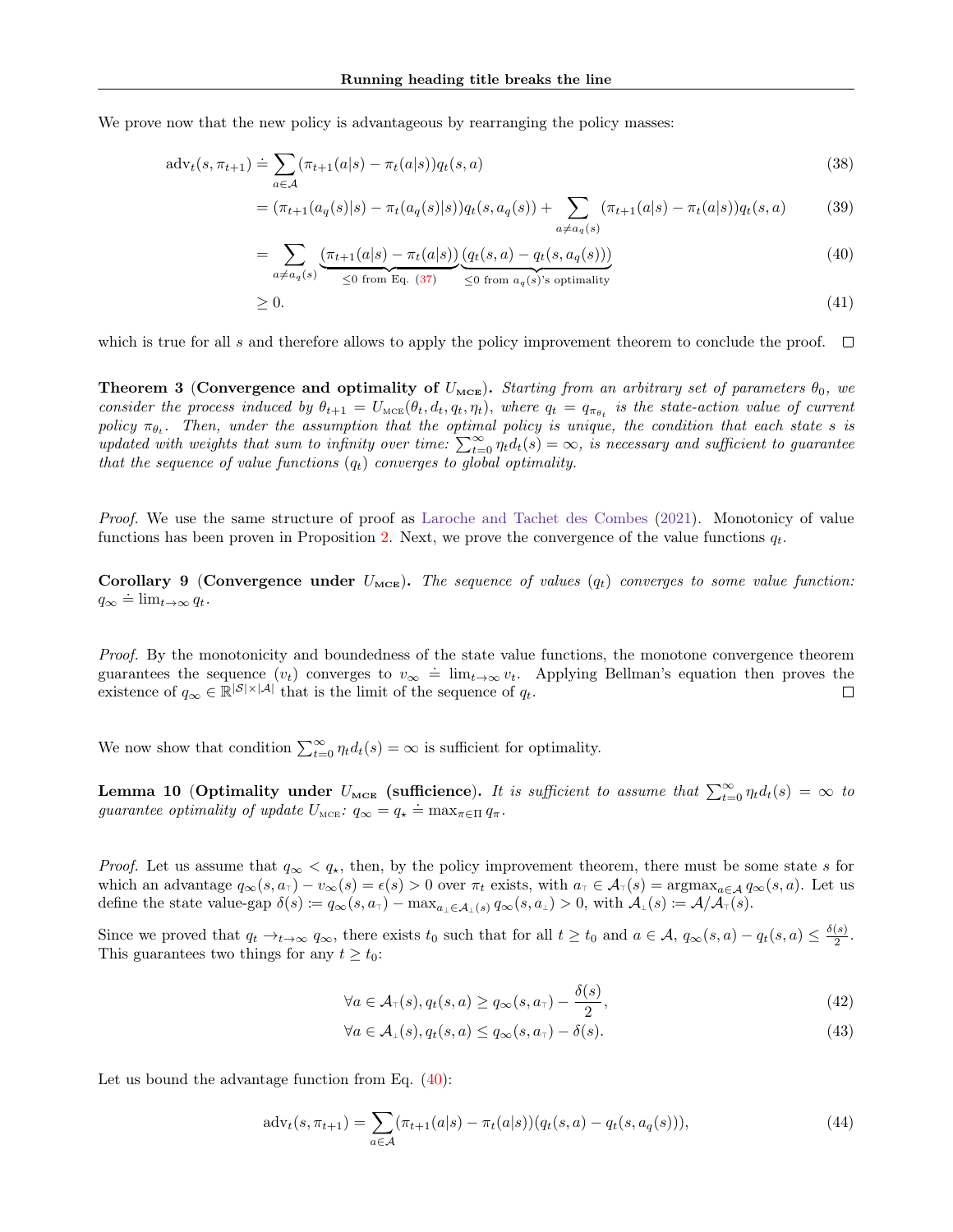with  $a_q(s) \doteq \operatorname{argmax}_{a \in \mathcal{A}} q_t(s, a) \in \mathcal{A}_{\tau}(s)$ . We have:

$$
\mathrm{adv}_{t}(s,\pi_{t+1}) = \sum_{a \in \mathcal{A}_{\top}(s)} \underbrace{(\pi_{t+1}(a|s) - \pi_{t}(a|s))}_{\leq 0 \text{ from Eq. (37)}} \underbrace{(q_{t}(s,a) - q_{t}(s,a_{q}(s)))}_{\leq 0 \text{ from } a_{q}(s)'s \text{ optimality}}
$$
\n
$$
(45)
$$

$$
+\sum_{a\in\mathcal{A}_{\perp}(s)}(\pi_{t+1}(a|s)-\pi_t(a|s))(q_t(s,a)-q_t(s,a_q(s)))\tag{46}
$$

$$
\geq \sum_{a \in \mathcal{A}_{\perp}(s)} \underbrace{(\pi_{t+1}(a|s) - \pi_t(a|s))}_{\leq 0 \text{ from Eq. (37)}} (q_t(s, a) - q_t(s, a_q(s))) \tag{47}
$$

$$
\geq \sum_{a \in \mathcal{A}_{\perp}(s)} (\pi_{t+1}(a|s) - \pi_t(a|s)) (q_{\infty}(s, a_{\tau}) - \delta(s) - q_{\infty}(s, a_{\tau}) + \frac{\delta(s)}{2})
$$
\n(48)

$$
\geq \frac{\delta(s)}{2} \sum_{a \in \mathcal{A}_{\perp}(s)} (\pi_t(a|s) - \pi_{t+1}(a|s)) \tag{49}
$$

$$
\geq \frac{\delta(s)}{2} \sum_{a \in \mathcal{A}_{\perp}(s)} \left( \frac{\exp((\theta_t)_{s,a})}{\sum_{a' \in \mathcal{A}} \exp((\theta_t)_{s,a'})} - \frac{\exp((\theta_t)_{s,a})}{\exp((\theta_t)_{s,a_{q}(s)} + \frac{u_t|\mathcal{A}|}{|\mathcal{A}|-1}) + \sum_{a' \neq a_{q}(s)} \exp((\theta_t)_{s,a'})} \right) (50)
$$

where  $u_t \doteq \eta_t d_t(s) (1 - \pi_{\theta_t}(a_q(s)|s))$  (from Eq. [\(35\)](#page-12-1)). We proceed further:

$$
\mathrm{adv}_{t}(s,\pi_{t+1}) \geq \frac{\delta(s)}{2} \sum_{a \in \mathcal{A}_{\perp}(s)} \frac{\exp\left((\theta_{t})_{s,a} + (\theta_{t})_{s,a_{q}(s)} + \frac{u_{t}|A|}{|\mathcal{A}|-1}\right) - \exp\left((\theta_{t})_{s,a} + (\theta_{t})_{s,a_{q}(s)}\right)}{\left(\sum_{a' \in \mathcal{A}} \exp((\theta_{t})_{s,a'})\right) \left(\exp\left((\theta_{t})_{s,a_{q}(s)} + \frac{u_{t}|A|}{|\mathcal{A}|-1}\right) + \sum_{a' \neq a_{q}(s)} \exp((\theta_{t})_{s,a'})\right)} \tag{51}
$$

$$
= \frac{\delta(s)}{2} \sum_{a \in \mathcal{A}_{\perp}(s)} \pi_t(a|s) \pi_{t+1}(a_q(s)|s) \left(1 - \exp\left(-\frac{u_t|\mathcal{A}|}{|\mathcal{A}|-1}\right)\right) \tag{52}
$$

$$
\geq \frac{\delta(s)}{2} \sum_{a \in \mathcal{A}_{\perp}(s)} \pi_t(a|s) \pi_t(a_q(s)|s) \left(1 - \exp\left(-\frac{u_t|\mathcal{A}|}{|\mathcal{A}|-1}\right)\right) \tag{53}
$$

$$
\geq \frac{\delta(s)}{2} \sum_{a \in \mathcal{A}_{\perp}(s)} \pi_t(a|s) \pi_t(a_q(s)|s) \min\left(\frac{u_t|\mathcal{A}|}{2(|\mathcal{A}|-1)}, \frac{1}{2}\right) \tag{54}
$$

$$
= \frac{\delta(s)}{4} \pi_t(a_q(s)|s) \min\left(\frac{u_t|\mathcal{A}|}{|\mathcal{A}|-1}, 1\right) \sum_{a \in \mathcal{A}_\perp(s)} \pi_t(a|s), \tag{55}
$$

where on Eq. [\(54\)](#page-14-0) we used the fact that  $1 - e^{-x} \ge \min(\frac{x}{2}, \frac{1}{2})$  for  $x \ge 0$ .

By assumption, we know that  $\pi_t(a_q(s)|s) \leq \sum_{a \in A_\tau(s)} \pi_t(a|s) \leq \lim_{t \to \infty} \sum_{a \in A_\tau(s)} \pi_{t'}(a|s) < 1$ . Let  $m_\bot$  denote the policy mass that must remain outside of  $\mathcal{A}_{\tau}(s)$  at all t. We get that  $\forall t \geq t_0$ :

<span id="page-14-0"></span>
$$
adv_t(s, \pi_{t+1}) \ge \frac{\delta(s)m_\perp}{4} \min\left(\eta_t d_t(s)m_\perp \frac{|\mathcal{A}|}{|\mathcal{A}|-1}, 1\right) \pi_t(a_q(s)|s). \tag{56}
$$

If the optimal action is unique, it is direct to observe that the sum of the advantage gained over all  $t$  is lower bounded by a term that diverges to  $\infty$  under the condition  $\sum_{t=0}^{\infty} \eta_t d_t(s) = \infty$ . However, we face a technical issue with non unique optimal policy: how can we guarantee that  $\pi_t(a_q(s)|s)$  is large enough? It is intuitive that it is going to be the case "on average", but its formal proof remains an open problem. In consequence, we limit our current proof to the assumption of uniqueness of the optimal policy. (we will try to solve it for camera-ready version)  $\Box$ 

Finally, we prove that condition  $\sum_{t=0}^{\infty} \eta_t d_t(s) = \infty$  is necessary for optimality.

**Lemma 11** (Optimality under  $U_{\text{MCE}}$  (necessity)). It is necessary to assume that  $\sum_{t=0}^{\infty} \eta_t d_t(s) = \infty$  to guarantee optimality of update  $U_{\text{MCE}}$ :  $q_{\infty} = q_{\star} = \max_{\pi \in \Pi} q_{\pi}$ .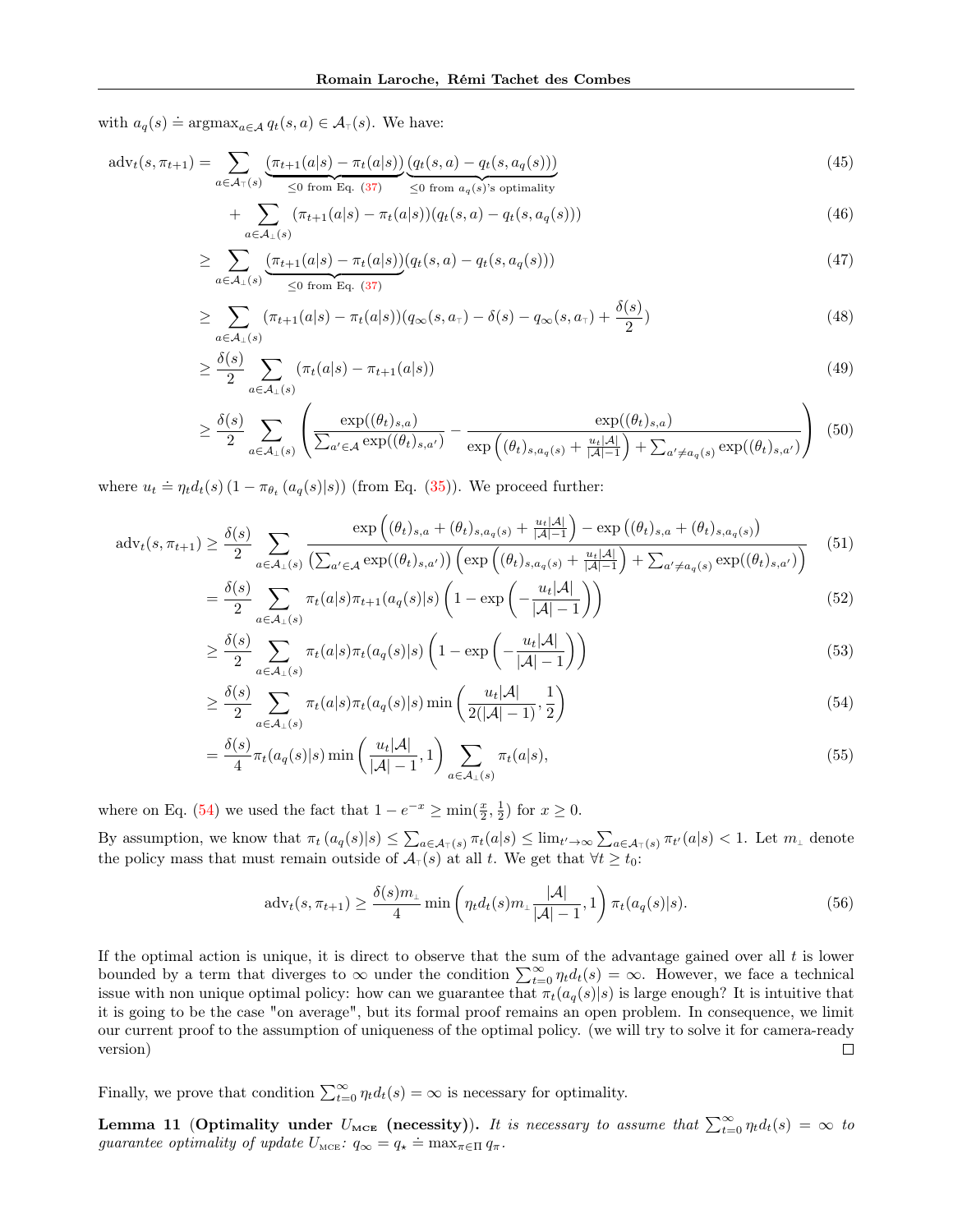*Proof.* We assume  $\sum_{t=0}^{\infty} \eta_t d_t(s) = M < \infty$ . We upper bound the parameter update  $u_t$  used in Proposition [2](#page-2-2) and Lemma [10:](#page-13-1)

$$
u_t \doteq \eta_t d_t(s) \left(1 - \pi_{\theta_t} \left(a_q(s)|s\right)\right) \leq \eta_t d_t(s). \tag{57}
$$

For all  $t$ , we have:

$$
\theta_t - u_t \le \theta_{t+1} \le \theta_t + u_t \tag{58}
$$

$$
\theta_0 - \sum_{t'=0}^t u_{t'} \le \theta_{t+1} \le \theta_0 + \sum_{t'=0}^t u_{t'}
$$
\n(59)

$$
\theta_0 - \sum_{t'=0}^t \eta_{t'} d_{t'}(s) \le \theta_{t+1} \le \theta_0 + \sum_{t'=0}^t \eta_{t'} d_{t'}(s)
$$
\n(60)

$$
\theta_0 - M \le \theta_{t+1} \le \theta_0 + M \tag{61}
$$

With a softmax parametrization, some parameters need to diverge for the policy to converge to 0 on suboptimal actions. The boundedness exhibited in Eq.  $(61)$  prevents that from happening, which concludes the proof of the lemma.  $\Box$ 

This concludes the proof of the theorem.

**Theorem 4 (Convergence rates of**  $U_{\text{MCE}}$ **).** The process, assumption, and condition defined in Theorem [3](#page-2-1) guarantee that the sequence of value functions  $(q_t)$  asymptotically converges in  $\mathcal{O}\left(\left(\sum_{t'=0}^t \eta_{t'}\min_{s\in\mathcal{S}}d_{t'}(s)\right)^{-1}\right)$ .

Proof. We consider the following definition in state s:

$$
a_s^\top = \operatorname*{argmax}_{a \in \mathcal{A}} q_\star(s, a) \tag{62}
$$

<span id="page-15-0"></span> $\Box$ 

$$
\mathcal{A}_s^{\perp} = \{ a \in \mathcal{A} | a \neq a_s^{\perp} \}.
$$
\n(63)

Since we assumed the unicity of the optimal policy,  $a_s^{\dagger}$  must be unique and  $|A_s^{\dagger}| = |A| - 1$ . We define  $\delta(s)$  as the gap with the best suboptimal action:

$$
\delta(s) := v_{\star}(s) - \max_{a \in \mathcal{A}_s} q_{\star}(s, a) > 0. \tag{64}
$$

From the convergence of  $v_t(s)$  and  $q_t(s, a)$ , we also know that for any  $\xi > 0$ , there exists  $t_0$  such that for any s, a and  $t \geq t_0$ :

$$
v_{\star}(s) - \xi \le v_t(s) \le v_{\star}(s) \tag{65}
$$

$$
q_{\star}(s,a) - \xi \le q_t(s,a) \le q_{\star}(s,a)
$$
\n
$$
(66)
$$

$$
\pi_{\theta_t}(a_s^{\top}|s) \ge \frac{1}{2} \ge \pi_{\theta_t}(a|s). \tag{67}
$$

We fix  $\xi \doteq \frac{\delta(s)}{2}$  $\frac{1}{2}$ . We then know that for  $t \geq t_0$ :

$$
a_q(s) \doteq \underset{a \in \mathcal{A}}{\operatorname{argmax}} q_t(s, a) = a_s^{\top}
$$
\n(68)

As a consequence, from  $t_0$ , update  $U_{\text{MCE}}$  will be:

$$
(\theta_{t+1})_{s,a_s^-} = (\theta_t)_{s,a_s^-} + \eta_t d_t(s) (1 - \pi_{\theta_t}(a_s^-|s))
$$
\n(69)

$$
\forall a \in \mathcal{A}_s^{\perp}, \qquad (\theta_{t+1})_{s,a} = (\theta_t)_{s,a} - \frac{\eta_t d_t(s)}{|\mathcal{A}| - 1} (1 - \pi_{\theta_t}(a_s^{\top}|s)) \tag{70}
$$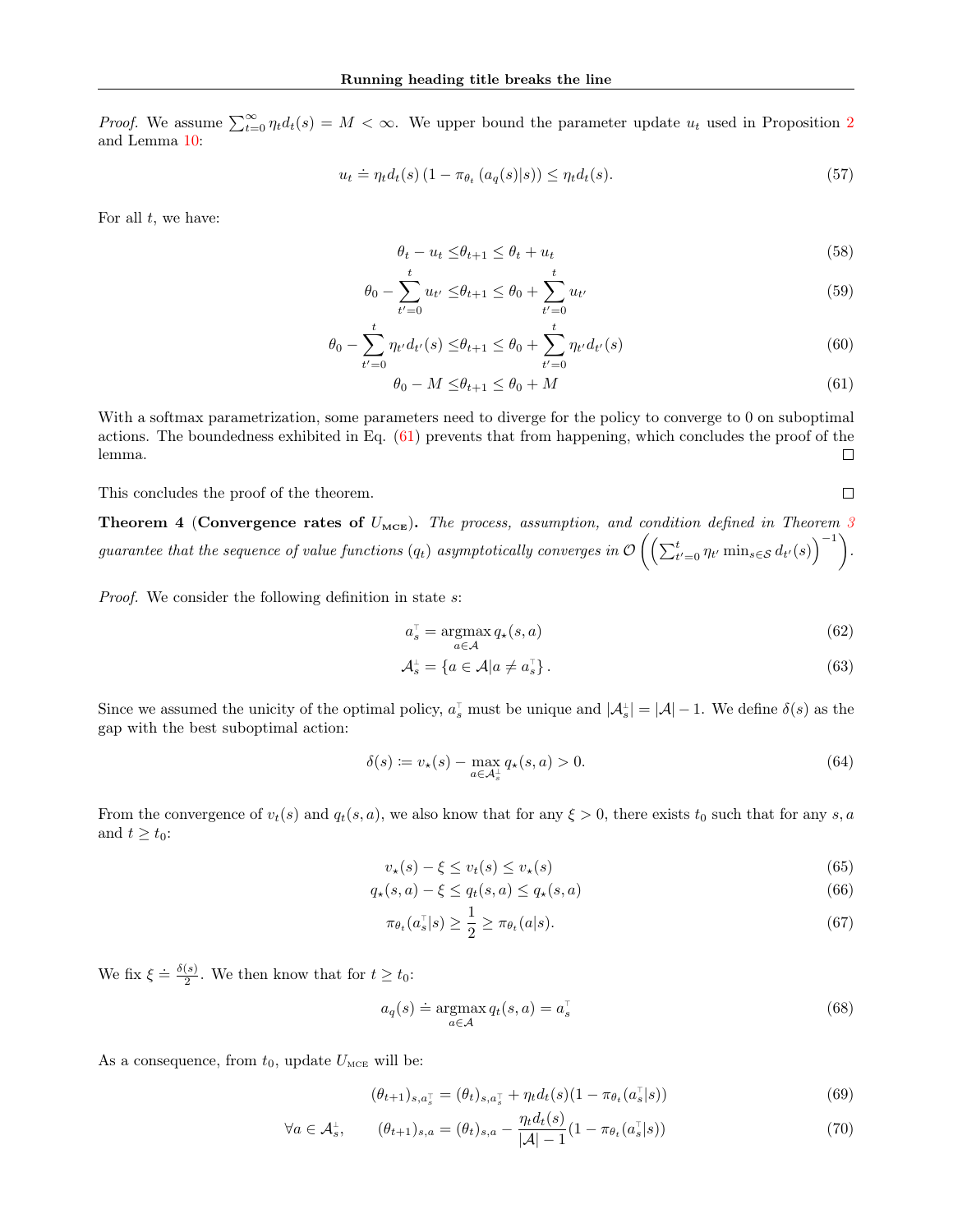From these last lines, we observe that  $(\theta_{t+1})_{s,a_s}$  and  $(\theta_{t+1})_{s,a}$  evolve symmetrically with some fixed ratio. We can therefore state that:

$$
(\theta_t)_{s,a_s^{\top}} = (\theta_{t_0})_{s,a_s^{\top}} + X_t \quad \text{and} \quad \forall a \in \mathcal{A}_s^{\perp}, \quad (\theta_t)_{s,a} = (\theta_{t_0})_{s,a_s^{\top}} - \frac{X_t}{|\mathcal{A}| - 1}, \tag{71}
$$

with:

$$
X_{t_0} = 0 \quad \text{and} \quad X_{t+1} = X_t + \eta_t d_t(s) (1 - \pi_{\theta_t}(a_s^{\top}|s)) \tag{72}
$$

Therefore:

$$
1 - \pi_{\theta_t}(a_s^{\top}|s) = \frac{\sum_{a \in \mathcal{A}_s^{\perp}} \exp((\theta_t)_{s,a})}{\exp((\theta_t)_{s,a_s^{\top}}) + \sum_{a \in \mathcal{A}_s^{\perp}} \exp((\theta_t)_{s,a})}
$$
(73)

$$
= \frac{\sum_{a\in\mathcal{A}_s^{\perp}} \exp\left((\theta_{t_0})_{s,a_s^{\top}} - \frac{X_t}{|\mathcal{A}|-1}\right)}{\exp\left((\theta_{t_0})_{s,a_s^{\top}} + X_t\right) + \sum_{a\in\mathcal{A}_s^{\perp}} \exp\left((\theta_{t_0})_{s,a_s^{\top}} - \frac{X_t}{|\mathcal{A}|-1}\right)}\tag{74}
$$

$$
\frac{\sum_{a\in\mathcal{A}_s^{\perp}} \exp\left((\theta_{t_0})_{s,a_s^{\top}}\right)}{\exp\left((\theta_{t_0})_{s,a_s^{\top}} + \frac{|\mathcal{A}|}{|\mathcal{A}|-1} X_t\right) + \sum_{a\in\mathcal{A}^{\perp}} \exp\left((\theta_{t_0})_{s,a_s^{\top}}\right)}\tag{75}
$$

$$
\frac{\exp\left((\theta_{t_0})_{s,a_s^-} + \frac{|\mathcal{A}|}{|\mathcal{A}| - 1} X_t\right) + \sum_{a \in \mathcal{A}_s^{\perp}} \exp\left((\theta_{t_0})_{s,a_s^-}\right)}{1} \tag{76}
$$

$$
\frac{\exp((\theta_{t_0})_{s,a_s^-})}{\sum_{a \in A_s^{\perp}} \exp((\theta_{t_0})_{s,a_s^-})} \exp\left(\frac{|\mathcal{A}|}{|\mathcal{A}|-1} X_t\right) + 1
$$
\n(10)

$$
=\frac{1}{\frac{\pi_{\theta_{t_0}}(a_s^{\top}|s)}{1-\pi_{\theta_{t_0}}(a_s^{\top}|s)}}\exp\left(\frac{|\mathcal{A}|}{|\mathcal{A}|-1}X_t\right)+1
$$
\n
$$
(77)
$$

Setting  $\kappa \doteq \frac{\pi_{\theta_{t_0}}(a_s^{\top}|s)}{1-\pi_{\theta_{t_0}}(a_s^{\top}|s)}$  $\frac{n_{\theta_{t_0}}(\alpha_s|\epsilon)}{1-\pi_{\theta_{t_0}}(a_s^{\top}|\epsilon)},$  we obtain the following sequence:

 $= -$ 

=

$$
X_{t_0} = 0 \quad \text{and} \quad X_{t+1} = X_t + \frac{\eta_t d_t(s)}{\kappa \exp\left(\frac{|\mathcal{A}|}{|\mathcal{A}|-1} X_t\right) + 1} \ge X_t + \frac{\eta_t d_t(s)}{2\kappa} \exp\left(-\frac{|\mathcal{A}|}{|\mathcal{A}|-1} X_t\right) \tag{78}
$$

From there, we reproduce for completeness the end of Theorem 4 in [Laroche and Tachet des Combes](#page-9-6) [\(2021\)](#page-9-6). Let us now study the sequence  $(X_t)_{t\geq t_0}$ . To that end, we define the function  $f(t)$  solution on  $[t_0, +\infty)$  of the ordinary differential equation (note that  $t$  is now a continuous variable):

$$
\begin{cases}\nf(t_0) = \frac{|A|}{|A|-1} X_{t_0} = 0\\ \n\frac{df(t)}{dt} = \frac{\eta_t d_t(s)|A|}{2\kappa(|A|-1)} e^{-f(t)},\n\end{cases} \tag{79}
$$

where  $\eta_t d_t(s)$  is the piece-wise constant function defined as  $\eta_t d_t(s) = \eta_{\lfloor t \rfloor} d_{\lfloor t \rfloor}(s)$ .

From the evolution equations of  $X_t$  and  $f(t)$ , we see that  $\forall t \in \mathbb{N}$ ,  $\frac{|A|}{|A|-1}X_t \ge f(t)$ . Additionally, we have:

$$
f(t) = \log \left( \frac{|\mathcal{A}|}{2\kappa(|\mathcal{A}| - 1)} \int_{t_0}^t \eta_{t'} d_{t'}(s) dt' + e^{f(t_0)} \right).
$$
 (80)

In particular, going back to  $t \in \mathbb{N}$ , we obtain:

$$
X_t \ge \frac{|\mathcal{A}| - 1}{|\mathcal{A}|} \log \left( \frac{|\mathcal{A}|}{2\kappa(|\mathcal{A}| - 1)} \int_{t_0}^t \eta_{t'} d_{t'}(s) dt' + e^{f(t_0)} \right) = \frac{|\mathcal{A}| - 1}{|\mathcal{A}|} \log \left( \frac{|\mathcal{A}|}{2\kappa(|\mathcal{A}| - 1)} \sum_{t' = t_0}^{t - 1} \eta_{t'} d_{t'}(s) + 1 \right). \tag{81}
$$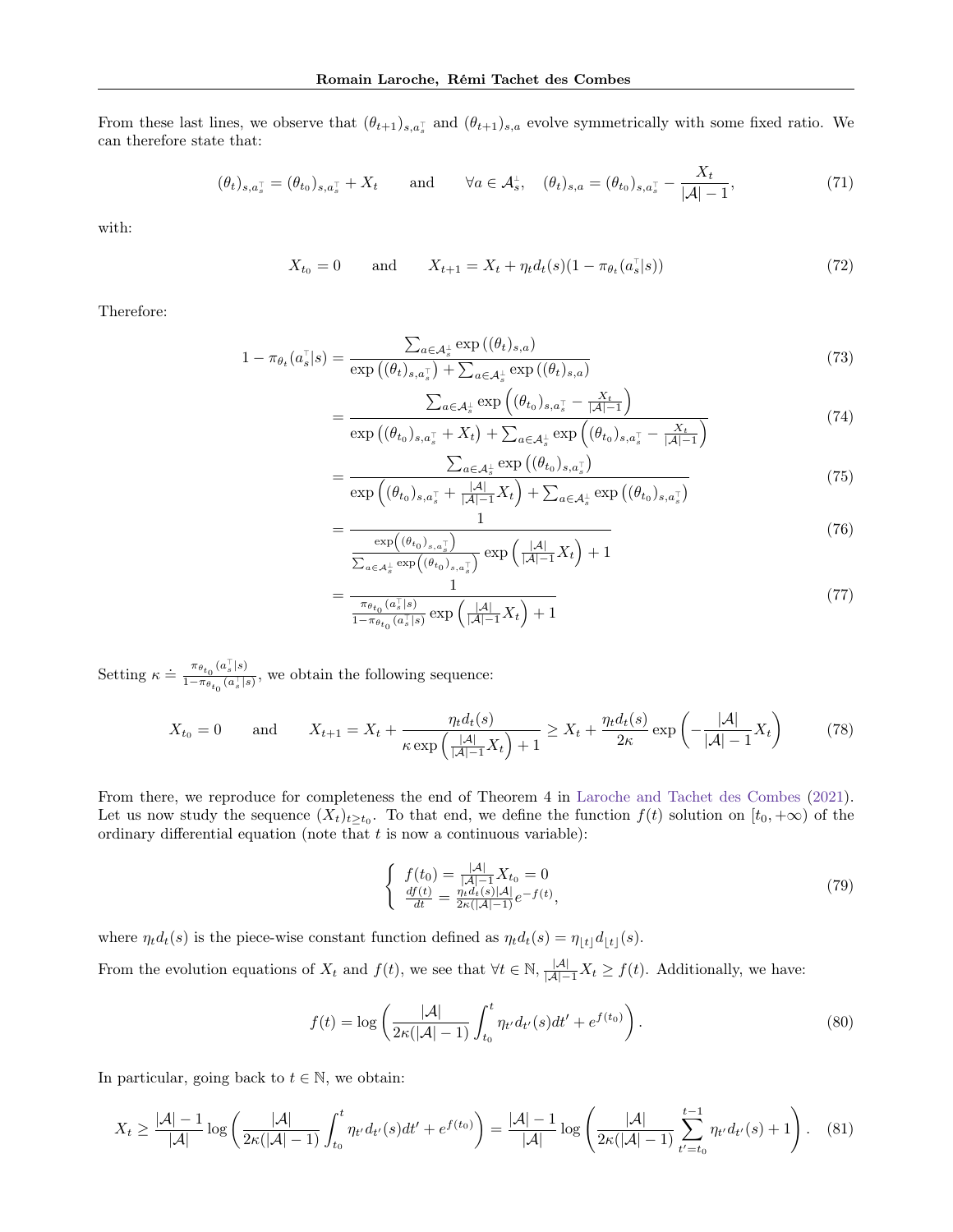We can now write the following rate in policy convergence:

$$
1 - \pi_t(a_s^{\top}|s) = \frac{1}{\kappa \exp\left(\frac{|\mathcal{A}|}{|\mathcal{A}|-1}X_t\right) + 1} \tag{82}
$$

$$
\geq \frac{1}{\kappa \frac{|\mathcal{A}|}{2\kappa(|\mathcal{A}|-1)} \sum_{t'=t_0}^{t-1} \eta_{t'} d_{t'}(s) + 1 + 1} \tag{83}
$$

$$
\geq \frac{1}{\frac{|\mathcal{A}|}{2(|\mathcal{A}|-1)}\sum_{t'=t_0}^{t-1} \eta_{t'} d_{t'}(s)+2}
$$
(84)

On the value side, we further get:

$$
v_{\star}(s) - v_{t}(s) = \mathbb{P}\left[A = a_{s}^{\top}|A \sim \pi_{t}(\cdot|s)| \times \gamma \mathbb{E}\left[v_{\star}(S') - v_{t}(S')|S' \sim p(\cdot|s, a_{s}^{\top})\right] \right. \\ \left. + \mathbb{P}\left[A \in \mathcal{A}/\{a_{s}^{\top}\}|A \sim \pi_{t}(\cdot|s)\right](v_{\star}(s) - \mathbb{E}\left[q_{t}(s, A)|A \sim \pi_{t}(\cdot|s) \cap \mathcal{A}/\{a_{s}^{\top}\}\right])\right)
$$
\n
$$
(85)
$$

$$
\leq \gamma \mathbb{E} \left[ v_{\star}(S') - v_t(S') \middle| S' \sim p(\cdot | s, a_s^{\top}) \right] + \frac{v_{\star}(s) - \min_{a \in \mathcal{A}} q_t(s, a)}{2 + \frac{|\mathcal{A}|}{2(|\mathcal{A}| - 1)} \sum_{t' = t_0}^{t - 1} \eta_{t'} d_{t'}(s)} \tag{86}
$$

$$
\leq \frac{v_{\tau} - v_{\bot}}{(1 - \gamma) \left(2 + \frac{|\mathcal{A}|}{2(|\mathcal{A}| - 1)} \min_{s \in \text{supp}(d_{\pi_{\star}, \gamma})} \sum_{t' = t_0}^{t - 1} \eta_{t'} d_{t'}(s)\right)},
$$
(87)

where  $v_{\perp}$  (resp.  $v_{\perp}$ ) stand for the maximal (resp. minimal) value, which is upper bounded by  $\frac{r_{\perp}}{1-\gamma}$  (resp.  $\frac{r_{\perp}}{1-\gamma}$ ), often times much smaller (resp. larger), and where  $\text{supp}(d_{\pi_{\star},\gamma})$  denotes the support of the distribution of the optimal policy. This concludes the proof.  $\Box$ 

#### A.3 Gravity well proofs (Section [3.3\)](#page-3-2)

**Theorem 5 (Gravity well).**  $U_{\text{DI}}$  and  $U_{\text{MCE}}$  are guaranteed to satisfy Eq. [\(14\)](#page-3-5).  $U_{\text{PG-SM}}$ ,  $U_{\text{PG-ES}}$ , and  $U_{\text{CE}}$  may transgress Eq. [\(14\)](#page-3-5). Furthermore,  $U_{P_{\text{G-SM}}}$  may not even satisfy  $\pi_{t+1}(a_{q_t}(s)|s) - \pi_t(a_{q_t}(s)|s) \geq 0$ .

*Proof.* We deal with each  $U_{\text{PG-SM}}$ ,  $U_{\text{PG-ES}}$ ,  $U_{\text{DI}}$ ,  $U_{\text{CE}}$ , and  $U_{\text{MCE}}$  separately. Proof for  $U_{\text{PG-SM}}$ : Update of  $U_{\text{PG-SM}}$ :

$$
(U_{\text{PG-SM}}(\theta))_{s,a} - (\theta)_{s,a} = \eta d(s) \text{adv}(s,a) \pi_{\theta}(a|s)
$$
\n(88)

Assuming the existence of a suboptimal advantageous action b such that  $\sum_a \pi_{\theta}(a|s)q(s, a) < q(s, b) < q(s, a_q(s))$ , we get:

$$
\pi_{U_{\text{PC-SM}}(\theta)}(a_q(s)|s) = \frac{\exp((\theta)_{s,a_q(s)} + \eta d(s) \operatorname{adv}(s, a_q(s)) \pi_{\theta}(a_q(s)|s))}{\sum_{a \in \mathcal{A}} \exp((\theta)_{s,a} + \eta d(s) \operatorname{adv}(s, a) \pi_{\theta}(a|s))}
$$
(89)

$$
\langle \frac{\exp\left((\theta)_{s,a_q(s)} + \eta d(s) \operatorname{adv}(s, a_q(s))\pi_{\theta}(a_q(s)|s)\right)}{\exp\left((\theta)_{s,b} + \eta d(s) \operatorname{adv}(s, b)\pi_{\theta}(b|s)\right)} \tag{90}
$$

$$
= \exp\left((\theta)_{s,a_q(s)} - (\theta)_{s,b}\right) \exp\left(\eta d(s) \left(\mathrm{adv}(s, a_q(s))\pi_\theta(a_q(s)|s) - \mathrm{adv}(s, b)\pi_\theta(b|s)\right)\right) \tag{91}
$$

$$
= \frac{\pi_{\theta}(a_q(s)|s)}{\pi_{\theta}(b|s)} \exp\left(\eta d(s) \left(\operatorname{adv}(s, a_q(s))\pi_{\theta}(a_q(s)|s) - \operatorname{adv}(s, b)\pi_{\theta}(b|s)\right)\right). \tag{92}
$$

Therefore, we get  $\pi_{U_{\text{PC-SM}}(\theta)}(a_q(s)|s) < \pi_{\theta}(a_q(s)|s)$  granted that:

$$
\pi_{\theta}(b|s) \ge \exp\left(\eta d(s) \left(\operatorname{adv}(s, a_q(s))\pi_{\theta}(a_q(s)|s) - \operatorname{adv}(s, b)\pi_{\theta}(b|s)\right)\right),\tag{93}
$$

which can be obtained quite easily when  $\pi_{\theta}(a_q(s)|s)$  is close to 0 and  $\pi_{\theta}(b|s)$  is close to 1. If this is the case, then, the policy mass lost by  $a_q(s)$  from  $\theta$  to  $U_{P\text{G-SM}}(\theta)$  must have been gained by at least another action, and condition [\(14\)](#page-3-5) cannot be satisfied.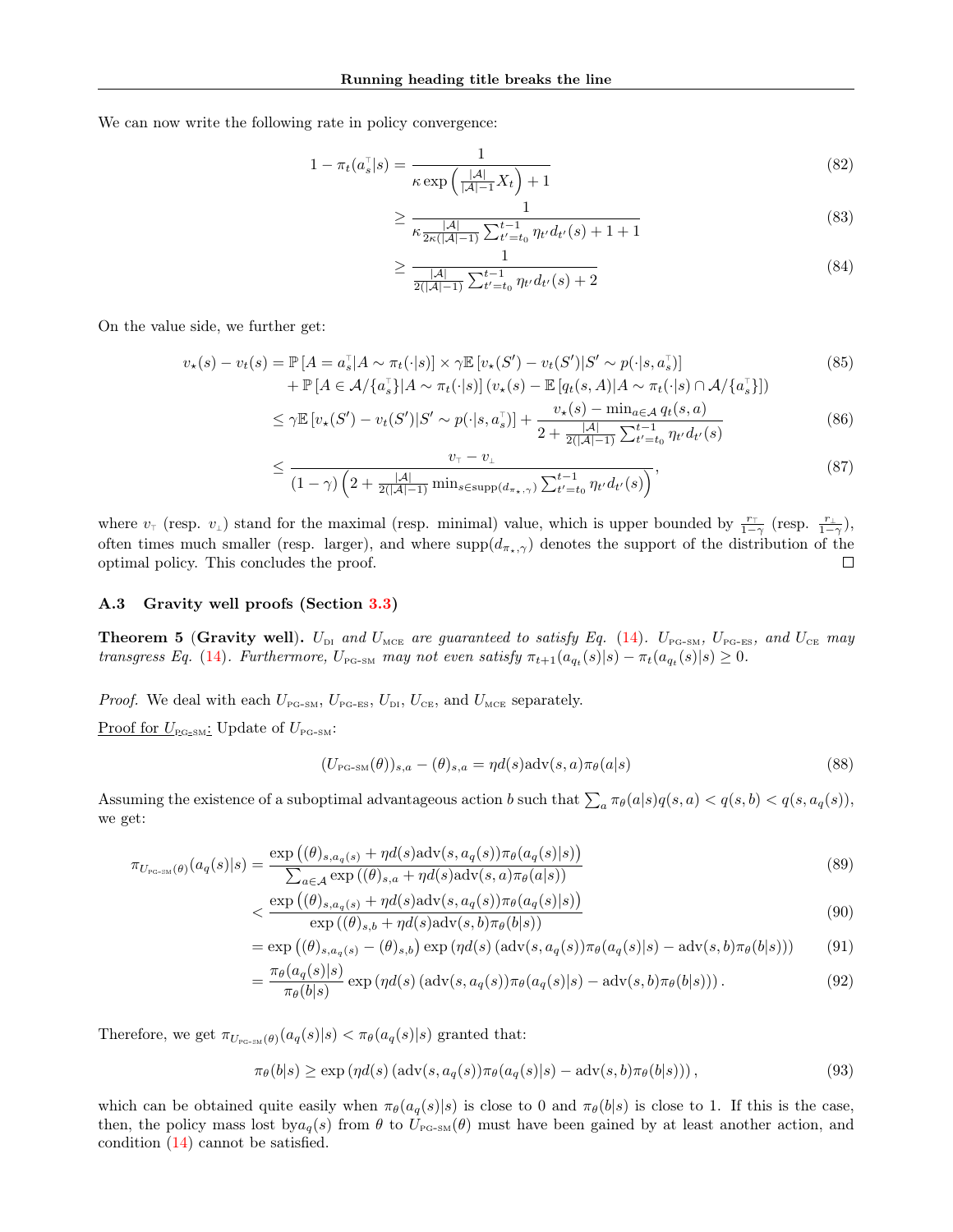Proof for  $U_{\text{PG-ES}}$ : Update of  $U_{\text{PG-ES}}^2$  $U_{\text{PG-ES}}^2$ :

$$
(U_{\text{PG-ES}}(\theta))_{s,a} - (\theta)_{s,a} = \eta d(s) \text{adv}(s,a) \pi_{\theta}(a|s)^{1-\frac{1}{p}}
$$
\n
$$
(94)
$$

Let us assume that the action set contains only three actions:  $A = \{a, b, c\}$ . Let us drop the dependencies on s, and set  $\varepsilon = \pi_{\theta}(a) = \pi_{\theta}(c) \ll \pi_{\theta}(b)$  for concision. Let  $q(c) = 1 = q(b) + \delta > q(a) = 0$  and assume  $\delta \ll \varepsilon \ll 1$ . Therefore  $\theta_a = \theta_c$  Assuming the existence of a suboptimal advantageous action b such that  $\pi_{\theta}(a)q(a) + \pi_{\theta}(b)q(b) + \pi_{\theta}(a)q(a) < q(b) < q(c)$ , we get:

=

=

$$
\pi_{U_{\rm PC-SM}}(\theta)(c) = \frac{\left|\theta_c + \eta \text{adv}(c)\varepsilon^{1-\frac{1}{p}}\right|^p}{\|U_{\rm PG-SM}(\theta)\|_p^p}
$$
(95)

$$
= \frac{\left|\theta_c + \eta(\varepsilon + (1 - 2\varepsilon)\delta)\varepsilon^{1 - \frac{1}{p}}\right|^p}{\|U_{\text{PG-SM}}(\theta)\|_p^p} \tag{96}
$$

$$
\frac{\left|\theta_c + \eta \varepsilon^{2 - \frac{1}{p}} + \mathcal{O}(\varepsilon^{3 - \frac{1}{p}} + \delta)\right|^p}{\|U_{\text{PG-SM}}(\theta)\|_p^p}
$$
\n(97)

$$
= \frac{\theta_c^p + p\eta \varepsilon^{2-\frac{1}{p}} \theta_c^{p-1} + \mathcal{O}(\varepsilon^{3-\frac{1}{p}} + \delta)}{\|U_{\text{PG-SM}}(\theta)\|_p^p}
$$
(98)

$$
\pi_{U_{\text{PC-SM}}(\theta)}(b) = \frac{\left|\theta_b + \eta \text{adv}(b)(1 - 2\varepsilon)^{1 - \frac{1}{p}}\right|^p}{\|U_{\text{PG-SM}}(\theta)\|_p^p}
$$
\n(99)

$$
= \frac{\left|\theta_b + \eta \varepsilon (1 - 2\delta)(1 - 2\varepsilon)^{1 - \frac{1}{p}}\right|^p}{\|U_{\text{PG-SM}}(\theta)\|_p^p} \tag{100}
$$

$$
= \frac{\left|\theta_b + \eta \varepsilon + \mathcal{O}(\varepsilon^{2-\frac{1}{p}} + \delta)\right|^p}{\|U_{\text{PG-SM}}(\theta)\|_p^p} \tag{101}
$$

$$
=\frac{\theta_b^p + p\eta \varepsilon \theta_b^{p-1} + \mathcal{O}(\varepsilon^{2-\frac{1}{p}} + \delta)}{\|U_{\text{PG-SM}}(\theta)\|_p^p}
$$
(102)

We notice that, as long as  $p > 1$ ,  $\pi_{U_{p_{\text{G-SM}}}(\theta)}(b)$  grows with in larger order of magnitude than  $\pi_{U_{p_{\text{G-SM}}}(\theta)}(c)$ , and therefore that we can construct an update such that condition [14](#page-3-5) is not satisfied. Note that the situation for it to happen is much more stringent than that with  $U_{\text{PG-SM}}$ .

Proof for  $U_{\text{DI}}$ : Update of  $U_{\text{DI}} \doteq \text{Proj}_{\Delta_{\mathcal{A}}}(U_{\text{PG-DI}}(\theta))$ :

$$
(U_{\rm PG-DI}(\theta))_{s,a_q(s)} - (\theta)_{s,a_q(s)} = \eta d(s) q(s,a_q(s))
$$
\n(103)

$$
(U_{\text{PG-DI}}(\theta))_{s,a} - (\theta)_{s,a} = \eta d(s) q(s,a)
$$
\n(104)

$$
\leq (U_{\text{PG-DI}}(\theta))_{s,a_q(s)} - (\theta)_{s,a_q(s)}.
$$
\n(105)

Since  $a_q(s) \doteq \text{argmax}_q q(s, a)$ , we may apply Lemma [12](#page-25-0) and obtain:

$$
\left(\text{Proj}_{\Delta_{\mathcal{A}}}(U_{\text{PG-DI}}(\theta))\right)_{s,a} - (\theta)_{s,a} \leq \left(\text{Proj}_{\Delta_{\mathcal{A}}}(U_{\text{PG-DI}}(\theta))\right)_{s,a_q(s)} - (\theta)_{s,a_q(s)}\tag{106}
$$

$$
\iff (U_{\text{DI}}(\theta))_{s,a} - (\theta)_{s,a} \le (U_{\text{DI}}(\theta))_{s,a_q(s)} - (\theta)_{s,a_q(s)},
$$
\n(107)

which proves that condition  $(14)$  is satisfied.

Proof for  $U_{\text{CE}}$ : The non-monotonicity example of Proposition [1](#page-2-3) serves also as an example where  $U_{\text{CE}}$  does not satisfy condition  $(14)$ .

Proof for  $U_{\text{MGE}}$ : In Proposition [2,](#page-2-2) it has been established for all actions  $s \neq a_q(s)$  in Eq. [\(37\)](#page-12-0) that:

$$
\pi_{U_{\text{MCE}}(\theta)}(a|s) \le \pi_{\theta}(a|s),\tag{108}
$$

<span id="page-18-0"></span><sup>&</sup>lt;sup>2</sup>We assume the positivity of parameters  $\theta$  without loss of generality:  $\nabla_{\theta} \pi_{\theta} = \nabla_{\theta} \pi_{-\theta}$ .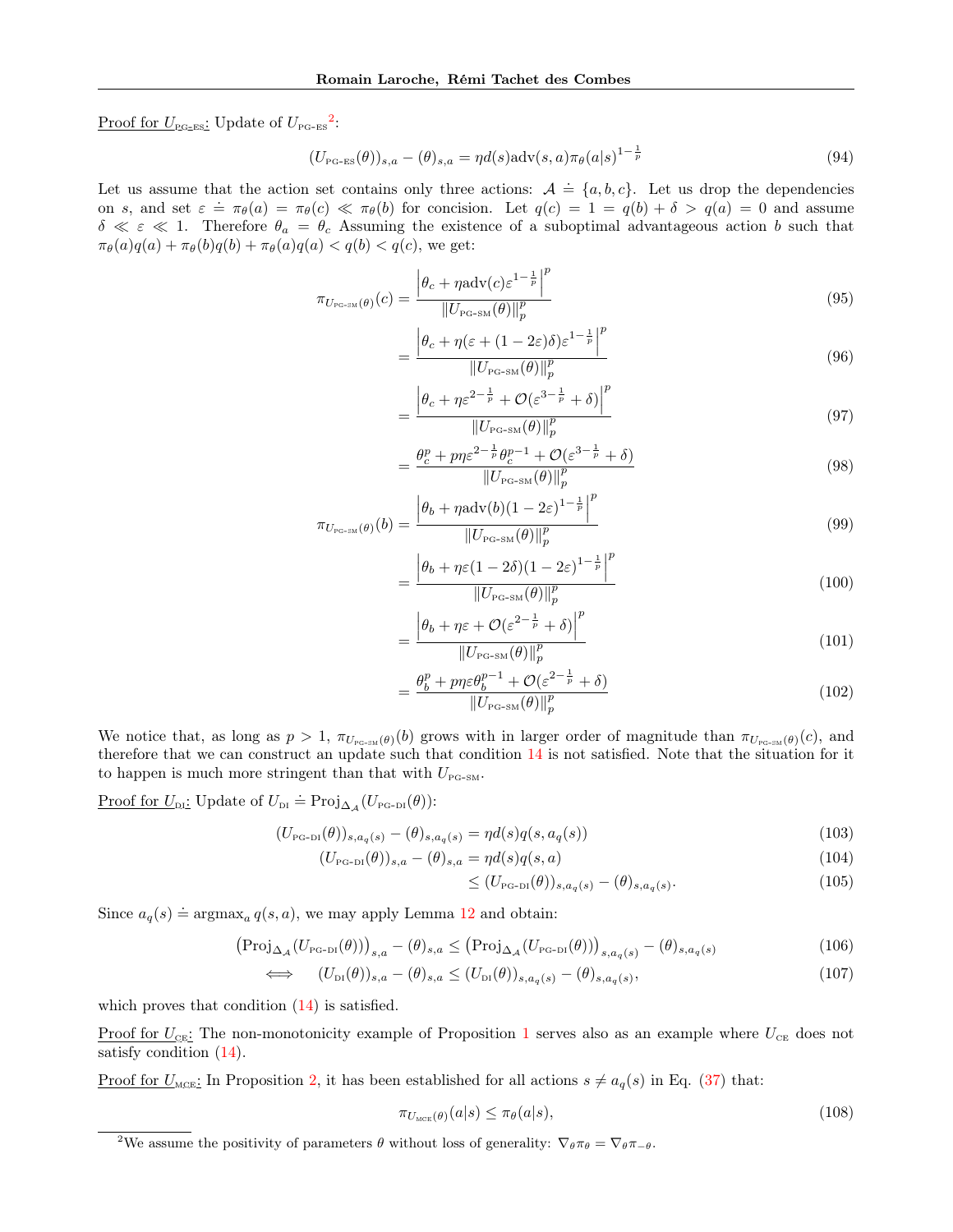which implies that:

$$
\pi_{U_{\text{MCE}}(\theta)}(a_q(s)|s) \ge \pi_{\theta}(a_q(s)|s),\tag{109}
$$

which in turn implies that condition  $(14)$  is satisfied.

### A.4 Unlearning proofs (Section [3.4\)](#page-4-0)

#### **Theorem 6 (Unlearning setting – constant weights).** In the setting where  $\eta$  is constant:

- (i) Under assumptions enunciated below-and verified by  $U_{P_{\text{G-SM}}}$  and  $U_{P_{\text{G-ES}}}$ ,  $U_{P_{\text{G}}}$  needs  $n' \geq n$  updates.
- (*ii*)  $U_{\text{DI}}$  needs  $n' = \min\{n; \lceil \frac{1}{\eta} \rceil\}$  updates.
- (iii)  $U_{CE}$  and  $U_{MCE}$  need  $n' \leq 2 + \frac{1}{\eta} \log(1 + 2\eta n)$  updates.

Proof. We deal with each (i), (ii), and (iii) separately.

Proof of (i): We start with the proof of (i) with update  $U_{\text{PG}}$ . We recall that  $\theta \in \mathbb{R}^2$ , let  $\theta_1$  and  $\theta_2$  denote its two components and make the following assumptions (verified by both  $U_{\text{PG-SM}}$  and  $U_{\text{PG-ES}}$ ):

- $\nabla_{\theta} \pi_{\theta}(a_1)$  only depends on  $\theta$  via  $\pi_{\theta}$ ,
- $(\nabla_{\theta} \pi_{\theta}(a_1))_1$  (resp.  $(\nabla_{\theta} \pi_{\theta}(a_1))_2$ ) is a positive and decreasing (resp. negative and increasing) function of  $\pi_{\theta}(a_1)$  when  $\pi_{\theta}(a_1) \geq \pi_0(a_1)$ .

We now define recursively the process  $\theta_n^{\leftrightarrow}$  of, starting from  $\theta_0$ , performing n updates with  $q(a_1) = 1, q(a_2) = 0$ and then *n* updates with  $q(a_1) = 0, q(a_2) = 1$ :

$$
\theta_0^{\leftrightarrow} \doteq \theta_0 \quad \text{and} \quad \theta_{n+1}^{\leftrightarrow} \doteq U_{\text{PG}}((U_{\text{PG}}(\theta_0, d, (1,0), \eta))_n^{\leftrightarrow}, d, (0,1), \eta). \tag{110}
$$

We prove by induction that for any  $\theta_0$  such that  $\pi_{\theta_0}(a_1) \geq \frac{1}{2}$ :

$$
(\theta_n^{\leftrightarrow})_1 \ge \theta_1,\tag{111}
$$

$$
(\theta_n^{\leftrightarrow})_2 \le \theta_2. \tag{112}
$$

Given the signs of the components of  $(\nabla_{\theta} \pi_{\theta}(a_1))_1$ , the above guarantees that  $\pi_{\theta_n^{\leftrightarrow}}(a_1) \geq \pi_{\theta_0}(a_1)$ , i.e. that the policy has not yet recovered its initial value.

The property is direct for  $n = 0$ . Next, we make the hypothesis that the property holds for n, and prove it for  $n + 1$ . We also assume in the following that  $\theta_0$  is such that  $\pi_{\theta_0}(a_1) \geq 0.5$ . We compute the policy gradient updates:

- with  $q(a_1) = 1, q(a_2) = 0$ :  $U_{\text{PG}}(\theta, d, (1, 0), \eta) \doteq \theta + \eta \nabla_{\theta} \pi_{\theta}(a_1)$ ,
- with  $q(a_1) = 0, q(a_2) = 1$ :  $U_{\text{PG}}(\theta, d, (0, 1), \eta) \doteq \theta + \eta \nabla_{\theta} \pi_{\theta}(a_2) = \theta \eta \nabla_{\theta} \pi_{\theta}(a_1)$ ,

since  $a_1$  and  $a_2$  are playing symmetrical roles  $(\pi_\theta(a_1) + \pi_\theta(a_2) = 1)$ . Then:

$$
(\theta)_{n+1}^{\leftrightarrow} = U_{\text{PG}}((U_{\text{PG}}(\theta_0, d, (1,0), \eta))_n^{\leftrightarrow}, d, (0,1), \eta)
$$
\n
$$
(113)
$$

$$
= (\theta_0 + \eta \nabla_{\theta} \pi_{\theta_0}(a_1))_n^{\leftrightarrow} - \eta \nabla_{\theta} \pi_{(\theta_0 + \eta \nabla_{\theta} \pi_{\theta_0}(a_1))_n^{\leftrightarrow}}(a_1).
$$
\n(114)

First, by the assumptions on the monotonicity of  $\pi_{\theta}(a_1)$  with respect to its components, we know that  $\pi_{\theta_0+\eta\nabla_\theta\pi_{\theta_0}(a_1)}(a_1) \geq \pi_{\theta_0}(a_1) \geq \frac{1}{2}$ . We may therefore apply the induction hypothesis to  $\theta_0 + \eta\nabla_\theta\pi_{\theta_0}(a_1)$  and obtain that

$$
((\theta_0 + \eta \nabla_{\theta} \pi_{\theta_0}(a_1))_n^{\leftrightarrow})_1 \ge (\theta_0 + \eta \nabla_{\theta} \pi_{\theta_0}(a_1))_1,
$$
\n(115)

$$
((\theta_0 + \eta \nabla_{\theta} \pi_{\theta_0}(a_1))_n^{\leftrightarrow})_2 \leq (\theta_0 + \eta \nabla_{\theta} \pi_{\theta_0}(a_1))_2,
$$
\n(116)

$$
\pi_{(\theta_0 + \eta \nabla_{\theta} \pi_{\theta_0}(a_1))_n^{+}}(a_1) \geq \pi_{\theta_0 + \eta \nabla_{\theta} \pi_{\theta_0}(a_1)}(a_1). \tag{117}
$$

 $\Box$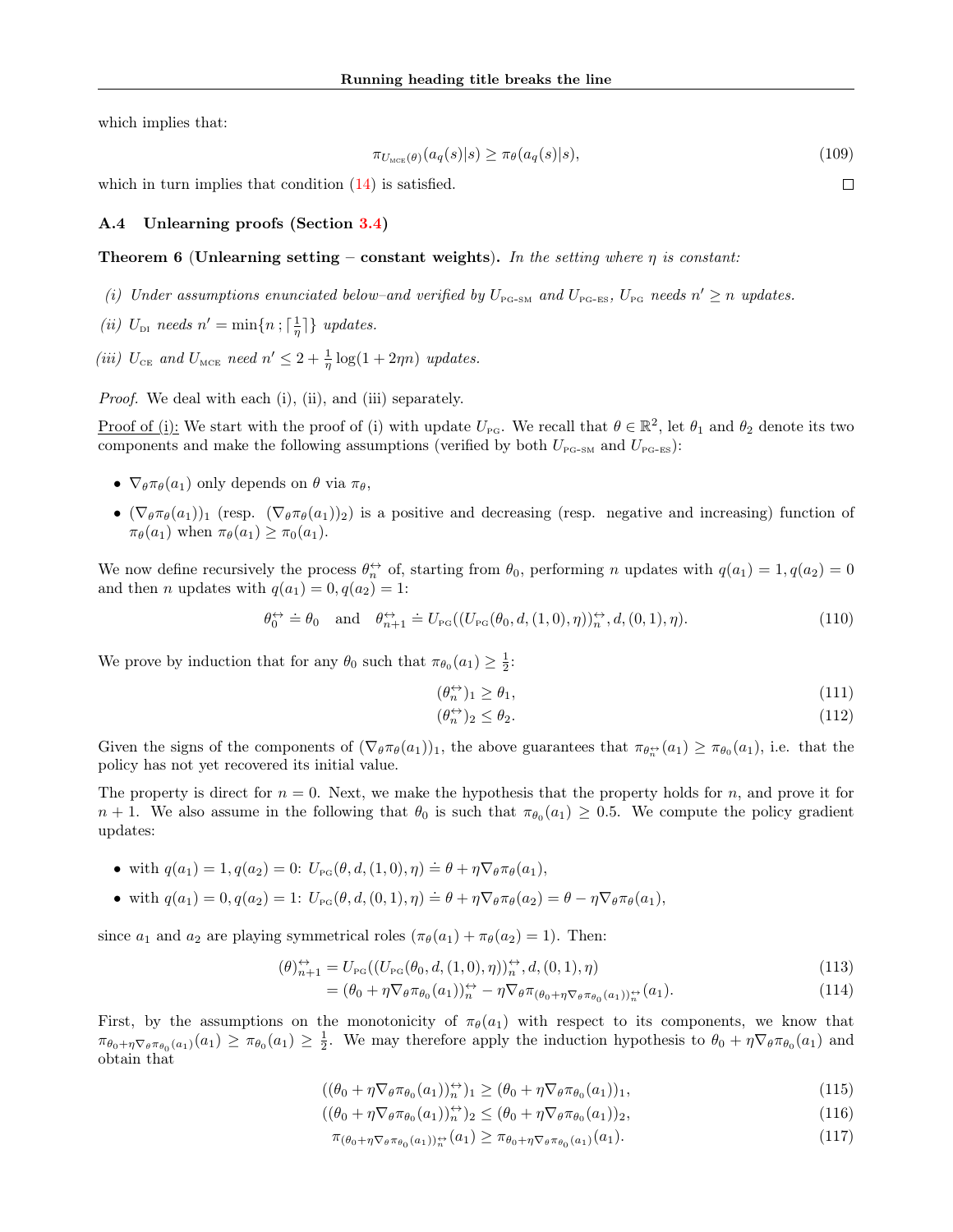Given our assumptions on the partial derivatives of  $\pi_{\theta}(a_1)$ , we infer that:

$$
(\nabla_{\theta}\pi_{(\theta_0+\eta\nabla_{\theta}\pi_{\theta_0}(a_1))_{n}^{+}}(a_1))_1 \leq (\nabla_{\theta}\pi_{\theta_0+\eta\nabla_{\theta}\pi_{\theta_0}(a_1)}(a_1))_1,
$$
\n(118)

$$
(\nabla_{\theta}\pi_{(\theta_0+\eta\nabla_{\theta}\pi_{\theta_0}(a_1))_{n}^{+}}(a_1))_2 \geq (\nabla_{\theta}\pi_{\theta_0+\eta\nabla_{\theta}\pi_{\theta_0}(a_1)}(a_1))_2,
$$
\n(119)

where the 1 and 2 subscripts still refer to the first and second coordinate of the gradient respectively. We therefore obtain that:

$$
(\theta_{n+1}^{\leftrightarrow})_1 = ((\theta_0 + \eta \nabla_{\theta} \pi_{\theta_0}(a_1))_n^{\leftrightarrow})_1 - \eta (\nabla_{\theta} \pi_{(\theta_0 + \eta \nabla_{\theta} \pi_{\theta_0}(a_1))_n^{\leftrightarrow}}(a_1))_1
$$
\n(120)

$$
\geq ((\theta_0 + \eta \nabla_{\theta} \pi_{\theta_0}(a_1))_n^{\leftrightarrow})_1 - \eta (\nabla_{\theta} \pi_{\theta_0 + \eta \nabla_{\theta} \pi_{\theta_0}(a_1)}(a_1))_1
$$
\n(121)

$$
\geq (\theta_0 + \eta \nabla_{\theta} \pi_{\theta_0}(a_1))_1 - \eta (\nabla_{\theta} \pi_{\theta_0 + \eta \nabla_{\theta} \pi_{\theta_0}(a_1)}(a_1))_1 \tag{122}
$$

$$
= (\theta_0)_1 + \eta ((\nabla_{\theta} \pi_{\theta_0}(a_1))_1 - (\nabla_{\theta} \pi_{\theta_0 + \eta} \nabla_{\theta} \pi_{\theta_0}(a_1)(a_1))_1)
$$
(123)

$$
\leq (\theta_0)_1,\tag{124}
$$

the last step using again the decrease of  $(\nabla_{\theta} \pi_{\theta}(a_1))_1$  with respect to  $\pi_{\theta}(a_1)$ . Similarly, as  $(\nabla_{\theta} \pi_{\theta}(a_1))_2$  is an increasing function of  $\pi_{\theta}(a_1)$ :

$$
(\theta_{n+1}^{\leftrightarrow})_2 = ((\theta_0 + \eta \nabla_{\theta} \pi_{\theta_0}(a_1))_n^{\leftrightarrow})_2 - \eta (\nabla_{\theta} \pi_{(\theta_0 + \eta \nabla_{\theta} \pi_{\theta_0}(a_1))_n^{\leftrightarrow}}(a_1))_2
$$
\n(125)

$$
\leq ((\theta_0 + \eta \nabla_{\theta} \pi_{\theta_0}(a_1))_n^{\leftrightarrow})_2 - \eta (\nabla_{\theta} \pi_{\theta_0 + \eta \nabla_{\theta} \pi_{\theta_0}(a_1)}(a_1))_2
$$
\n(126)

$$
\leq (\theta_0 + \eta \nabla_{\theta} \pi_{\theta_0}(a_1))_2 - \eta (\nabla_{\theta} \pi_{\theta_0 + \eta \nabla_{\theta} \pi_{\theta_0}(a_1)}(a_1))_2 \tag{127}
$$

$$
= (\theta_0)_2 + \eta ((\nabla_{\theta} \pi_{\theta_0}(a_1))_2 - (\nabla_{\theta} \pi_{\theta_0 + \eta} \nabla_{\theta} \pi_{\theta_0}(a_1)(a_1))_2)
$$
\n(128)

$$
\leq (\theta_0)_2. \tag{129}
$$

We conclude that the policy gradient update has still not reached the initial  $\theta_0$  after n updates back and therefore that  $n'$  must be larger than  $n$ .

Let us now show that  $U_{\text{PG-SM}}$  and  $U_{\text{PG-ES}}$  verify the assumptions. For  $U_{\text{PG-SM}}$ :

$$
\nabla_{\theta} \pi_{\theta}(a_1) = \begin{bmatrix} \pi_{\theta}(a_1)(1 - \pi_{\theta}(a_1)) \\ -\pi_{\theta}(a_1)(1 - \pi_{\theta}(a_1)) \end{bmatrix},
$$
\n(130)

which is indeed only a function of  $\pi_{\theta}(a_1)$ , has a first component that is positive and decreasing as a function of  $\pi_{\theta}(a_1)$  and a second one that is negative and increasing (for  $\pi_{\theta}(a_1) \geq 0.5$ ). For  $U_{\text{PG-ES}}$ :

$$
\nabla_{\theta} \pi_{\theta}(a_1) = \begin{bmatrix} \pi_{\theta}(a_1)^{1-\frac{1}{p}} (1 - \pi_{\theta}(a_1)) \\ -\pi_{\theta}(a_1)(1 - \pi_{\theta}(a_1))^{1-\frac{1}{p}} \end{bmatrix}
$$
(131)

which is indeed only a function of  $\pi_{\theta}(a_1)$ , has a first component that is positive and decreasing as a function of  $\pi_{\theta}(a_1)$  and a second one that is negative and increasing (for  $\pi_{\theta}(a_1) \geq \frac{p}{2p-1}$ ).

Proof of (ii): We continue with the proof of (ii) and therefore consider the direct parametrization. We compute the policy gradient updates:

\n- with 
$$
q(a_1) = 1, q(a_2) = 0
$$
:  $U_{\text{DI}}(\theta, d, (1, 0), \eta) \doteq \text{Proj}_{\Delta_{\mathcal{A}}}\left(\theta + \begin{bmatrix} \eta \\ 0 \end{bmatrix}\right) = \text{Proj}_{\Delta_{\mathcal{A}}}\left(\theta + \frac{1}{2}\begin{bmatrix} \eta \\ -\eta \end{bmatrix}\right),$   $\bullet$  with  $q(a_1) = 0, q(a_2) = 1$ :  $U_{\text{DI}}(\theta, d, (0, 1), \eta) \doteq \text{Proj}_{\Delta_{\mathcal{A}}}\left(\theta + \begin{bmatrix} 0 \\ \eta \end{bmatrix}\right) = \text{Proj}_{\Delta_{\mathcal{A}}}\left(\theta + \frac{1}{2}\begin{bmatrix} -\eta \\ \eta \end{bmatrix}\right).$
\n

As a consequence applying *n* times update  $U_{\text{DI}}(\theta, d, (1, 0), \eta)$  is equivalent to applying one update  $U_{\text{DI}}(\theta, d, (1, 0), n\eta)$ . Then we face two cases:

•  $n\eta \leq 1$ : starting from  $\theta_0 = \begin{bmatrix} 0.5 \\ 0.5 \end{bmatrix}$ 0.5 , the 2D-projection does not have any effect, and it will take  $n' = n$  steps to recover  $\pi(a_1) \leq 0.5$ .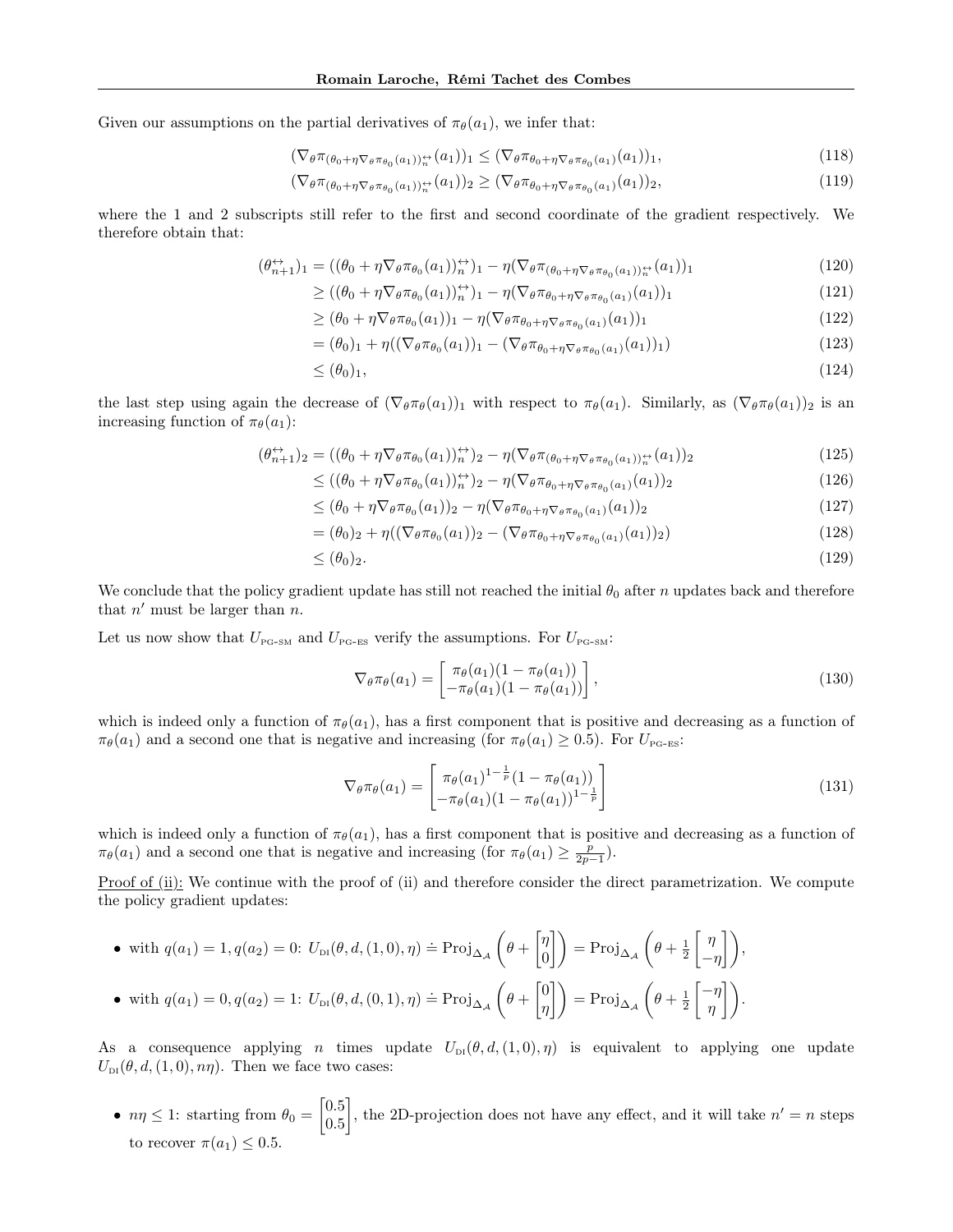•  $n\eta \geq 1$ : the 2D-projection projects  $U_{\text{DI}}(\theta, d, (1, 0), n\eta)$  on  $\begin{bmatrix} 1 \\ 0 \end{bmatrix}$  $\theta$ , and it will take  $n' = \left\lceil \frac{1}{n} \right\rceil$  steps to recover  $\pi(a_1) \leq 0.5$ .

As a conclusion, it will take exactly  $n' = \min\{n; \lceil \frac{1}{\eta} \rceil\}$  to recover from the n gradient steps.

Proof of (iii): We compute the policy gradient updates for classic cross-entropy and notice that they are equal to that of modified cross entropy when  $|\mathcal{A}| = 2$ :

• with  $q(a_1) = 1, q(a_2) = 0$ :

$$
U_{\text{CE}}(\theta, d, (1,0), \eta) \doteq \theta + \eta \left( \begin{bmatrix} 1 \\ 0 \end{bmatrix} - \pi_{\theta} \right) = \theta + \eta (1 - \pi_{\theta}(a_1)) \begin{bmatrix} 1 \\ -1 \end{bmatrix} = U_{\text{MCE}}(\theta, d, (1,0), \eta),
$$

• with  $q(a_1) = 0, q(a_2) = 1$ :

$$
U_{\text{CE}}(\theta, d, (0, 1), \eta) \doteq \theta + \eta \left( \begin{bmatrix} 0 \\ 1 \end{bmatrix} - \pi_{\theta} \right) = \theta + \eta (1 - \pi_{\theta}(a_2)) \begin{bmatrix} -1 \\ 1 \end{bmatrix} = U_{\text{MCE}}(\theta, d, (1, 0), \eta).
$$

We focus on  $\delta_n^{\rightarrow} \doteq (\theta_n)_{a_1} - (\theta_n)_{a_2}$  after *n* updates with  $q(a_1) = 1, q(a_2) = 0$ :

$$
\delta_n^{\to} = \delta_{n-1}^{\to} + \eta (1 - \pi_{\theta_{n-1}}(a_1)) + \eta \pi_{\theta_{n-1}}(a_2)
$$
\n(132)

$$
= \delta_{n-1}^{\to} + \eta - \frac{\eta \exp((\theta_{n-1})_{a_1})}{\exp((\theta_{n-1})_{a_1}) + \exp((\theta_{n-1})_{a_2})} + \frac{\eta \exp((\theta_{n-1})_{a_2})}{\exp((\theta_{n-1})_{a_1}) + \exp((\theta_{n-1})_{a_2})}
$$
(133)

$$
= \delta_{n-1}^{\to} + 2\eta \frac{\exp((\theta_{n-1})_{a_2})}{\exp((\theta_{n-1})_{a_1}) + \exp((\theta_{n-1})_{a_2})}
$$
(134)

$$
\leq \delta_{n-1}^{\to} + 2\eta \exp(-\delta_{n-1}^{\to}).\tag{135}
$$

Applying Lemma [13](#page-25-1) to  $\delta_n^{\rightarrow}$  establishes that  $\delta_n^{\rightarrow} \leq 2\eta + \log(1 + 2\eta n)$ .

We now focus on a single update with  $q(a_1) = 0, q(a_2) = 1$ :  $\delta^{\leftarrow} \doteq U_{CE}(\theta, d, (0, 1), \eta)_{a_2} - U_{CE}(\theta, d, (0, 1), \eta)_{a_1}$ , with  $\delta \doteq \theta_{a_2} - \theta_{a_1} \geq 0$ :

$$
\delta^{\leftarrow} = \delta + \eta (1 - \pi_{\theta_{n-1}}(a_2)) + \eta \pi_{\theta_{n-1}}(a_1)
$$
\n(136)

$$
= \delta + 2\eta \frac{\exp((\theta_{n-1})_{a_1})}{\exp((\theta_{n-1})_{a_1}) + \exp((\theta_{n-1})_{a_2})}
$$
(137)

$$
\geq \delta + \eta \tag{138}
$$

As consequence, the number  $n'$  of updates  $\delta^{\leftarrow}$  for recovering from a convergence in  $\delta_n^{\rightarrow}$  is lower than:

$$
n'\eta \le 2\eta + \log(1 + 2\eta n) \tag{139}
$$

$$
n' \le 2 + \frac{1}{\eta} \log(1 + 2\eta n),\tag{140}
$$

which concludes the proof.

Theorem 7 (Unlearning setting – decaying weights). In the setting where  $\eta_t = \frac{\eta_1}{\sqrt{2}}$  $\frac{1}{t}$ :

- (i) Under the assumptions enunciated above–verified by  $U_{P_{\text{G-SM}}}$  and  $U_{P_{\text{G-ES}}}$ ,  $U_{P_{\text{G}}}$  needs  $n' \geq 3n 4\sqrt{n} + 1$ .
- (ii)  $U_{\text{DI}}$  updates require at most n' equal to  $\min\left\{3n+4\sqrt{n}+1\right.\,;\,\left(\frac{1}{\eta_1}+1\right)^2+\sqrt{n}\left(2+\frac{2}{\eta_1}\right)\right\}.$
- (iii)  $U_{CE}$  and  $U_{MCE}$  updates require at most n' equal to  $\left(4+\frac{\log(1+4\eta_1\sqrt{n})}{2n}\right)$  $\frac{1+4\eta_1\sqrt{n})}{2\eta_1}^2+\sqrt{n}\left(8+\frac{\log(1+4\eta_1\sqrt{n})}{\eta_1}\right)$  $\frac{-4\eta_1\sqrt{n}}{\eta_1}\bigg)$ .

 $\Box$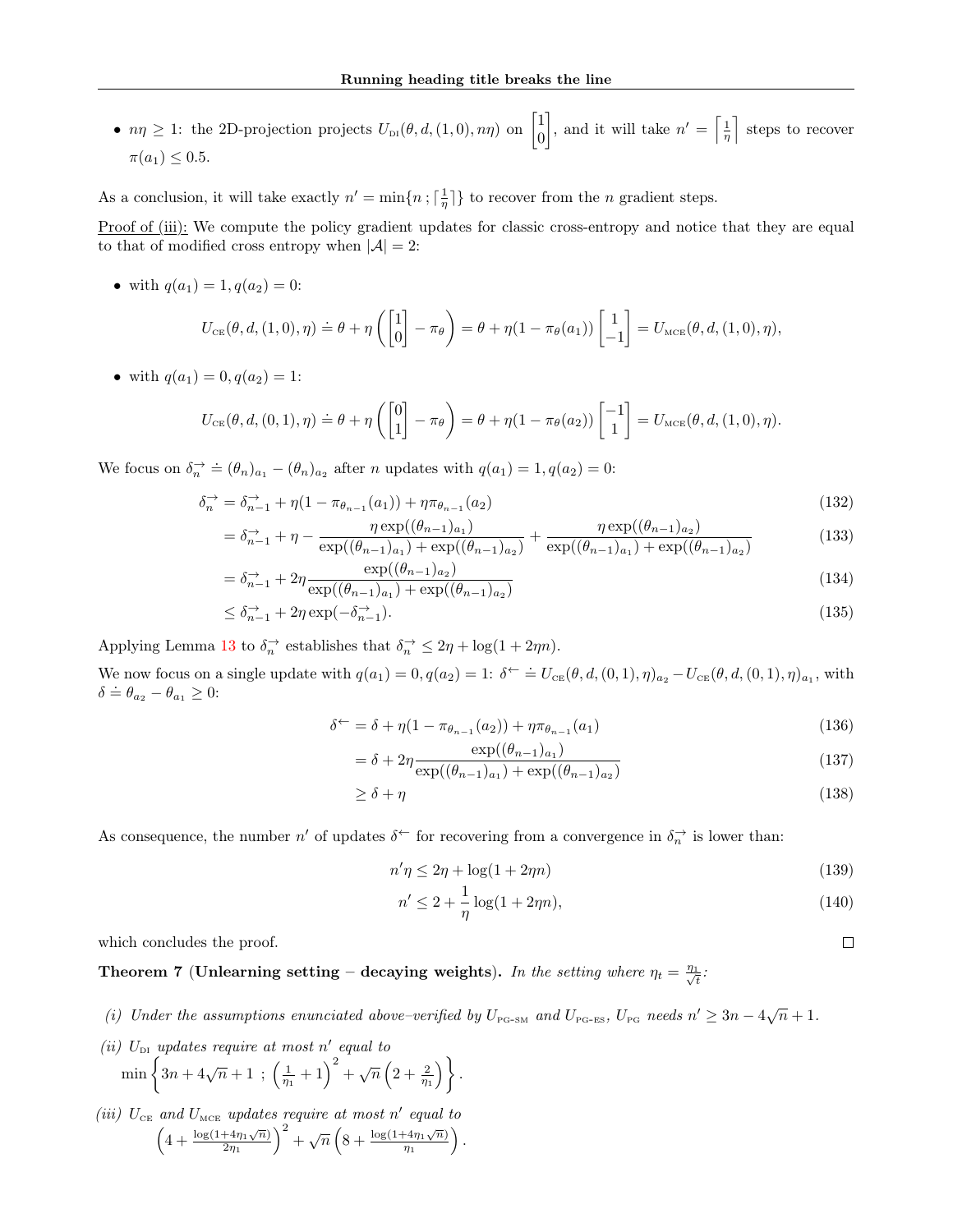Proof. We deal with each (i), (ii), and (iii) separately.

<u>Proof of (i):</u> We start with the proof of (i), for update  $U_{\text{pc}}$ . We make the similar assumptions as in Theorem [6.](#page-4-1) We prove the result by measuring the steps made in parameter space and noting (given the behavior of  $\pi_{\theta}(a_1)$ ) with respect to the components of  $\theta$ ) that the sum of steps in one direction must equal the sum of steps in the other direction for at least one of the components of  $\theta$ , in other words:

$$
\sum_{t=1}^{n} \eta_t (\nabla_{\theta} \pi_{\theta_t}(a_1))_1 \leq \sum_{t=n+1}^{n+n'} \eta_t (\nabla_{\theta} \pi_{\theta_t}(a_1))_1,
$$
\n(141)

or

$$
\sum_{t=1}^{n} \eta_t (\nabla_{\theta} \pi_{\theta_t}(a_1))_2 \ge \sum_{t=n+1}^{n+n'} \eta_t (\nabla_{\theta} \pi_{\theta_t}(a_1))_2.
$$
 (142)

Both cases being equivalent, we focus on the first one:

$$
\sum_{t=1}^{n} \eta_t (\nabla_{\theta} \pi_{\theta_t}(a_1))_1 \le \sum_{t=n+1}^{n+n'} \eta_t (\nabla_{\theta} \pi_{\theta_t}(a_1))_1
$$
\n(143)

$$
\iff \sum_{t=1}^{n} \frac{\eta_1}{\sqrt{t}} (\nabla_{\theta} \pi_{\theta_t}(a_1))_1 \le \sum_{t=1}^{n'} \frac{\eta_1}{\sqrt{t+n}} (\nabla_{\theta} \pi_{\theta_{t+n}}(a_1))_1 \tag{144}
$$

$$
\iff \sum_{t=1}^{n} \frac{1}{\sqrt{t}} (\nabla_{\theta} \pi_{\theta_t}(a_1))_1 \leq \sum_{t=1}^{n'} \frac{1}{\sqrt{t+n}} (\nabla_{\theta} \pi_{\theta_{t+n}}(a_1))_1. \tag{145}
$$

By the concavity assumption, all the gradient  $(\nabla_{\theta} \pi_{\theta_{t+n}}(a_1))_1$  may be upper bounded by some  $(\nabla_{\theta} \pi_{\theta_{\sigma(t)}}(a_1))_1$ with  $\sigma(t) \in \{1, \ldots, n\}$ , a decreasing function such that:

$$
(\nabla_{\theta}\pi_{\theta_{\sigma(t)+1}}(a_1))_1 \leq (\nabla_{\theta}\pi_{\theta_{t+n}}(a_1))_1 \leq (\nabla_{\theta}\pi_{\theta_{\sigma(t)}}(a_1))_1.
$$
\n(146)

In particular,  $\sigma(1) = n$ , and in that case, the lower-bound is realized. We therefore get:

$$
\sum_{t=1}^{n} \frac{1}{\sqrt{t}} (\nabla_{\theta} \pi_{\theta_t}(a_1))_1 \le \sum_{t=1}^{n'} \frac{1}{\sqrt{t+n}} (\nabla_{\theta} \pi_{\theta_{\sigma(t)}}(a_1))_1.
$$
\n(147)

Given the fact that  $\forall 1 \leq t \leq n, (\nabla_{\theta} \pi_{\theta_t}(a_1))_1 \geq (\nabla_{\theta} \pi_{\theta_{t+1}}(a_1))_1$ , the smallest n' that can verify this last inequality is realized when all the gradients are equal, implying the following condition on  $n'$ :

$$
\sum_{t=1}^{n} \frac{1}{\sqrt{t}} \le \sum_{t=1}^{n'} \frac{1}{\sqrt{t+n}}\tag{148}
$$

$$
\implies \qquad 2(\sqrt{n+1}-1) \le \sqrt{n'+n} - 2\sqrt{n} \tag{149}
$$
\n
$$
\implies \qquad 4\sqrt{n}, \qquad 2 \le 2\sqrt{n'+n} \tag{150}
$$

$$
\implies \qquad 4\sqrt{n} - 2 \le 2\sqrt{n'+n} \tag{150}
$$

$$
\iff \qquad 4n - 4\sqrt{n} + 1 \le n' + n \tag{151}
$$

$$
\iff \qquad n' \ge 3n - 4\sqrt{n} + 1. \tag{152}
$$

Proof of (ii): Exactly like in Theorem [6,](#page-4-1) the policy gradient updates for the direct parametrization are:

\n- with 
$$
q(a_1) = 1, q(a_2) = 0
$$
:  $U_{\text{DI}}(\theta, d, (1, 0), \eta) \doteq \text{Proj}_{\Delta_{\mathcal{A}}}\left(\theta + \begin{bmatrix} \eta \\ 0 \end{bmatrix}\right) = \text{Proj}_{\Delta_{\mathcal{A}}}\left(\theta + \frac{1}{2}\begin{bmatrix} \eta \\ -\eta \end{bmatrix}\right),$   $\bullet$  with  $q(a_1) = 0, q(a_2) = 1$ :  $U_{\text{DI}}(\theta, d, (0, 1), \eta) \doteq \text{Proj}_{\Delta_{\mathcal{A}}}\left(\theta + \begin{bmatrix} 0 \\ \eta \end{bmatrix}\right) = \text{Proj}_{\Delta_{\mathcal{A}}}\left(\theta + \frac{1}{2}\begin{bmatrix} -\eta \\ \eta \end{bmatrix}\right).$
\n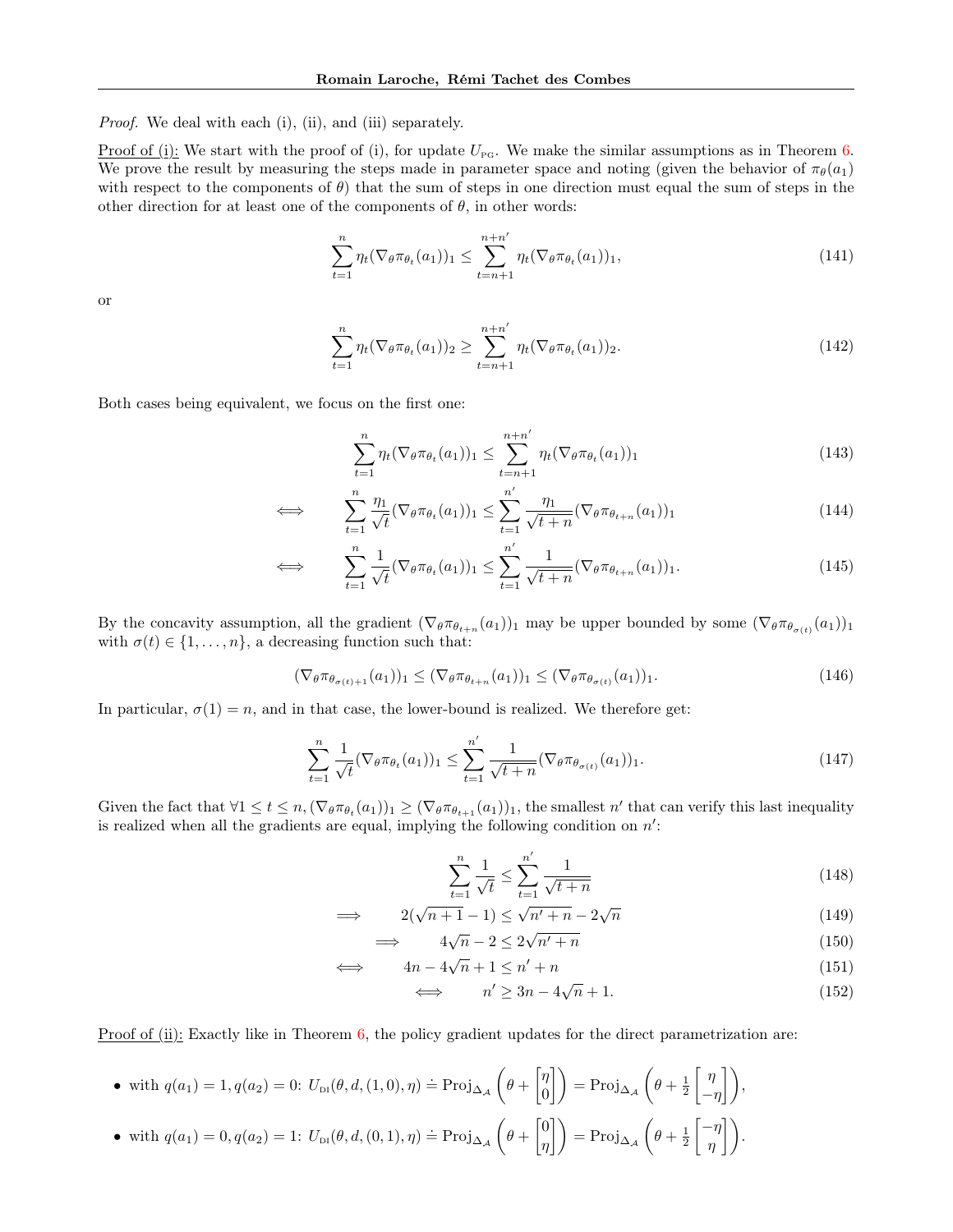Applying update  $U_{\text{DI}}(\theta, d, (1, 0), \eta_t)$  n times is equivalent to apply one update  $U_{\text{DI}}(\theta, d, (1, 0), \sum_{t=1}^n \eta_t)$ . Then, we face two cases:

- $\sum_{t=1}^{n} \eta_t \leq 1 \implies n < \frac{1}{\eta_1^2}$ : starting from  $\theta_0 = \begin{bmatrix} 0.5 \\ 0.5 \end{bmatrix}$ 0.5 , the 2D-projection does not have any effect.
- $\sum_{t=1}^{n} \eta_t \ge 1 \implies n \ge \frac{1}{\eta_1^2}$ : the 2D-projection projects  $U_{\text{DI}}(\theta, d, (1,0), n\eta)$  on  $\begin{bmatrix} 1 \\ 0 \end{bmatrix}$ 0 .

In the first case, since we are looking for an upper bound of  $n'$ , we look for the maximal value of  $n'$  such that:

$$
\sum_{t=1}^{n} \eta_t \ge \sum_{t=n+1}^{n+n'-1} \eta_t \tag{153}
$$

$$
\iff \sum_{t=1}^{n} \frac{\eta_1}{\sqrt{t}} \ge \sum_{t=n+1}^{n+n'-1} \frac{\eta_1}{\sqrt{t}} \tag{154}
$$

$$
\iff \qquad 2\sum_{t=1}^{n} \frac{\eta_1}{\sqrt{t}} \ge \sum_{t=1}^{n+n'-1} \frac{\eta_1}{\sqrt{t}} \tag{155}
$$

$$
\implies \qquad 2\sqrt{n} \ge \sqrt{n+n'-1} \tag{156}
$$

$$
\iff \qquad n' \le 3n + 4\sqrt{n} + 1 \tag{157}
$$

In the second case, since we are looking for an upper bound of  $n'$ , we look for the maximal value of  $n'$  such that:

$$
1 \ge \sum_{t=n+1}^{n+n'-1} \eta_t \tag{158}
$$

$$
\iff \qquad 1 \ge \sum_{t=n+1}^{n+n'-1} \frac{\eta_1}{\sqrt{t}} \tag{159}
$$

$$
\iff \qquad 1 + \sum_{t=1}^{n} \frac{\eta_1}{\sqrt{t}} \ge \sum_{t=1}^{n+n'-1} \frac{\eta_1}{\sqrt{t}} \tag{160}
$$

$$
\implies \qquad 1 + \eta_1 \sqrt{n} \ge \eta_1 \sqrt{n + n'} - \eta_1 \tag{161}
$$

$$
\iff \frac{1}{\eta_1} + \sqrt{n} \ge \sqrt{n+n'} - 1 \tag{162}
$$

$$
\iff \left(\frac{1}{\eta_1} + \sqrt{n} + 1\right)^2 \ge n + n' \tag{163}
$$

$$
\iff \qquad \left(\frac{1}{\eta_1} + 1\right)^2 + 2\sqrt{n}\left(1 + \frac{1}{\eta_1}\right) \ge n' \tag{164}
$$

As a conclusion, it will take at most  $n' = \min\{3n + 4\sqrt{n} + 1\; (\frac{1}{n_1} + 1)^2 + 2\sqrt{n}(1 + \frac{1}{n_1})\}$  to recover from the n gradient steps.

Proof of (iii): We compute the policy gradient updates for classic cross-entropy and notice that they are equal to that of modified cross entropy when  $|\mathcal{A}| = 2$ :

• with  $q(a_1) = 1, q(a_2) = 0$ :

$$
U_{\text{CE}}(\theta, d, (1,0), \eta) \doteq \theta + \eta \left( \begin{bmatrix} 1 \\ 0 \end{bmatrix} - \pi_{\theta} \right) = \theta + \eta (1 - \pi_{\theta}(a_1)) \begin{bmatrix} 1 \\ -1 \end{bmatrix} = U_{\text{MCE}}(\theta, d, (1,0), \eta),
$$

• with  $q(a_1) = 0, q(a_2) = 1$ :

$$
U_{\text{CE}}(\theta, d, (0,1), \eta) \doteq \theta + \eta \left( \begin{bmatrix} 0 \\ 1 \end{bmatrix} - \pi_{\theta} \right) = \theta + \eta (1 - \pi_{\theta}(a_1)) \begin{bmatrix} -1 \\ 1 \end{bmatrix} = U_{\text{MCE}}(\theta, d, (1,0), \eta).
$$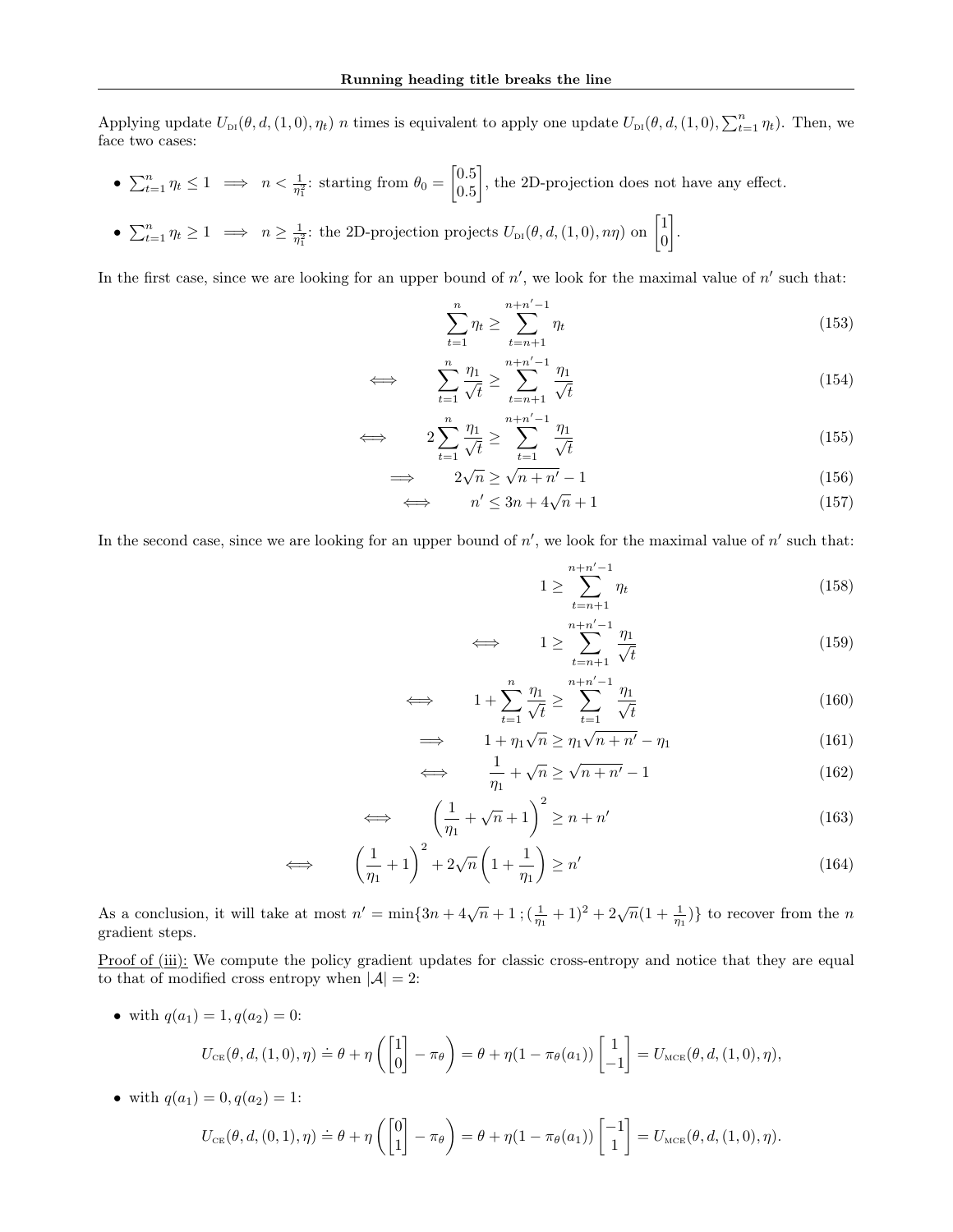We focus on  $\delta_t^{\rightarrow} \doteq (\theta_t)_{a_1} - (\theta_t)_{a_2}$  after t updates with  $q(a_1) = 1, q(a_2) = 0$ :

$$
\delta_t^{\to} = \delta_{t-1}^{\to} + \eta_t (1 - \pi_{\theta_{t-1}}(a_1)) + \eta_t \pi_{\theta_{t-1}}(a_2)
$$
\n(165)

$$
= \delta_{t-1}^{\to} + 2\eta_t \frac{\exp((\theta_{t-1})_{a_2})}{\exp((\theta_{t-1})_{a_1}) + \exp((\theta_{t-1})_{a_2})}
$$
(166)

$$
\leq \delta_{t-1}^{\to} + 2\frac{\eta_1}{\sqrt{t}} \exp(-\delta_{t-1}^{\to})
$$
\n(167)

$$
\leq 2\eta_1 + \log(1 + 4\eta_1\sqrt{t}) \qquad \text{from Lemma 14.} \tag{168}
$$

We now focus on  $\delta_t^{\leftarrow} \doteq (\theta_t)_{a_1} - (\theta_t)_{a_2}$  after t updates with  $q(a_1) = 0, q(a_2) = 1$ , as long as  $\delta_{t-1}^{\leftarrow} \geq 0$ :

$$
\delta_t^{\leftarrow} = \delta_{t-1}^{\leftarrow} - \eta_{t+n} (1 - \pi_{\theta_{t-1}}(a_2)) - \eta_t \pi_{\theta_{t-1}}(a_1)
$$
\n(169)

$$
= \delta_{t-1}^{\leftarrow} + 2\eta_t \frac{\exp((\theta_{t-1})_{a_1})}{\exp((\theta_{t-1})_{a_1}) + \exp((\theta_{t-1})_{a_2})}
$$
(170)

$$
\geq \delta_{t-1}^{\leftarrow} + \eta_t \tag{171}
$$

As consequence, the number n' of updates  $\delta^{\leftarrow}$  required to recover from a convergence to  $\delta_n^{\rightarrow}$  is lower than the smallest n' for which  $\sum_{t=1}^{n'} \eta_{t+n} \geq 2\eta_1 + \log(1+4\eta_1\sqrt{n})$ . Further analysis is similar to that of (ii) and gives:

$$
n' \le \left(4 + \frac{\log(1 + 4\eta_1\sqrt{n})}{2\eta_1}\right)^2 + \sqrt{n}\left(8 + \frac{\log(1 + 4\eta_1\sqrt{n})}{\eta_1}\right) \tag{172}
$$

**Theorem 8 (Domino setting).** Under the assumption that  $\eta$  and  $d(s_k) > 0$  are constant, in order to solve the setting,

- (i)  $U_{\text{PG}}$  updates require at least  $2^{|S|-1}$  steps.
- (ii)  $U_{\text{DI}}$  updates require at most  $1 + \frac{|\mathcal{S}| 1}{\eta}$  steps.
- (iii)  $U_{CE}$  and  $U_{MCE}$  updates require at most:  $\frac{32e^{8\eta+3}}{\eta^3}(|\mathcal{S}|-1)\log(|\mathcal{S}|-1)$  steps.

*Proof.* Let  $h = |\mathcal{S}|$  be the horizon, or the number of dominos to flip. Let  $n_k$  be the time the flip domino k, starting from the last one. We obtain the following recurrence:

$$
n_h = 1\tag{173}
$$

$$
n_k = n_{k+1} + n'_k,\tag{174}
$$

where  $n'_k$  is the time to recover once domino  $k+1$  has flipped.  $n'_k$  is dependent on the realized updates as Theorem [6](#page-4-1) describes, and on  $n_{k+1}$ : the time for domino  $k+1$  to flip.

Proof of (i): We get  $n'_k \geq n_{k+1}$ :

$$
n_k \ge 2n_{k+1} \ge 2^{h-k},\tag{175}
$$

hence at least a geometric dependency on h.

Proof of (ii): We get  $n'_k \leq \left\lceil \frac{1}{\eta} \right\rceil$ :

$$
n_k \le n_{k+1} + \left\lceil \frac{1}{\eta} \right\rceil \le (h - k) \left\lceil \frac{1}{\eta} \right\rceil + 1 \tag{176}
$$

hence at most a linear dependency on h.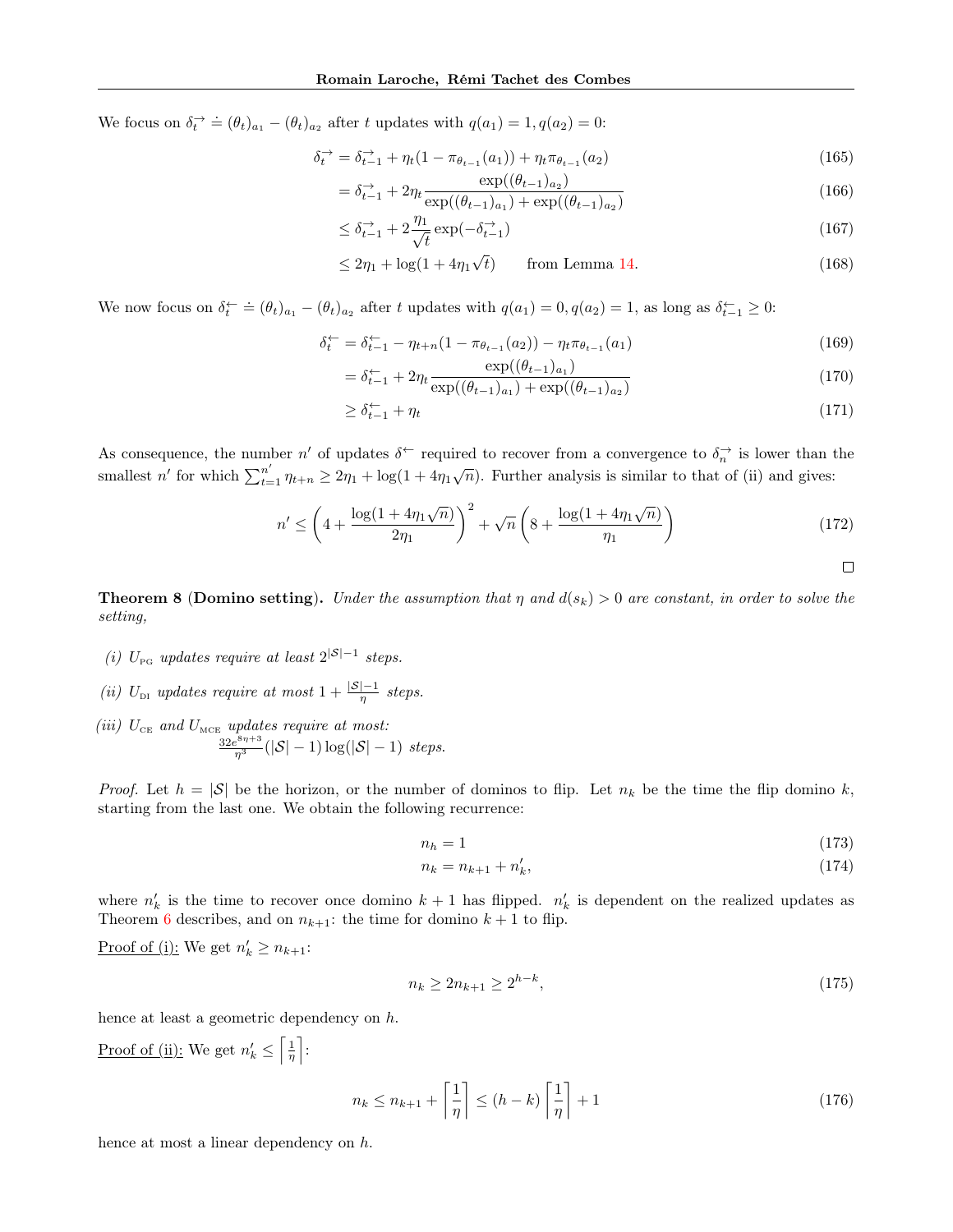Proof of (iii): We get  $n'_k \leq 2 + \frac{1}{\eta} \log(1 + 2\eta n_{k+1})$ :

$$
n_k \le n_{k+1} + 2 + \frac{1}{\eta} \log(1 + 2\eta n_{k+1})
$$
\n(177)

We rely on technical Lemma  $15$  to finish the proof and obtain:

$$
n'_{k} \le \frac{32e^{8\eta+3}}{\eta^{3}}(h-k)\log(h-k). \tag{178}
$$

<span id="page-25-0"></span> $\Box$ 

<span id="page-25-1"></span> $\Box$ 

for any  $h - k \geq 8$ .

### A.5 Technical lemmas

**Lemma 12** (Maximal update conservation through projection on the simplex). Let  $\theta \in \Delta_{\mathcal{X}}$  be a point on the **EXECUTE:** Simplex, and  $\delta \in \mathbb{R}^{|\mathcal{X}|}$  be any vector. Then, the projection  $\theta' \doteq Proj_{\Delta_{\mathcal{X}}}(\theta + \delta)$  on the simplex is such that:

$$
\theta'_{k_{\star}} - \theta_{k_{\star}} \ge \theta'_{k} - \theta_{k}, \qquad \text{where} \qquad k_{\star} \in \operatorname*{argmax}_{k \in [|\mathcal{X}|]} \delta_{k}, \qquad \forall k \in [|\mathcal{X}|]. \tag{179}
$$

*Proof.* Let us assume without loss of generality that  $\forall k, \delta_k \geq 0$  (by e.g. subtracting from each of them min  $\delta_k$ ). Then,  $\theta + \delta$  is positive and sums to higher than 1.

In these conditions, an algorithm for finding the projection consists in removing mass equally across all indices with positive (non null) mass. This algorithm thus squeezes the low weights of the vector to zero until its  $\ell_1$ -norm reaches 1 and therefore belongs to the simplex. It is clear from this algorithm that  $\theta'_k = \max\{0; \theta_k + \delta_k - \lambda\}$  for some constant  $0 \leq \lambda \leq \delta_{k_\star}$ .

We may infer that:

$$
\theta'_k - \theta_k = \max\{-\theta_k \; ; \delta_k - \lambda\} \tag{180}
$$

$$
\leq \max\{-\theta_k \, ; \delta_{k_\star} - \lambda\} \tag{181}
$$

$$
=\delta_{k_{\star}}-\lambda\tag{182}
$$

$$
= \max\{-\theta_{k_{\star}} \, ; \delta_{k_{\star}} - \lambda\} \tag{183}
$$

$$
=\theta'_{k_{\star}}-\theta_{k_{\star}},\tag{184}
$$

which concludes the proof.

**Lemma 13.** Let us consider a sequence  $(X_n)_{n\in\mathbb{N}}$  verifying:

$$
\begin{cases} X_0 = 0\\ X_{n+1} \le X_n + ce^{-X_n}.\end{cases}
$$
\n(185)

Then, we have the following upper bound on  $X_n$ : For any  $n \geq 0$ ,  $X_n \leq c + \log(1 + cn)$ .

*Proof.* We start by proving this result for the sequence  $(Y_n)_{n\in\mathbb{N}}$  defined recursively as:

$$
\begin{cases} Y_0 = 0\\ Y_{n+1} = Y_n + ce^{-Y_n}.\end{cases}
$$
\n(186)

As a first step, we introduce two functions on  $\mathbb{R}_+$ ,  $y(t)$  and  $z(t)$ , respectively solutions on  $[0, +\infty)$  of the ODEs:

$$
\begin{cases}\ny(0) = 0\ny'(t) = ce^{-y(\lfloor t \rfloor)},\n\end{cases}
$$
\n(187)

and

$$
\begin{cases}\nz(0) = 0\n\dot{z}'(t) = ce^{-z(t)}.\n\end{cases}
$$
\n(188)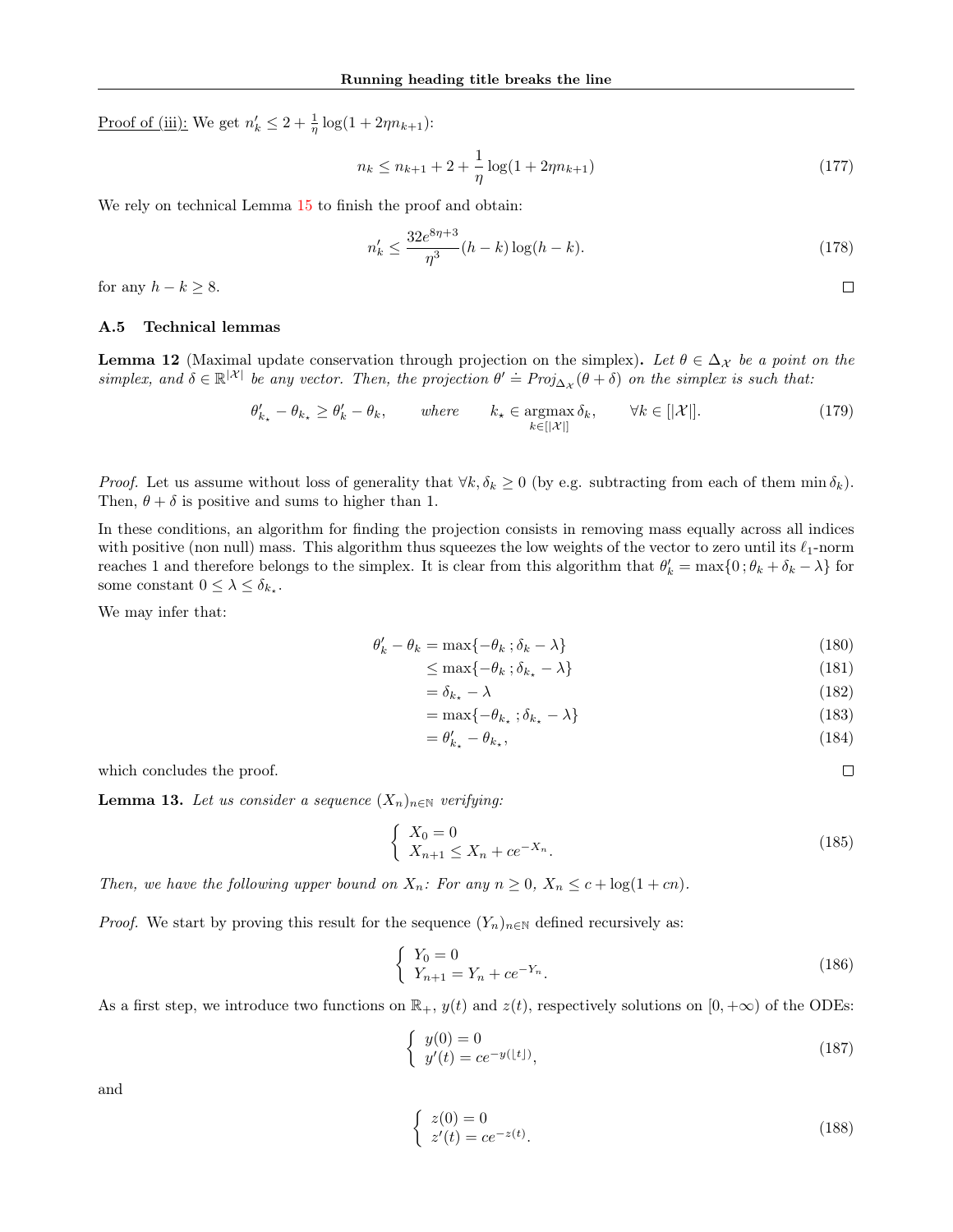Clearly, for any  $n \in \mathbb{N}$ ,  $Y_n = y(n)$  and for any  $t \geq 0$ ,  $z(t) \leq y(t)$ . In other words, we have that  $Y_n \geq z(n)$ . Solving the ode z verifies gives us:  $z(t) = \log(1 + ct)$ . Now, we move to upper-bounding  $Y_n$  for  $n \geq 1$ :

$$
Y_n = c \sum_{i=0}^{n-1} e^{-Y_i} \le c \sum_{i=0}^{n-1} e^{-z(i)} = \sum_{i=0}^{n-1} \frac{c}{1+ci} \le c + \sum_{i=1}^{n-1} \int_{i-1}^i \frac{c}{1+ct} dt
$$
\n(189)

$$
= c + \int_0^{n-1} \frac{c}{1+ct} dt = c + \log(1 + c(n-1)).
$$
 (190)

<span id="page-26-0"></span> $\Box$ 

Combined with the value of  $Y_0$ , this guarantees that  $\forall n \in \mathbb{N}, Y_n \leq c + \log(1 + cn)$ .

We are left with proving that  $X_n \leq Y_n$ . Let us assume towards a contradiction that there exists n such that  $X_{n+1} > Y_{n+1}$ , and let us pick the smallest of such n (clearly, we have  $n \geq 1$  as  $X_0 = Y_0 = 0$  and  $Y_1 = c \geq X_1$ ). Then:

$$
X_{n+1} > Y_{n+1} \Leftrightarrow Y_n - X_n < c(e^{-X_n} - e^{-Y_n}) < ce^{-X_n}(1 - e^{X_n - Y_n}) < ce^{-X_n}(Y_n - X_n)
$$
(191)

$$
\Leftrightarrow 1 < ce^{-X_n} \tag{192}
$$
\n
$$
\Leftrightarrow Y < \log e \tag{193}
$$

$$
\Leftrightarrow X_n < \log c,\tag{193}
$$

which is not possible as  $\forall n \geq 1, X_n \geq c$  and concludes the proof.

**Lemma 14.** Let us consider a sequence  $(X_n)_{n\in\mathbb{N}}$  verifying:

$$
\begin{cases} X_0 = 0\\ X_{n+1} \le X_n + \frac{c}{\sqrt{n+1}} e^{-X_n} .\end{cases}
$$
\n(194)

Then, we have the following upper bound on  $X_n$ : For any  $n \geq 0$ ,  $X_n \leq c + \log(1 + 2c\sqrt{n})$ .

*Proof.* We prove this result for the sequence  $(Y_n)_{n\in\mathbb{N}}$  defined recursively as:

$$
\begin{cases}\nY_0 = 0 \\
Y_{n+1} = Y_n + \frac{c}{\sqrt{n+1}} e^{-Y_n}.\n\end{cases}
$$
\n(195)

To do so, we introduce two functions on  $\mathbb{R}_+$ ,  $y(t)$  and  $z(t)$ , respectively solutions on  $[0, +\infty)$  of the ODEs:

$$
\begin{cases}\ny(0) = 0 \\
y'(t) = \frac{c}{t+1}e^{-y(\lfloor t \rfloor)},\n\end{cases} \tag{196}
$$

and

$$
\begin{cases} z(0) = 0\\ z'(t) = \frac{c}{t+1}e^{-z(t)}.\end{cases}
$$
\n(197)

Clearly, for any  $n \in \mathbb{N}$ ,  $Y_n = y(n)$  and for any  $t \geq 0$ ,  $z(t) \leq y(t)$ . In other words, we have that  $Y_n \geq z(n)$ . Solving the ode z verifies gives us:  $z(t) = \log(1 - 2c + 2c\sqrt{t+1})$ . Now, we move to upper-bounding  $Y_n$  for  $n \ge 1$ :

$$
Y_n = c \sum_{i=0}^{n-1} \frac{e^{-Y_i}}{\sqrt{i+1}} \le c \sum_{i=0}^{n-1} \frac{e^{-z(i)}}{\sqrt{i+1}} = \sum_{i=0}^{n-1} \frac{c}{1 - 2c + 2c\sqrt{i+1}} \frac{1}{\sqrt{i+1}} \le c + \int_1^n \frac{c}{(1 - 2c)\sqrt{t+2ct}} dt
$$
(198)  
= c + log(1 - 2c + 2c $\sqrt{n}$ ). (199)

Combined with the value of 
$$
Y_0
$$
, this guarantees that  $\forall n \in \mathbb{N}, Y_n \leq c + \log(1 + 2c\sqrt{n}).$ 

We are left with proving that  $X_n \leq Y_n$ . Let us assume towards a contradiction that there exists n such that  $X_{n+1} > Y_{n+1}$ , and let us pick the smallest of such n (clearly, we have  $n \geq 1$  as  $X_0 = Y_0 = 0$  and  $Y_1 = c \geq X_1$ ). Then:

$$
X_{n+1} > Y_{n+1} \Leftrightarrow Y_n - X_n < c \frac{e^{-X_n} - e^{-Y_n}}{n+1} < ce^{-X_n} \frac{1 - e^{X_n - Y_n}}{n+1} < ce^{-X_n} \frac{Y_n - X_n}{n+1}
$$
(200)

$$
\Leftrightarrow 1 < \frac{ce^{-X_n}}{n+1} \tag{201}
$$

$$
\Leftrightarrow X_n < \log \frac{c}{n+1},\tag{202}
$$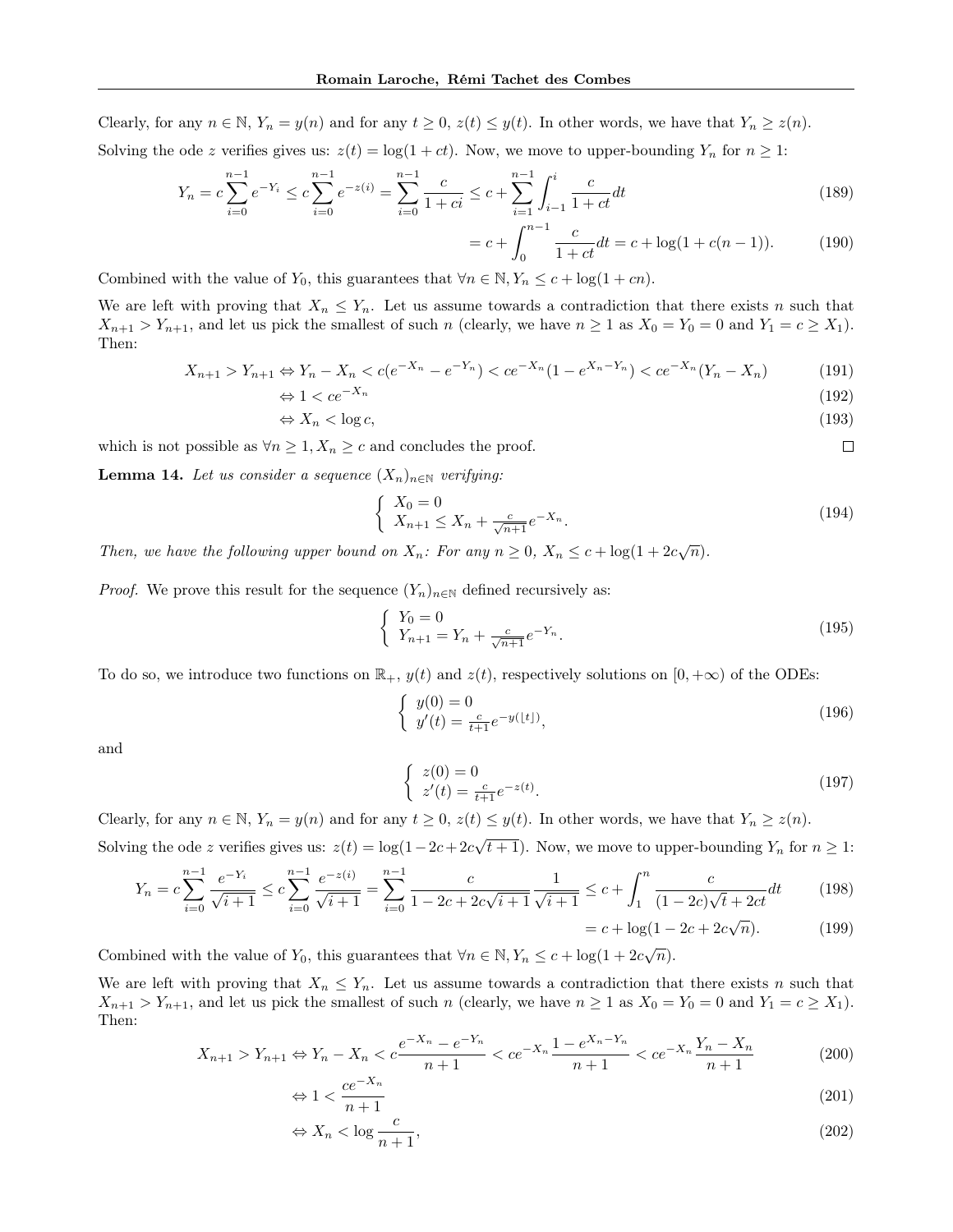which is not possible as  $\forall n\geq 1, X_n\geq c$  and concludes the proof.

**Lemma 15.** Let us consider a sequence  $(X_n)_{n\in\mathbb{N}}$  verifying:

$$
\begin{cases}\nX_0 = 1 \\
X_{n+1} \le X_n + 2 + \frac{1}{\eta} \log(1 + 2\eta X_n).\n\end{cases}
$$
\n(203)

Then, we have the following upper bound on  $X_n$ :

$$
\forall n \ge 8, \qquad X_n \le \frac{32e^{8\eta + 3}}{\eta^3} n \log n. \tag{204}
$$

*Proof.* We look for a function  $f_{\epsilon}(x) = c_{\epsilon}x^{\epsilon}$  such that for all  $x \ge 0$ :

$$
f_{\epsilon}(x) \ge \log(x) \tag{205}
$$

$$
\iff \qquad c_{\epsilon}x^{\epsilon} \ge \log x \tag{206}
$$

$$
\iff c_{\epsilon} y \ge \log(y^{\frac{1}{\epsilon}}) \quad \text{setting} \quad y = x^{\epsilon} \quad \text{with} \quad y \ge 0 \tag{207}
$$

$$
\iff c_{\epsilon} y \ge \frac{1}{\epsilon} \log y \tag{208}
$$

Since  $x \ge \log x$  for all  $x > 0$ , it suffices to choose  $c_{\epsilon} = \frac{1}{\epsilon}$  to satisfy the desiderata. So we get:

$$
\begin{cases}\nX_0 = 1 \\
X_{n+1} \le X_n + 2 + \frac{1}{\eta} \log(1 + 2\eta X_n) = X_n + \frac{1}{\eta} \log(e^{2\eta}(1 + 2\eta X_n)) \\
\le X_n + \frac{(e^{2\eta}(1 + 2\eta X_n))^{\epsilon}}{\eta \epsilon} = X_n + \frac{e^{2\eta \epsilon}(1 + 2\eta X_n)^{\epsilon}}{\epsilon \eta}.\n\end{cases} \tag{209}
$$

As a first step, we introduce the function  $y(t)$  on  $\mathbb{R}_+$  solution on  $[0, +\infty)$  of the ODE:

$$
\begin{cases}\ny(0) = 1 \\
y'(t) = \frac{e^{2\eta\epsilon}(1 + 2\eta y(t))^\epsilon}{\epsilon\eta}.\n\end{cases}
$$
\n(210)

Let  $z(t) = 1 + 2\eta y(t)$ , then  $z'(t) = 2\eta y'(t)$  and we get:

$$
\begin{cases}\nz(0) = 1 + 2\eta \\
z'(t) = \frac{2e^{2\eta\epsilon}}{\eta\epsilon}z(t)^{\epsilon}.\n\end{cases}
$$
\n(211)

Solving the ode gives:

$$
z'(t) = \frac{2e^{2\eta\epsilon}}{\eta\epsilon}z(t)^{\epsilon}
$$
\n(212)

$$
\iff \frac{z'(t)}{z(t)^{\epsilon}} = \frac{2e^{2\eta\epsilon}}{\eta\epsilon} \tag{213}
$$

$$
\iff \int_{z(0)}^{z(t)} \frac{dz}{z^{\epsilon}} = \int_0^t \frac{2e^{2\eta \epsilon}}{\eta \epsilon} du = \frac{2e^{2\eta \epsilon}}{\eta \epsilon} t \tag{214}
$$

$$
\iff \frac{1}{1-\epsilon} \left[ z(t)^{1-\epsilon} - z(0)^{1-\epsilon} \right] = \frac{2e^{2\eta\epsilon}}{\eta\epsilon} t \tag{215}
$$

$$
\iff z(t)^{1-\epsilon} = (1+2\eta)^{1-\epsilon} + \frac{2(1-\epsilon)e^{2\eta\epsilon}}{\eta\epsilon}t
$$
\n(216)

$$
\iff z(t) = \left[ (1+2\eta)^{1-\epsilon} + \frac{2(1-\epsilon)e^{2\eta\epsilon}}{\eta\epsilon} t \right]^{\frac{1}{1-\epsilon}}.
$$
\n(217)

<span id="page-27-0"></span> $\Box$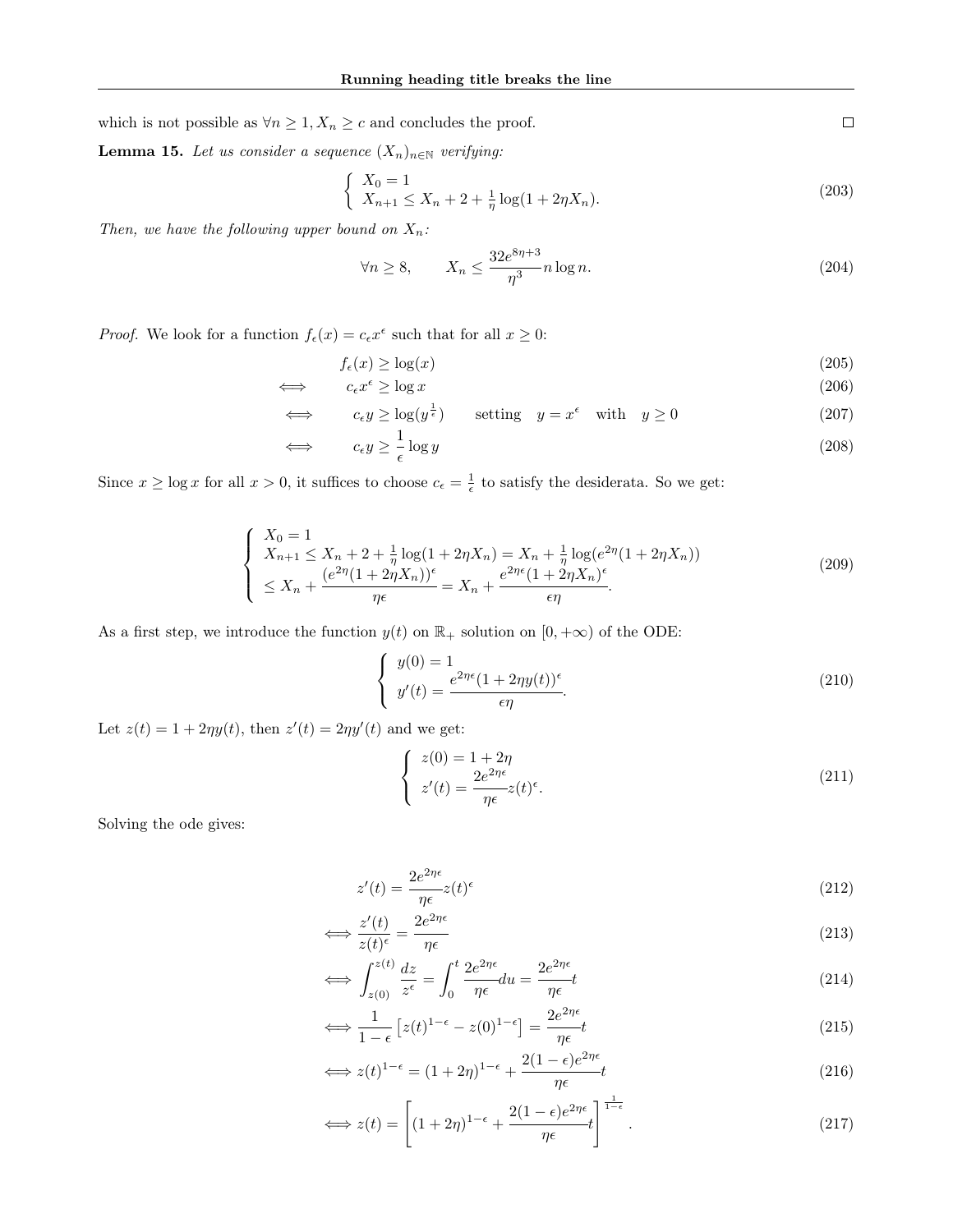This results in:

$$
y(t) = \frac{1}{2\eta} \left[ \left[ (1+2\eta)^{1-\epsilon} + \frac{2(1-\epsilon)e^{2\eta\epsilon}}{\eta\epsilon} t \right]^{\frac{1}{1-\epsilon}} - 1 \right].
$$
 (218)

We can thus upper-bound  $\mathcal{X}_n$  as follows:

$$
X_n \le \frac{1}{2\eta} \left[ (1+2\eta)^{1-\epsilon} + \frac{2e^{2\eta}}{\eta \epsilon} n \right]^{\frac{1}{1-\epsilon}} \tag{219}
$$

We choose  $\epsilon = \frac{1}{\log n}$  for  $n \ge 8 > e^2$  and obtain:

$$
X_n \le \frac{1}{2\eta} \left[ (1+2\eta)^{1-\frac{1}{\log n}} + \frac{2e^{2\eta}}{\eta} n \log n \right]^{1+\frac{1}{\log n - 1}} \tag{220}
$$

$$
\leq \frac{1}{2\eta} \left[ 1 + 2\eta + \frac{2e^{2\eta}}{\eta} n \log n \right]^{1 + \frac{1}{\log n - 1}} \tag{221}
$$

$$
\log X_n \le -\log(2\eta) + \left(1 + \frac{1}{\log n - 1}\right) \log \left[1 + 2\eta + \frac{2e^{2\eta}}{\eta} n \log n\right]
$$
\n(222)

$$
\leq -\log(2\eta) + \left(1 + \frac{1}{\log n - 1}\right) \left[2\log 2 + \log(1 + 2\eta) + \log\left(\frac{2e^{2\eta}}{\eta}n\log n\right)\right]
$$
(223)

$$
\leq -\log \eta - \log 2 + \left(1 + \frac{1}{\log n - 1}\right) \left[3 \log 2 + 4\eta - \log \eta + \log n + \log \log n\right] \tag{224}
$$

$$
= -2\log \eta + 2\log 2 + 4\eta + \log n + \log \log n + 1 + \kappa(n)
$$
\n(225)

$$
X_n \le \exp\left(-2\log\eta + 2\log 2 + 4\eta + \log n + \log \log n + 1 + \kappa(n)\right) \tag{226}
$$

$$
\leq \frac{4e^{4\eta + 1}}{\eta^2} n \log n \exp\left(\kappa(n)\right),\tag{227}
$$

where  $\kappa(n) = \frac{3\log 2 + 4\eta - \log \eta + 1 + \log \log n}{\log n - 1} \leq 2 + 3\log 2 + 4\eta - \log \eta$  granted that  $n \geq e^2$ .  $\kappa(n)$  is generally in  $o(1)$ and therefore  $exp(\kappa(n))$  will converge to 1 asymptotically. For the all-time upper bound, we use:

$$
X_n \le \frac{32e^{8\eta + 3}}{\eta^3} n \log n. \tag{228}
$$

$$
\qquad \qquad \Box
$$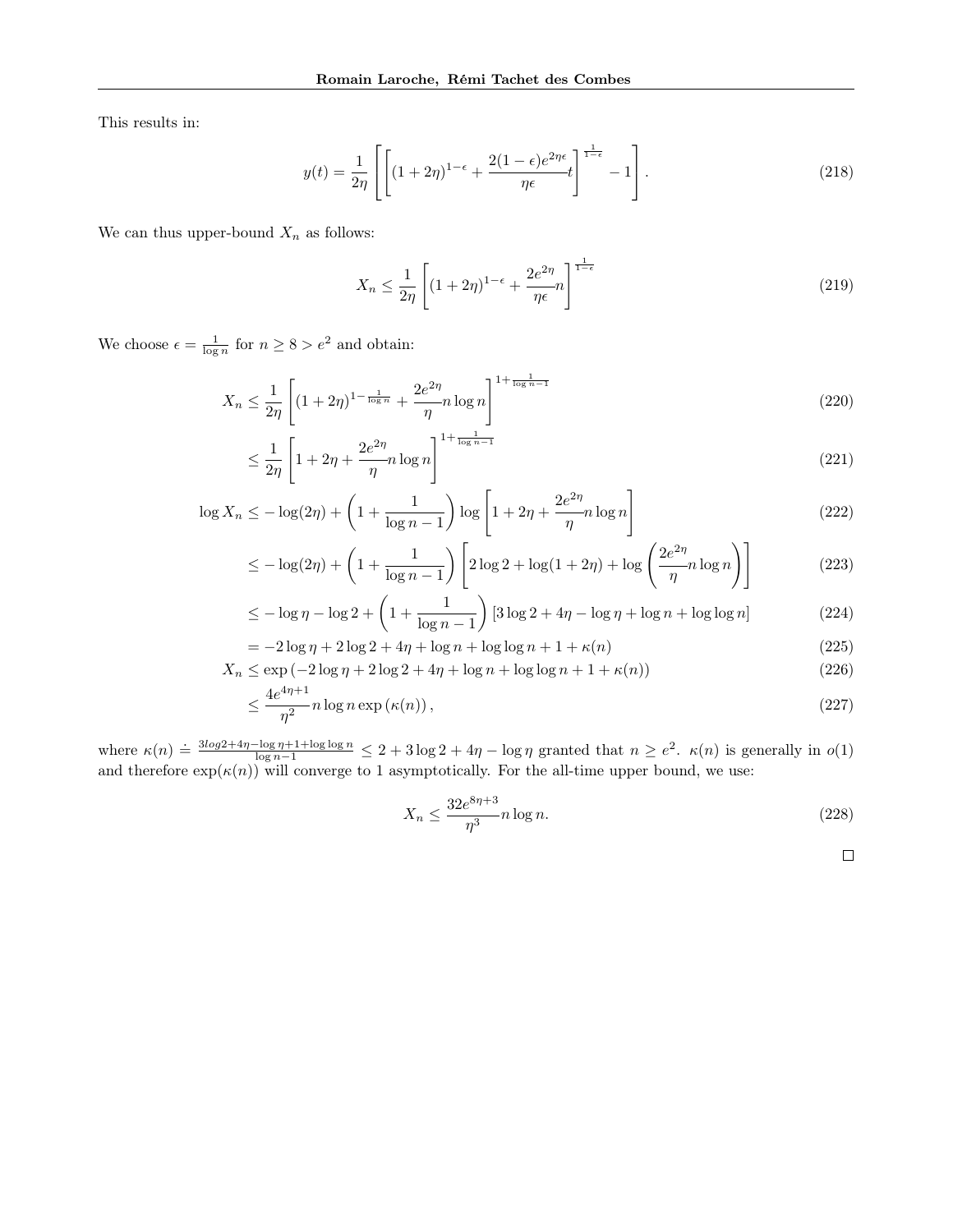# <span id="page-29-0"></span>B Experiments

## B.1 Domains

The Random MDP domain is taken from [Laroche et al.](#page-9-18) [\(2019\)](#page-9-18); [Nadjahi\\* et al.](#page-9-19) [\(2019\)](#page-9-19); [Simão et al.](#page-10-16) [\(2020\)](#page-10-16); [Laroche](#page-9-6) [and Tachet des Combes](#page-9-6) [\(2021\)](#page-9-6), where it is fully described in Section B.1.3. We set the three hyperparameters as follows: number of states  $= 100$ , number of actions  $= 4$ , connectivity of transitions  $= 2$ .

The Chain domain is borrowed from [Laroche and Tachet des Combes](#page-9-6) [\(2021\)](#page-9-6), where it is fully described in Section C.1. We set hyper parameter  $\beta$  to 0.7. The number of states varies from one figure to another where it is always specified.

The cliff experiment is novel to this work and is a direct adaptation of the chain algorithm where a third action is added. This new action is terminal and yields a 0 reward. Intuitively, it should only marginally slow down the algorithms, but in practice some of the algorithms get significantly slowed down.

In all domains the discount factor  $\gamma$  is set to 0.99.

# <span id="page-29-1"></span>B.2 Algorithms

We use the Jekyll&Hyde algorithm from [Laroche and Tachet des Combes](#page-9-6) [\(2021\)](#page-9-6), which we recall below:

**Input:** Scheduling of exploration  $(\epsilon_t)$ , scheduling of off-policiness  $(o_t)$  and actor learning rate  $\eta$ . 1: Initialize Dr Jekyll's replay buffer  $\hat{D} = \emptyset$ , actor  $\hat{\pi}$ , and critic  $\hat{q}$ .  $\triangleright$  exploitation agent 2: Initialize Mr Hyde's replay buffer  $\tilde{D} = \emptyset$ , and policy  $\tilde{\pi}$ .  $\triangleright$  exploration agent 2: Initialize Mr Hyde's replay buffer  $D = \emptyset$ , and policy  $\tilde{\pi}$ . 3: Set the behavioural policy and working replay buffer to Dr Jekyll's:  $\pi_b \leftarrow \hat{\pi}$  and  $D_b \leftarrow \hat{D}$ . 4: for  $t = 0$  to  $\infty$  do<br>5: Sample a trans Sample a transition  $\tau_t = \langle s_t, a_t \sim \pi_b(\cdot|s_t), s_{t+1} \sim p(\cdot|s_t, a_t), r_t \sim r(\cdot|s_t, a_t)\rangle.$ 6: Add it to the working replay buffer  $D_b \leftarrow D_b \cup \{\tau_t\}$ .<br>7: **if**  $\tau$  was terminal, **then**  $(\pi_b, D_b) \leftarrow (\tilde{\pi}, \tilde{D})$  w.p.  $\epsilon_t$ , ( $\tau$ 7: **if**  $\tau$  was terminal, **then**  $(\pi_b, D_b) \leftarrow (\tilde{\pi}, \tilde{D})$  w.p.  $\epsilon_t$ ,  $(\pi_b, D_b) \leftarrow (\tilde{\pi}, \tilde{D})$  otherwise.<br>8: **if** Update step, **then** if Update step, then 9:  $\dot{=} \langle s, a, s', r \rangle \sim \tilde{D}$  w.p.  $o_t, \tau \doteq \langle s, a, s', r \rangle \sim \tilde{D}$  otherwise. 10: Update Mr Hyde's policy  $\tilde{\pi}$  on  $\tau$ .  $\triangleright$  with Q-learning trained on UCB rewards 11: Update Dr Jekyll's critic  $\hat{q}$  on  $\tau$ .  $\triangleright$  with SARSA update 12: Expected update of Dr Jekyll's actor  $\pi$  in state s.  $\triangleright$  with Eq. [\(229\)](#page-29-2) 13: end if 14: end for

Algorithm 1: Dr Jekyll & Mr Hyde algorithm. After initialization of parameters and buffers, we enter the main loop. At every time step, an action, chosen by the behavioral policy, is executed in the environment to produce a transition  $\tau_t$  (line 5).  $\tau_t$  is stored in the replay buffer of the personality in control (either Dr Jekyll or Mr Hyde, line 6). If the trajectory is done, the algorithm samples a new personality to be in control during the next one (line 7). Then, the updates of the models start (line 8). The update for Mr Hyde's policy  $\tilde{\pi}$  is performed with Q-kearning trained on UCB rewards. Dr Jekyll's critic  $\mathring{q}$  is trained with SARSA. When  $(\epsilon_t) = 0$ , Jekyll&Hyde amounts to on-policy expected updates from a single replay buffer.

Step 12 requires the use of approximate expected policy update [\(Silver et al.,](#page-10-17) [2014;](#page-10-17) [Lillicrap et al.,](#page-9-20) [2016;](#page-9-20) [Ciosek](#page-9-13) [and Whiteson,](#page-9-13) [2018\)](#page-9-13):

<span id="page-29-2"></span>
$$
\widehat{U}(\theta, s) \doteq \sum_{a \in \mathcal{A}} \mathring{q}(s, a) \nabla_{\theta} \pi(a|s).
$$
\n(229)

We set Jekyll&Hyde hyperparameters as follows:

- Critic learning rate:  $\eta_c = 0.1$ , and critic initialization:  $q_0 = 0$ ,
- Scheduling of exploration:  $\epsilon_t = 0$  in NOEXPLO,  $\epsilon_t = \frac{10}{\sqrt{4}}$  $\frac{1}{\overline{t}}$  in LOWOFFPOL, and  $\epsilon_t = \frac{10}{\sqrt{t}}$  $\frac{1}{t}$  in HIOFFPOL,